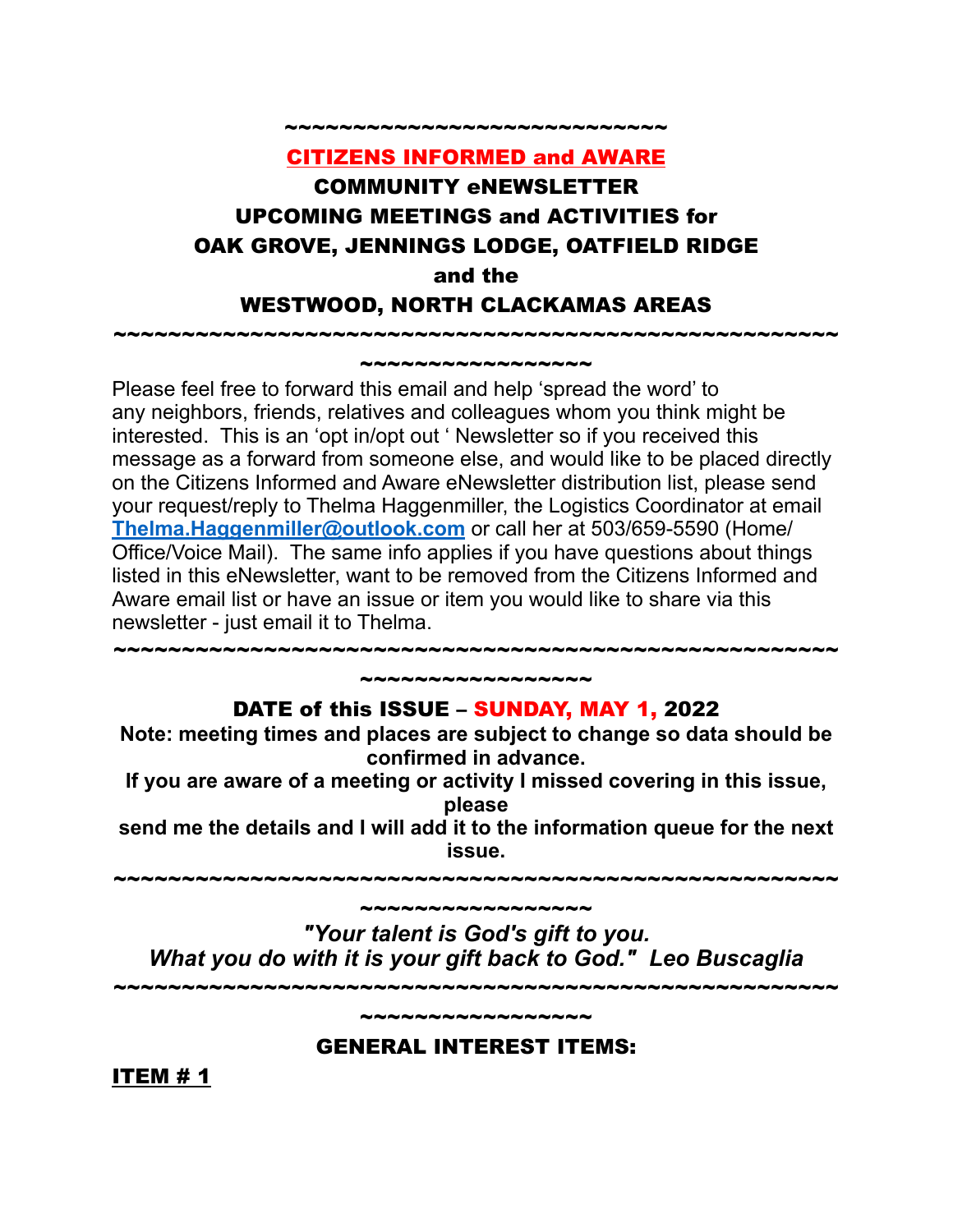# LINK TO VOTER INFO FORUM FOR METRO and COUNTY

COMMISSION CANDIDATES *–* A Voter Info Forum was held in April at Willamette View for Non-Partisan Positions on the **May 17** ballot. They recorded the event, and thanks to Jeanne Magmer, they provided me with a link to the recording. You can now watch the event at **[https://youtu.be/](https://youtu.be/uyWSWAuWnvg) [uyWSWAuWnvg](https://youtu.be/uyWSWAuWnvg)**

## ITEM # 2

**OFFICIAL BALLOT DROP BOXES** Here is the link to find an official ballot drop box: **[https://dochub.clackamas.us/documents/drupal/](https://dochub.clackamas.us/documents/drupal/b72a3a1c-3a5f-42c9-b544-5da364c65e9c) [b72a3a1c-3a5f-42c9-b544-5da364c65e9c](https://dochub.clackamas.us/documents/drupal/b72a3a1c-3a5f-42c9-b544-5da364c65e9c)**

## ITEM # 3

## MILWAUKIE PLANT SALES / HORTICULTURE AND FARMING -

Milwaukie has a long-standing tradition of horticulture and farming. Alfred Luelling came across the Oregon Trail with 700 grafted fruit trees and started the fruit tree industry in the Pacific Northwest. From the 1900's to 1940's Milwaukie was an agricultural town with many family farms producing and selling a wide variety of fruit, vegetables, and flowers. Today that tradition continues with the three plant sales that happen in May! The plant sales raise funds for local projects and organizations. They offer everything from veggie starts to annuals, perennials, trees, and shrubs. Check out **May 7th, 8th, 14th** and **22nd** for more details on each organization's sites.

## **ITEM #4**

## "CLUBS for a CAUSE" – ANNUAL GOLF TOURNAMENT – MILWAUKIE LIONS and PORTLAND HOLLYWOOD LIONS *–* Four-

person scramble – shotgun start @ 9 am on **Friday, July 22, 2022**. Glendover Golf & Tennis Club @14015 NE Glisan Street Portland, OR 97230. \$90 for individual golfer or \$360 for a foursome. Lunch provided and prizes awarded for various golfing achievements. Questions or reservations – Please contact Tom Hammond @ 503-659-7874 or by email at **[jthammond@comcast.net](mailto:jthammond@comcast.net)** or visit **[Clubs for a Cause - Milwaukie Lions Club](https://milwaukielions.org/clubs-for-a-cause/)** You can pay directly on the website: **[Safe Money \(square.site\)](https://milwaukielions.square.site/)** If you don't golf but want to support our CAUSE consider being a tee box sponsor or donate items to place in the gift bags for each golfer (We expect 100 golfers). We can also use individual prizes (E.G., a gift card, etc.). This fundraiser allows us to provide eyeglasses and hearing aids to those less fortunate members of our communities.

## ITEM # 5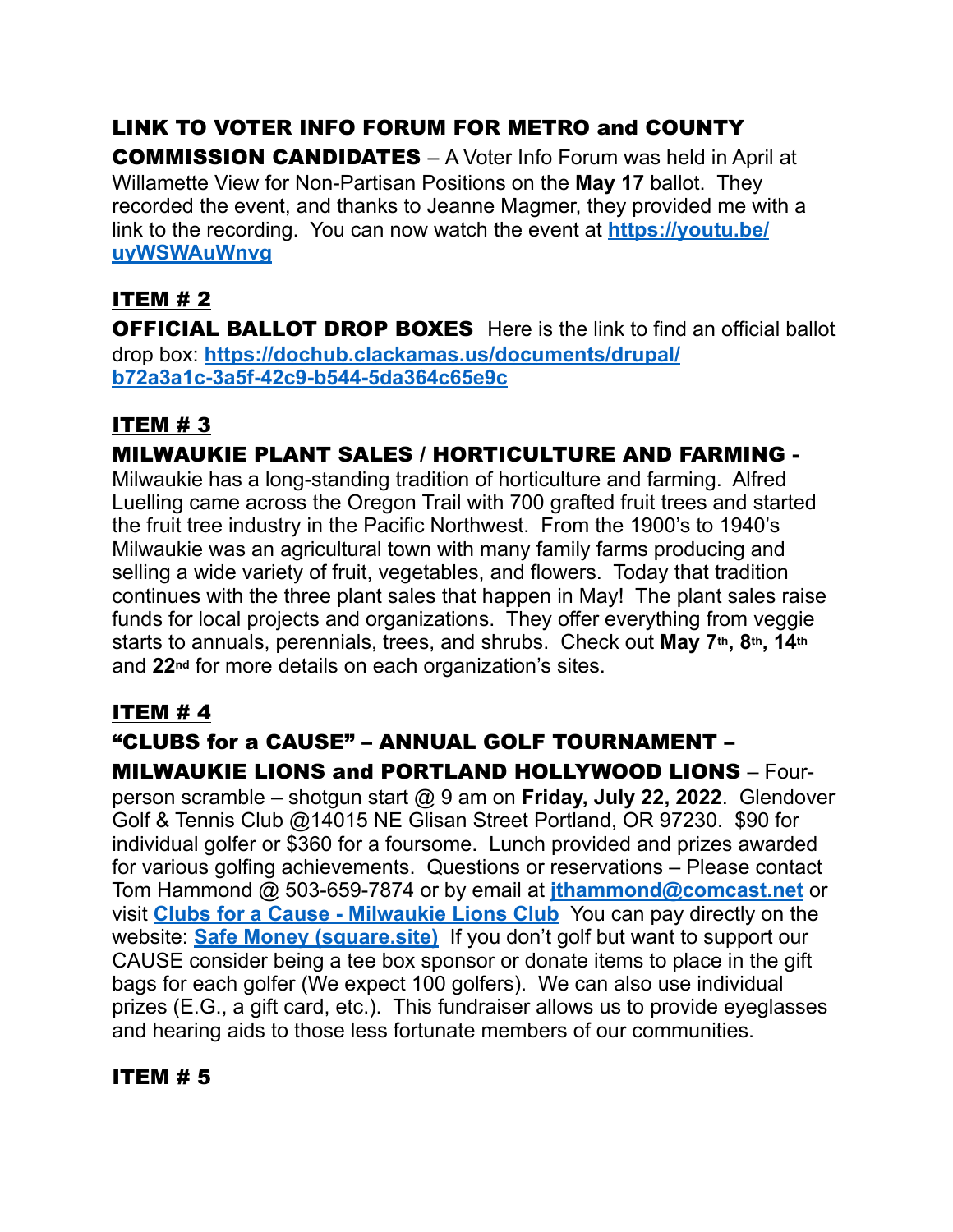#### NCCC ANNUAL GOLF SCRAMBLE (NCCC = North Clackamas Chamber of Commerce) The Chamber has worked hard to help small business the past two years, please consider supporting this event! Registration is now open. The Scramble is scheduled for **Friday, June 3, 2022** at Stone Creek Golf Club at 14603 S Stoneridge Drive in Oregon City OR 97045. Early bird pricing through April 15 (save \$20). Details are on the website: **[2022](https://portal.yourchamber.com/events/details/2022-commerce-in-the-rough-annual-chamber-golf-scramble-9650)  [Commerce in the Rough -Annual Chamber Golf Scramble - Jun 3, 2022 -](https://portal.yourchamber.com/events/details/2022-commerce-in-the-rough-annual-chamber-golf-scramble-9650)  [Your Chamber - North Clackamas Chamber of Commerce](https://portal.yourchamber.com/events/details/2022-commerce-in-the-rough-annual-chamber-golf-scramble-9650)** or you can send an email to **[info@yourchamber.com](mailto:info@yourchamber.com)** or call **503-654-7777.**

# ITEM # 6

**MILWAUKIE-PORTLAND ELKS LODGE #142** - Volunteers of the Lodge in April 2022 donated Welcome Home Kits containing small appliances and basic household items to 35 veterans who were moving into the Findley Commons apartment complex, which provides affordable housing for veterans. Lodge members also donated two quilts and several reusable tote bags and lap blankets to the veterans. You, too, can join the Lodge and be involved in their many great efforts to better our community. The Lodge is located at 13121 SE McLoughlin Blvd. (Hwy 99E). **503-654-9588**

# ITEM # 7

OAK LODGE HISTORY DETECTIVES (OLHD*) –* The Oak Lodge History Detectives (OLHD) is positioning itself to undertake several history related projects in the Oak Lodge Community. Some of the ideas that have been floated are historic markers for our First Schools, First Churches markers, markers for significant historic sites, Eastside Railway (Trolley Trail) right-ofway grantor markers, historic house plaques, and others. What would you like to see happen first? Contact Mike Schmeer by email at **[gennutt@gmail.com](mailto:gennutt@gmail.com)**

# ITEM # 8

ESAC *-* The snow may have fooled you, but Summer is really coming! They have exciting programs scheduled. Look at the website to see them: **[Eastside](https://www.eastsideathleticclub.com/)  [Athletic Clubs](https://www.eastsideathleticclub.com/)**

# ITEM # 9

# IT'S BACK – the FOURTH ANNUAL OAK GROVE TROLLEY TRAIL

**FESTIVAL** - Historic Downtown Oak Grove (HDOG) is sponsoring the Fourth Annual Oak Grove Trolley Trail Festival on **Saturday, July 16, 2022,** in historic downtown Oak Grove, OR. between 11:00 AM - 4:00 PM. There will be live music, food carts, beer and wine, arts, crafts and informational booths as well as free kids' entertainment. Want to be a festival participant – email contact is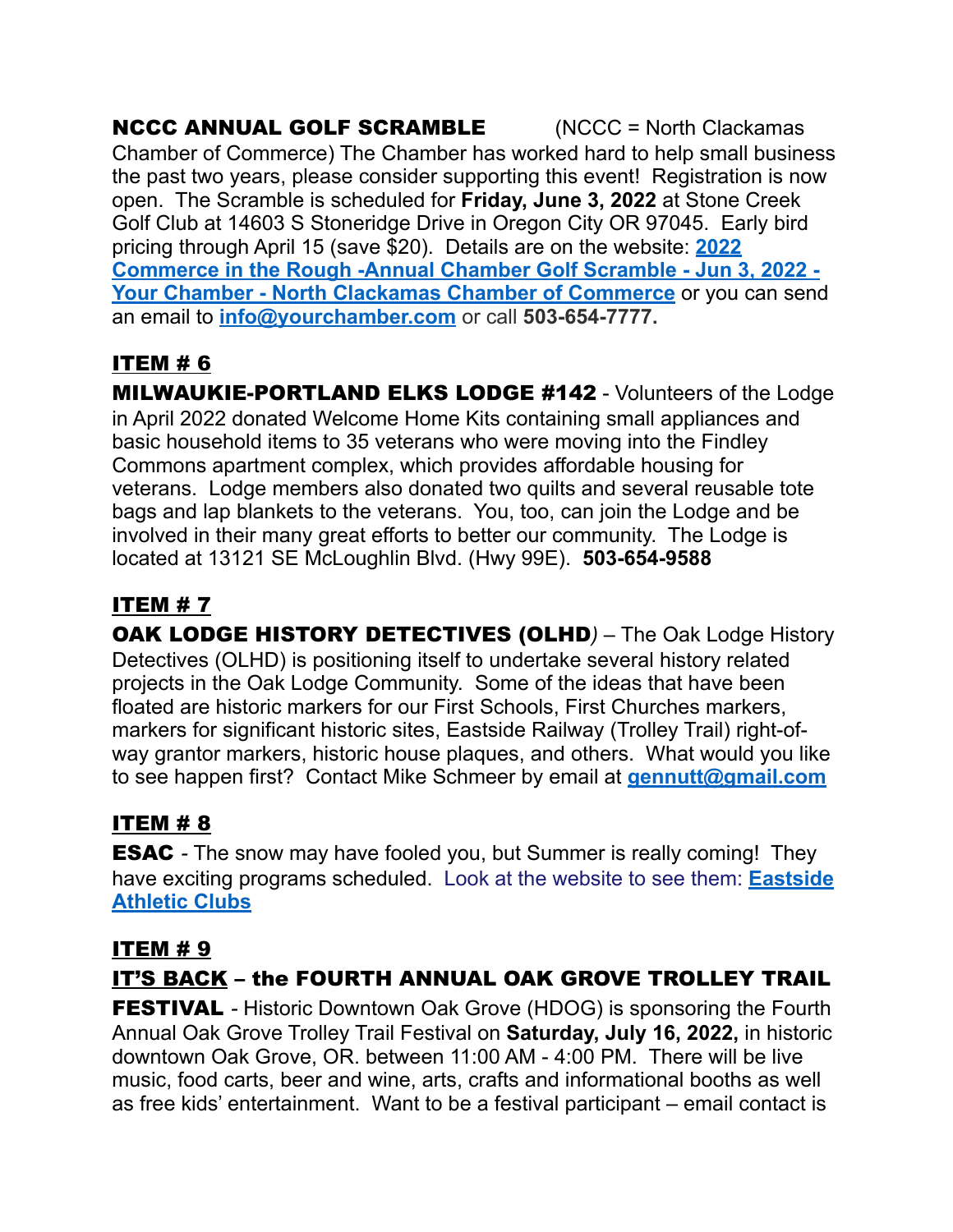Suzanne Wolf at **[sznnwolf@gmail.com](mailto:sznnwolf@gmail.com)** Also, the Five Guys hamburger franchise in Oak Grove, is donating 15% of their revenue on the third Thursday of each month. See **Thursday, May 19**, **2022** for details.

# ITEM # 10

**LIBRARY UPDATES AND INFORMATION -** Mask mandates have been lifted, but please respect the wishes of staff and patrons who continue to wear them. Open hours: **Monday, Friday, Saturday, and Sunday: 10 am – 6 pm. Tuesday and Thursday: 12 noon – 8 pm. Wednesday: 10 am – 8 pm** Other May Library news includes:

- Our *Seeds for Sharing* seed libraries are stocked and open at both the Oak Lodge and Gladstone Public Libraries! Visit the website: **[Seeds for](https://www.clackamas.us/lib/seeds-for-sharing)  [Sharing | Clackamas County](https://www.clackamas.us/lib/seeds-for-sharing)** to review the seed catalogs, then stop by the Library and check out your seeds (up to six varieties per day)!
- *StoryWalk®* signs are back up at the Gladstone Nature Park. Come visit our Spring story, the English/Spanish "*My Heart Fills with Happiness*" by Monique Gray Smith. Take a stroll, read the pages, and perform fun activities along the way! Presented in partnership with the Friends of Gladstone Nature Park and the Gladstone Public Library Foundation.
- Bookstores are open and donations of books and media are being accepted at both Libraries (please limit to two bags or boxes at Gladstone).
- No Oak Lodge and Gladstone Task Force meetings were scheduled when the Newsletter was sent out. Visit **[clackamas.us/meetings/](https://clackamas.us/meetings/communityproject/oakgladproj) [communityproject/oakgladproj](https://clackamas.us/meetings/communityproject/oakgladproj)** for the next meeting schedules and links.

Please contact us by phone or email if you have questions or need our help, or visit us online at **[County Libraries | Clackamas County](https://www.clackamas.us/lib)** Oak Lodge Public Library **(503) 655-8543** or email **[oaklodge@lincc.org](mailto:oaklodge@lincc.org)** Gladstone Public Library **(503) 655-8540** or email **[gladstone@lincc.org](mailto:gladstone@lincc.org)**

~~~~~~~~~~~~~~~~~~~~~~~~~~~~~~~~~~

*THERE IS ADDITIONAL INFORMATION UNDER THE INDIVIDUAL DATES BELOW*

Note meeting dates, times and places are subject to change so data should be confirmed in advance.

Where possible, I have included contact information so you can check individual items out for their status

~~~~~~~~~~~~~~~~~~~~~~~~~~~~~~~~~~~~~~~~~~~~~~~~~~~~~

~~~~~~~~~~~~~~~~

~~~~~~~~~~~~~~~~~~~~

1st SUNDAY, MAY 1, 2022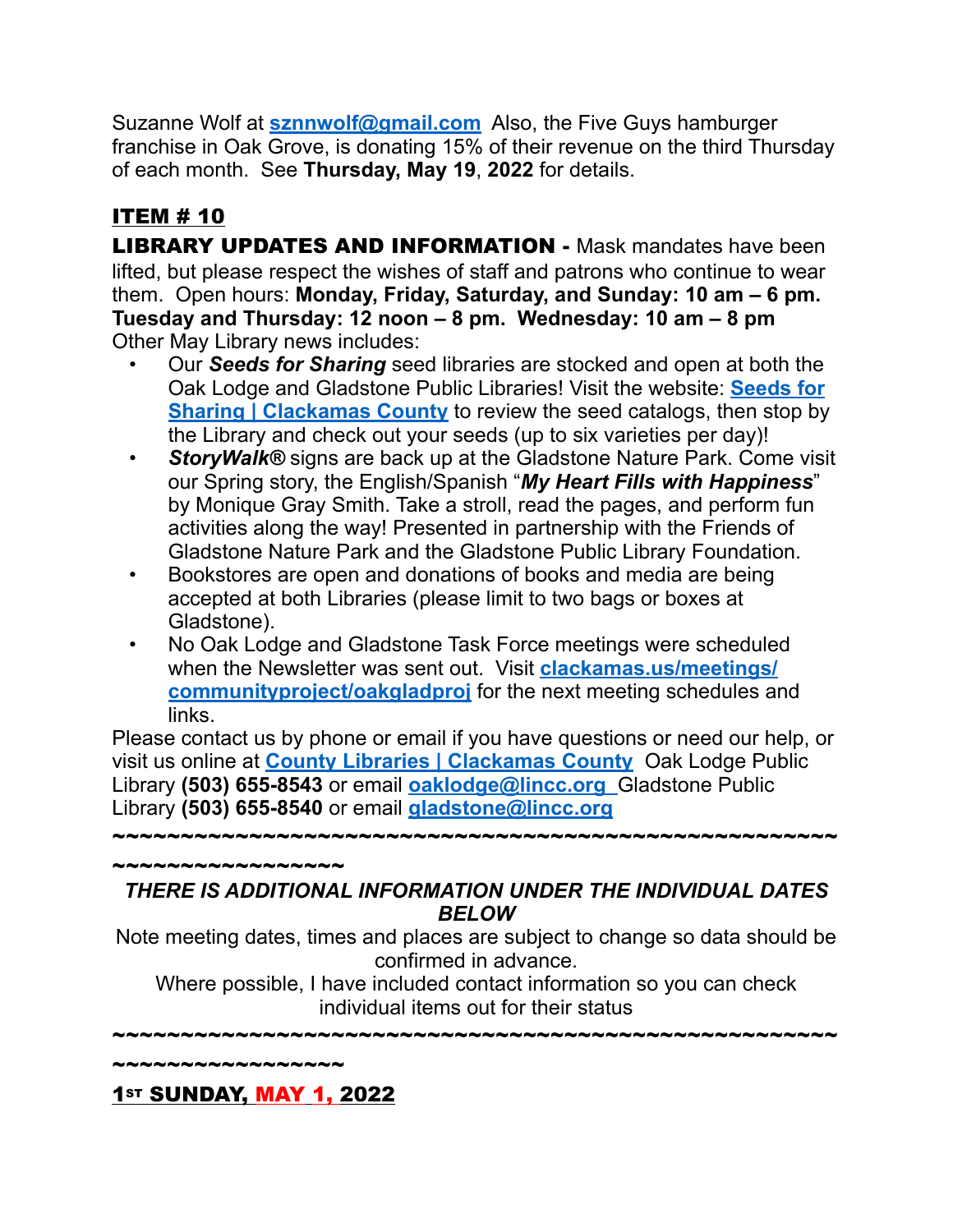#### MAY DAY

#### <u>1st SUNDAY, MAY 1. 2022</u>

#### TIME: 9:00 AM – 5:00 PM

#### SPRING GARDEN FAIR

At the [Clackamas County Fairgrounds](https://clackamascountyfair.com/venue/clackamas-county-fairgrounds/) 694 NE 4th Ave. Canby OR 97013. Annuals and Perennials. Vegetables and Herbs. Trees and Shrubs. Garden Art and Tools. \$5.00 Admission. FREE Parking. The website is: **[SPRING GARDEN FAIR | Clackamas County Fairgrounds &](https://clackamascountyfair.com/events/category/series/spring-garden-fair/)  [Event Center](https://clackamascountyfair.com/events/category/series/spring-garden-fair/)** Direct questions by email: **[info@CCFairEvents.com](mailto:info@CCFairEvents.com)** or call **503/266-1136**.

#### **1st SUNDAY, MAY 1, 2022**

#### TIME: 9:30 AM – 2:00 PM

#### SUNDAY BOOK SALE FROM FRIENDS of the LEDDING LIBRARY

*IN THE LIBRARY AMPHITHEATER* (in Scott Park at the north end of the building) 10660 SE 21st Ave St. Milwaukie, OR 97222.The Sunday book sale during the Milwaukie Farmers' Market is back. Hundreds of discounted books, DVDs, CDs and merchandise will be available each week. We are currently looking for volunteers for these events along with open shifts in our Bookstore. If you're interested in helping, please email Nancy Wittig at **[leddingfriends.info@gmail.com.](mailto:leddingfriends@gmail.com)** To learn more about the Friends, please visit **[www.leddingfriends.org](http://www.leddingfriends.org/)**

#### **1st SUNDAY, MAY 1, 2022**

#### TIME: 9:30 AM – 2:00 PM

#### MILWAUKIE SUNDAY FARMERS MARKET

Located in downtown Milwaukie OR 97222 at the Intersection of SE Main St. and Harrison St. You will find a great selection of local fresh produce, fruits and vegetables, assorted food vendors with a wide variety of prepared foods, lavender cured meats, cheese, farm fresh eggs, fresh pastries, honey, artisan soaps, knife sharpening, cut flower bouquets, plants, countless gift items, music, good people watching and even a few food carts. This farmer's market has it all. Masks are optional. Check the website for specifics: **[HOME - Milwaukie Farmers Market](https://milwaukiefarmersmarket.com/)**

~~~~~~~~~~~~~~~~~~~~~~~~~~~~~~~~~~~~~~~~~~~~~~~~~~~~~

\*\*\*\*\*\*\*\*\*\*\*\*\*\*

1st **MONDAY, MAY 2, 2022** TIME: 12:00 PM – 1:00 PM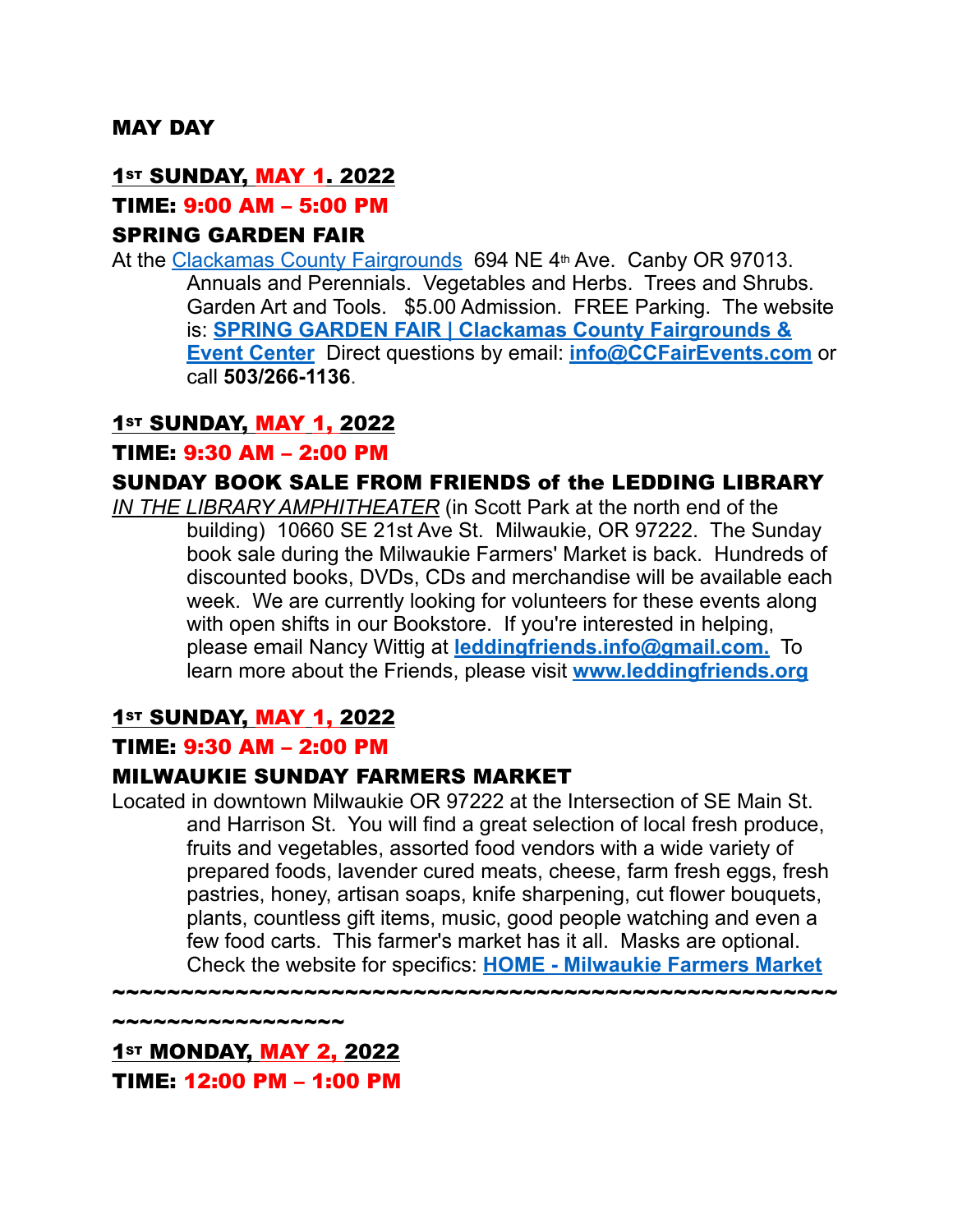## CCBA MAY CANDIDATES' VIRTUAL FORUM – CLACKAMAS COUNTY COMMISSIONER CANDIDATES (CCBA = Clackamas

County Business Alliance)

This event is free. You must register to receive the Zoom link. Hear first-hand from the candidates for Positions 2 and 5 about the many important issues facing Clackamas County. Position 2 Invited Candidates: Paul Savas (Incumbent), Libra Forde, Bill Osburn, Steven Frost and Mark Robert Johnson. Position 5 Invited Candidates: Sonya Fischer (Incumbent), Dana Hindman-Allen, Evan Geier, Ben West. Here is the link for free registration: **[CCBA May Forum: Clackamas County](https://www.eventbrite.com/e/ccba-may-forum-clackamas-county-commissioner-candidate-debate-tickets-322763082067)  [Commissioner Candidate Debate Tickets, Mon, May 2, 2022 at](https://www.eventbrite.com/e/ccba-may-forum-clackamas-county-commissioner-candidate-debate-tickets-322763082067)  [12:00 PM | Eventbrite](https://www.eventbrite.com/e/ccba-may-forum-clackamas-county-commissioner-candidate-debate-tickets-322763082067)**

~~~~~~~~~~~~~~~~~

## **1st TUESDAY, MAY 3, 2022**

~~~~~~~~~~~~~~~~

#### TIME: VARIES

## BCC HYBRID ADMINISTRATOR ISSUES / UPDATES / POLICY and

**WORK SESSIONS** (BCC = Board of Clackamas County

Commissioners)

Administrator Issues / Updates / Policy and Work Sessions are typically scheduled on Tuesdays throughout the day and occasionally on Wednesday. Session start times are approximate. These meetings are primarily for staff to present items that require extensive background information and study, policy direction, and/or an opportunity for in-depth discussion with staff on issues. All Sessions must have a quorum of the BCC present. Even though these meetings are open to all, public comment is not heard. The meetings are held both in person in the 4<sup>th</sup> floor hearings room at 2051 Kaen Road [Oregon City, OR 97045](http://maps.google.com/maps?q=2051%20Kaen%20Road%20Oregon%20City%2C%20OR%2097045&c=45.3329205302%20-122.598746346) and virtually. All policy sessions are archived via video. You can see the Session agendas and related materials and view previous Sessions at: **[Policy Sessions | Clackamas County](https://www.clackamas.us/meetings/bcc/presentation)** You may send an email to the Commissioners at **[bcc@clackamas.us](mailto:bcc@clackamas.us)**  or call **503-655-8581.** Public comment *is taken* every *Thursday* at the weekly business meeting on any topic relevant to Clackamas County. See the website: **[Business Meetings | Clackamas County](https://www.clackamas.us/meetings/bcc/business)** for details.

## **1st TUESDAY, MAY 3, 2022**

TIME: NOON – 1:00 PM

THE KIWANIS CLUB of GLADSTONE-OAK GROVE HYBRID MEETING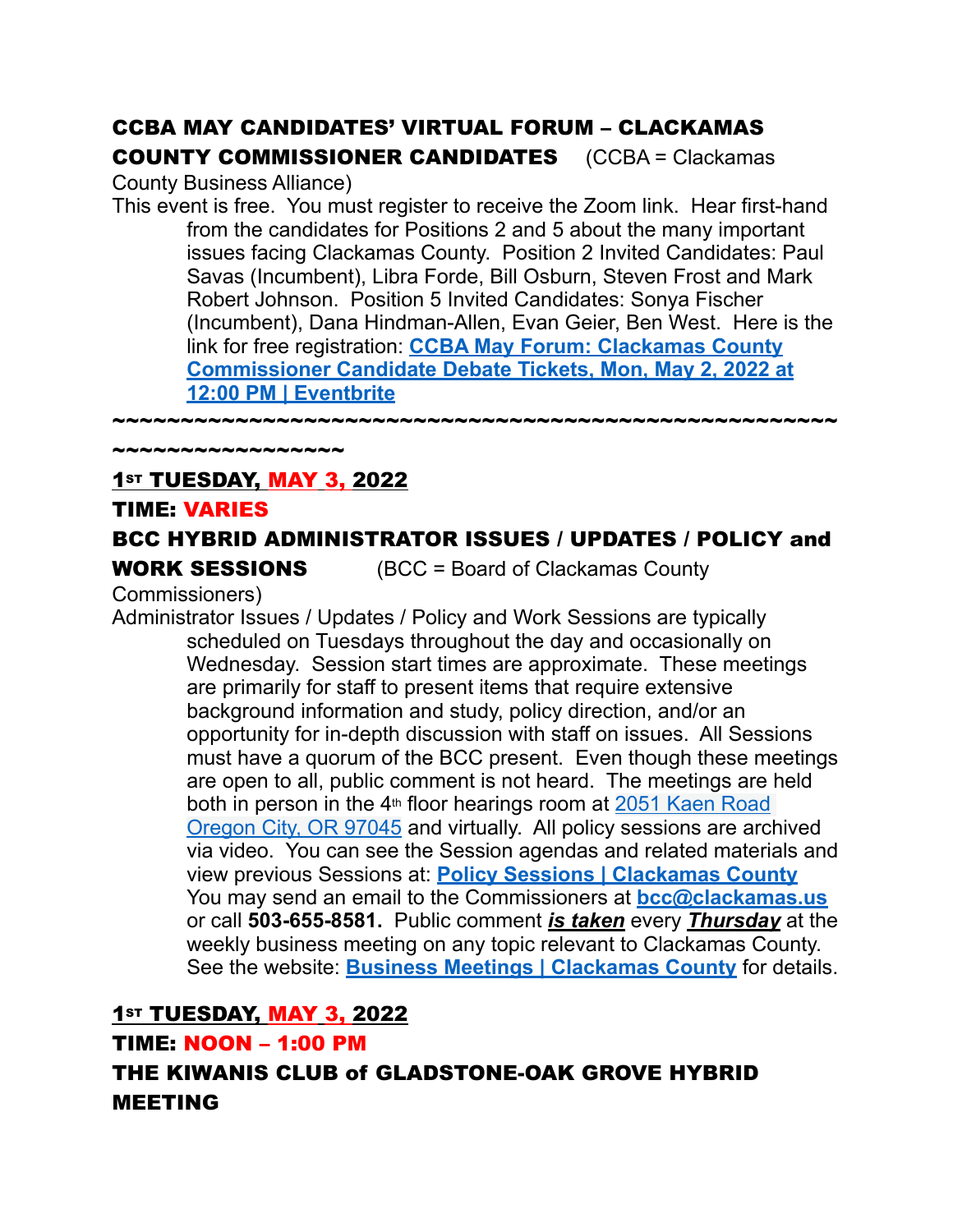In person at the Kiwanis District Office, 5427 Glen Echo Gladstone OR and on Zoom. Serving the Children of the World. Kiwanis is an International Service organization with a priority to serve children. Kiwanis members stage more than 150,000 service projects, devote more than six million hours of service and raise nearly US \$100 million every year for communities, families and projects. Kiwanis programs for youth and young adults help to create the next generation of community leaders. Key Club, the world's oldest and largest student-led service organization for high school students, encourages leadership development through service to others. The Kiwanis Club of Gladstone-Oak Grove sponsors a Key Club at Gladstone High School. We are meeting in-person and on Zoom. Contact Tom Hogan at **503-819-8367** or by email at **[tomhogan2@comcast.net](mailto:tomhogan2@comcast.net)** with questions or to attend. You can also check out the website at **[Kiwanis](https://www.kiwanis.org/)  [International](https://www.kiwanis.org/)** Get involved with Kiwanis.

## 1st TUESDAY, MAY 3, 2022

#### TIME: 6:30 PM

#### **PBAC VIRTUAL MEETING** (PBAC = Pedestrian/Bicycle

Committee)

Location - Virtual meeting on Zoom (link will be available at

**<https://www.clackamas.us/meetings/enginering/pbac/>** All are welcome and encouraged to attend the PBAC meetings which are usually held on the first Tuesday of the month. Agenda items include discussion of I-205 Tolling, the Molalla Forest Road and Safe Routes to School Direct questions to Staff Liaison: Scott Hoelscher • Senior Transportation Planner • Dept. of Transportation & Development Engineering Division (503) 577-5057 • email: **[scotthoe@clackamas.us](mailto:scotthoe@clackamas.us)**Their website is: **[Bikes and Pedestrians | Clackamas County](https://www.clackamas.us/engineering/biking.html)**

 $\boldsymbol{*}$ 

~~~~~~~~~~~~~~~~~

## 1st WEDNESDAY, MAY 4, 2022

## TIME: USUALLY STARTS AT 10:00 AM BUT COULD VARY

## BCC HYBRID SESSIONS – MAY BE POLICY / WORK OR LAND

USE SESSIONS (BCC = Board of Clackamas County

Commissioners)

Policy / Work and Land Use Sessions are often scheduled on a Wednesday. All Sessions must have a quorum of the BCC present. Even though these meetings are open to all, public comment may or may not be taken. The meetings are held both in person in the  $4<sup>th</sup>$  floor hearings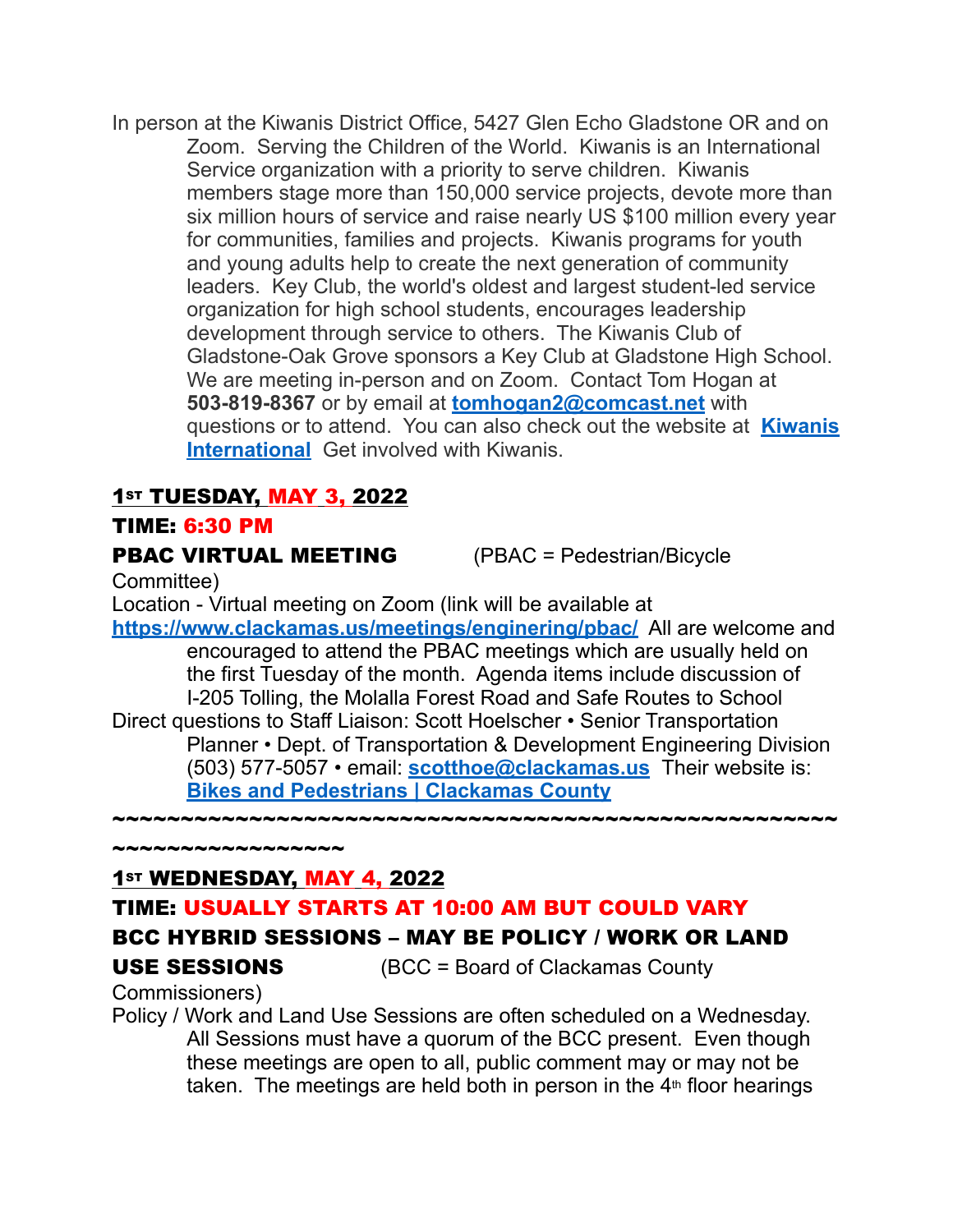room at [2051 Kaen Road Oregon City, OR 97045](http://maps.google.com/maps?q=2051%20Kaen%20Road%20Oregon%20City%2C%20OR%2097045&c=45.3329205302%20-122.598746346) and virtually. These sessions are archived via video. Check for a Session agenda and related materials and/or view previous Sessions at: **[Policy Sessions |](https://www.clackamas.us/meetings/bcc/presentation)  [Clackamas County](https://www.clackamas.us/meetings/bcc/presentation)** or at Land Use Hearings | Clackamas County You may send an email to the Commissioners at **[bcc@clackamas.us](mailto:bcc@clackamas.us)**  or call **503-655-8581.** Public comment *is taken* every *Thursday* at the weekly business meeting on any topic relevant to Clackamas County. See the website: [Business Meetings | Clackamas County](https://www.clackamas.us/meetings/bcc/business) for details.

## 1st WEDNESDAY, MAY 4, 2022

#### TIME: 10:30 AM – 11:00 AM

## ZOOM ALL-AGES STORYTIME

Enjoy your favorite storytime books, songs, and games virtually with Teacher Heather. Request the **ZOOM All-Ages Storytime** meeting link and password by email, which changes weekly, from either library (**[gladstone@lincc.org](mailto:gladstone@lincc.org)** or **[oaklodge@lincc.org](mailto:oaklodge@lincc.org)**). All ages welcome.

## 1st WEDNESDAY, MAY 4, 2022

#### TIME: 7:00 PM – 8:30 PM

## VIRTUAL FENTANYL AWARENESS EVENT

Synthetic opioids, deception, and online access have made the drug scene more dangerous than ever before. Arm yourself with knowledge. Please join us for our Virtual Fentanyl Awareness event, featuring expert speakers and personal stories. The panel consists of parents who lost their son to Fentanyl poisoning a parent, school board member, an advocate Child & Adolescent Psychiatrist and an Assistant Special Agent in Charge at Drug Enforcement Administration. The Moderator is Evan Schreiber, KATU News anchor and reporter. Free but Register at: **[Fake & Fatal: What Parents and Teens Need to](https://www.eventbrite.com/e/fake-fatal-what-parents-and-teens-need-to-know-virtual-tickets-325353831067)  [Know \(Virtual\) Tickets, Wed, May 4, 2022 at 7:00 PM | Eventbrite](https://www.eventbrite.com/e/fake-fatal-what-parents-and-teens-need-to-know-virtual-tickets-325353831067)**

## 1st WEDNESDAY, MAY 4, 2022

#### TIME: 7:00 PM

## TRAFFIC SAFETY COMMISSION HYBRID MEETING

Zoom meeting link is posted at **[Traffic Safety Commission | Clackamas](https://www.clackamas.us/meetings/engineering/tsc)  [County](https://www.clackamas.us/meetings/engineering/tsc)** The Traffic Safety Commission (TSC) is made up of 12 adults and one or more high school students. The TSC focuses on projects and programs in the following areas: alcohol and drugs related to traffic safety / codes and laws related to traffic safety / driver education / highway design, construction and maintenance / identification and monitoring of high crash locations / pedestrian and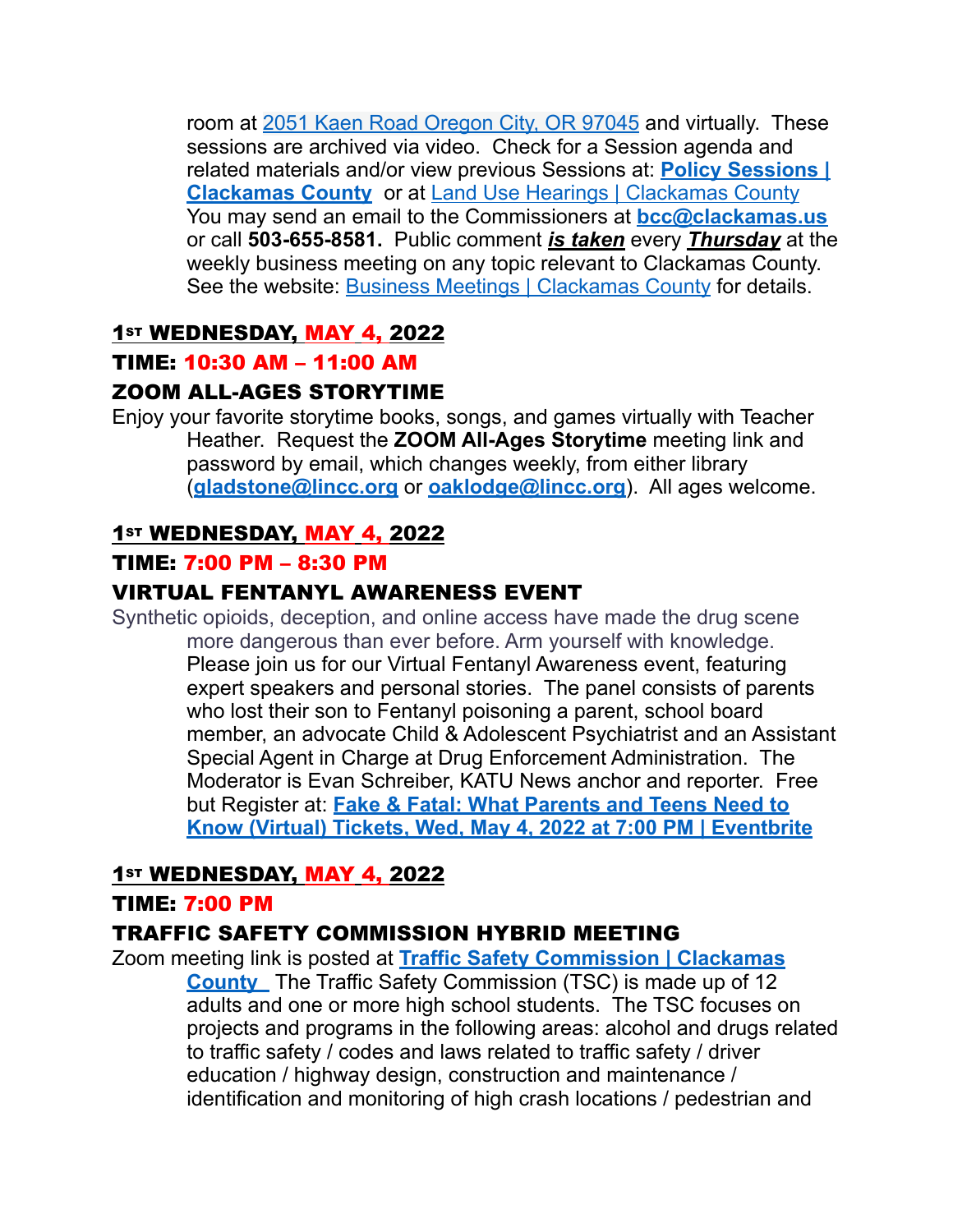bicycle safety / traffic data / school bus and school zone safety / traffic control devices. Website is: **[Traffic Safety Commission | Clackamas](https://www.clackamas.us/meetings/engineering/tsc)  [County](https://www.clackamas.us/meetings/engineering/tsc)** Staff Contact: Rob Sadowsky, **[rsadowsky@clackamas.us](mailto:rsadowsky@clackamas.us)**

~~~~~~~~~~~~~~~~~~~~~~

~~~~~~~~~~~~~~~~~

## **1st THURSDAY, MAY 5, 2022** CINCO DE MAYO

#### 1st THURSDAY, MAY 5, 2022

#### TIME: 9:30 AM

#### CANDY LANE SCHOOL – LAND USE APPLICATION

The Land Use Hearings Officer is an impartial third party contracted by the county to hear land-use applications that require judgment and discretion in applying the Clackamas County Zoning and Development Ordinance, as well as the Clackamas County Comprehensive Plan and other criteria under State law. The Hearings Officer may impose conditions in order for the application to comply with county and state regulations and to minimize impacts to surrounding properties. The Oregon City School District is requesting a Conditional Use Permit to add four (4) modular classroom buildings and one (1) modular restroom building at the north portion of Candy Lane Elementary School property at 5901 SE Hull Avenue in Jennings Lodge OR. Any interested person may attend the hearing to listen or testify. This public hearing will only be conducted virtually using the Zoom platform. Next week, before the hearing, a Zoom link to the public hearing and details on how to observe and testify online or by telephone will be available at the link: **[Hearings Officer | Clackamas](https://www.clackamas.us/meetings/planning/hearingsofficer)  [County](https://www.clackamas.us/meetings/planning/hearingsofficer)** The application may be viewed online at the same link by selecting the Planning tab then enter the File Number: Z0124-21-C, Conditional Use or the address: 5901 SE Hull Avenue. Please direct questions to Staff Contact: Clay Glasgow; **503-742-4520** or by email to **[claygla@clackamas.us](mailto:claygla@clackamas.us)**

#### 1st THURSDAY, MAY 5, 2022

#### TIME: 10:00 AM

#### **BCC HYBRID REGULAR BUSINESS MEETING (BCC = Board of**

Clackamas County Commissioners)

 On today's meeting agenda is the *Second Public Discussion* on the proposal of Oak Lodge Water Services (OLWS) to change from a District to an Authority. The regular weekly BCC Business Meetings,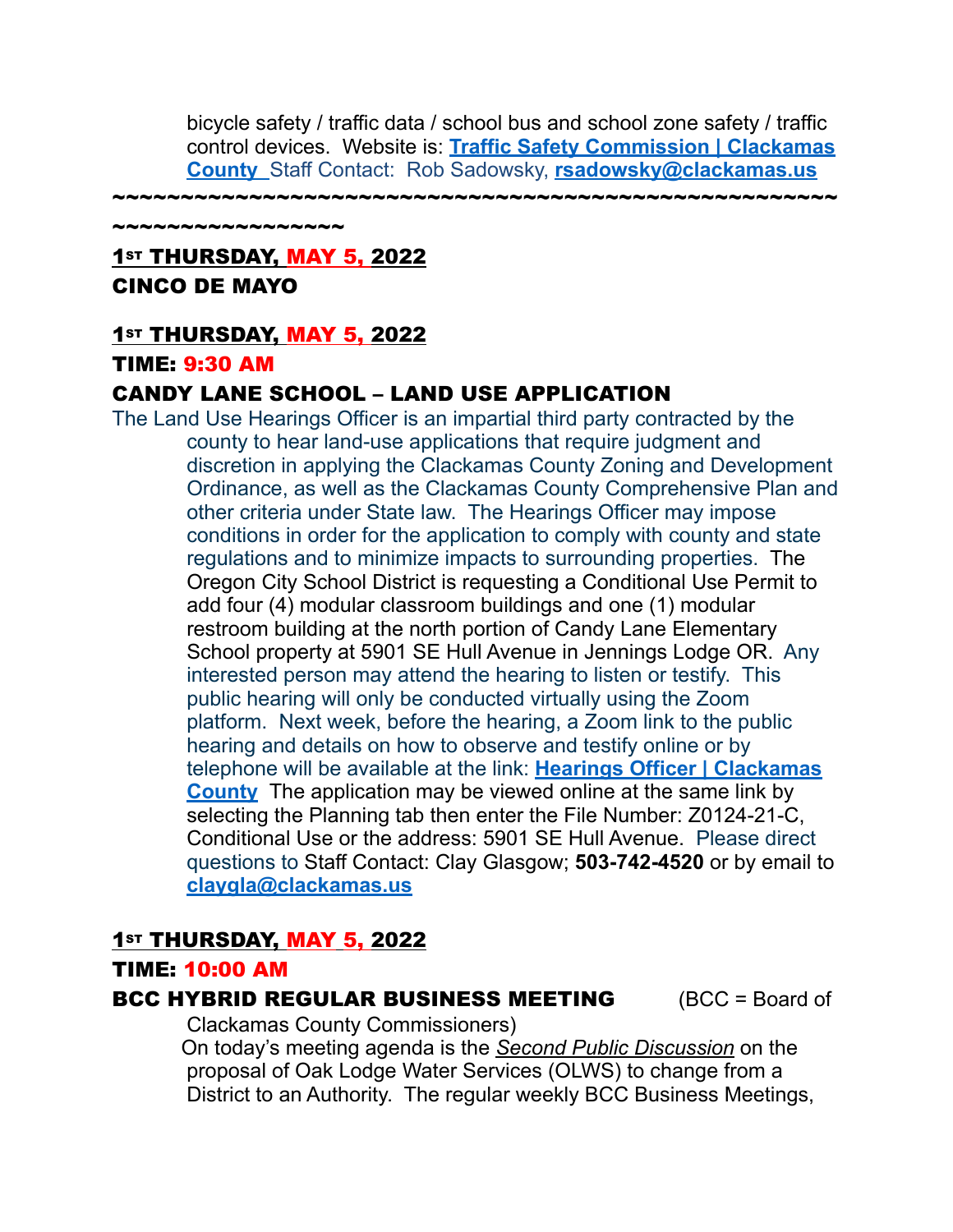usually held every Thursday, are where commissioners take official action by voting on various items such as major budgetary decisions, changes to the County Code, sending a countywide measure to the ballot, etc. The in-person meetings are held at the county's Public Services Building located at 2051 Kaen Road, Oregon City OR. in the 4th floor Hearing Room. To speak in person, fill out a blue card on the table just outside the door and give it to the Clerk. To speak virtually register on the website **[\(Business Meetings | Clackamas County\)](https://www.clackamas.us/meetings/bcc/business)**  before the start of the meeting. All public testimony is limited to three (3) minutes. To see the agenda, packets of details, watch the meetings live, watch previous meetings and/or get other information, go to the website: **[Business Meetings | Clackamas County](https://www.clackamas.us/meetings/bcc/business)** The public may also send an email to the Commissioners at **[bcc@clackamas.us](mailto:bcc@clackamas.us)** or call **503-655-8581.** 

#### 1st THURSDAY, MAY 5, 2022

#### TIME: 6:45 PM – 8:00 PM

#### **C-4 VIRTUAL BUSINESS MEETING** (C-4 = Clackamas County

Coordinating Committee)

Zoom information is on the website: **[C4: Clackamas County Coordinating](https://www.clackamas.us/c4)  [Committee | Clackamas County](https://www.clackamas.us/c4)** C4 works to promote partnerships between the county, its cities, special districts, hamlets, villages and community planning organizations. C4 also works on the policies related to housing, which ties in with both transportation and land use topics.C4 works to promote partnerships between the County, its Cities, Special Districts, Hamlets, Villages, and Community Planning Organizations (CPO's). C4 also works on the policies related to housing, which ties in with both transportation and land use topics. C4 Business meetings are usually held on the first Thursday of the month unless otherwise noted. No meeting had been posted when the Newsletter went out. Contact person is Trent Wilson at **503-655-8206** or by email at **[twilson2@clackamas.us](mailto:twilson2@clackamas.us)**

~~~~~~~~~~~~~~~~~~~~~~~~~~~~~~~~~~~~~~~~~~~~~~~~~~~~~

~~~~~~~~~~~~~~~~~ 1st FRIDAY, MAY 6, 2022

~~~~~~~~~~~~~~~~~~~~~~~~~~~~~~~~~~~~

~~~~~~~~~~~~~~~~~

1st SATURDAY, MAY 7, 2022 TIME: 9:00 AM – 4:00 PM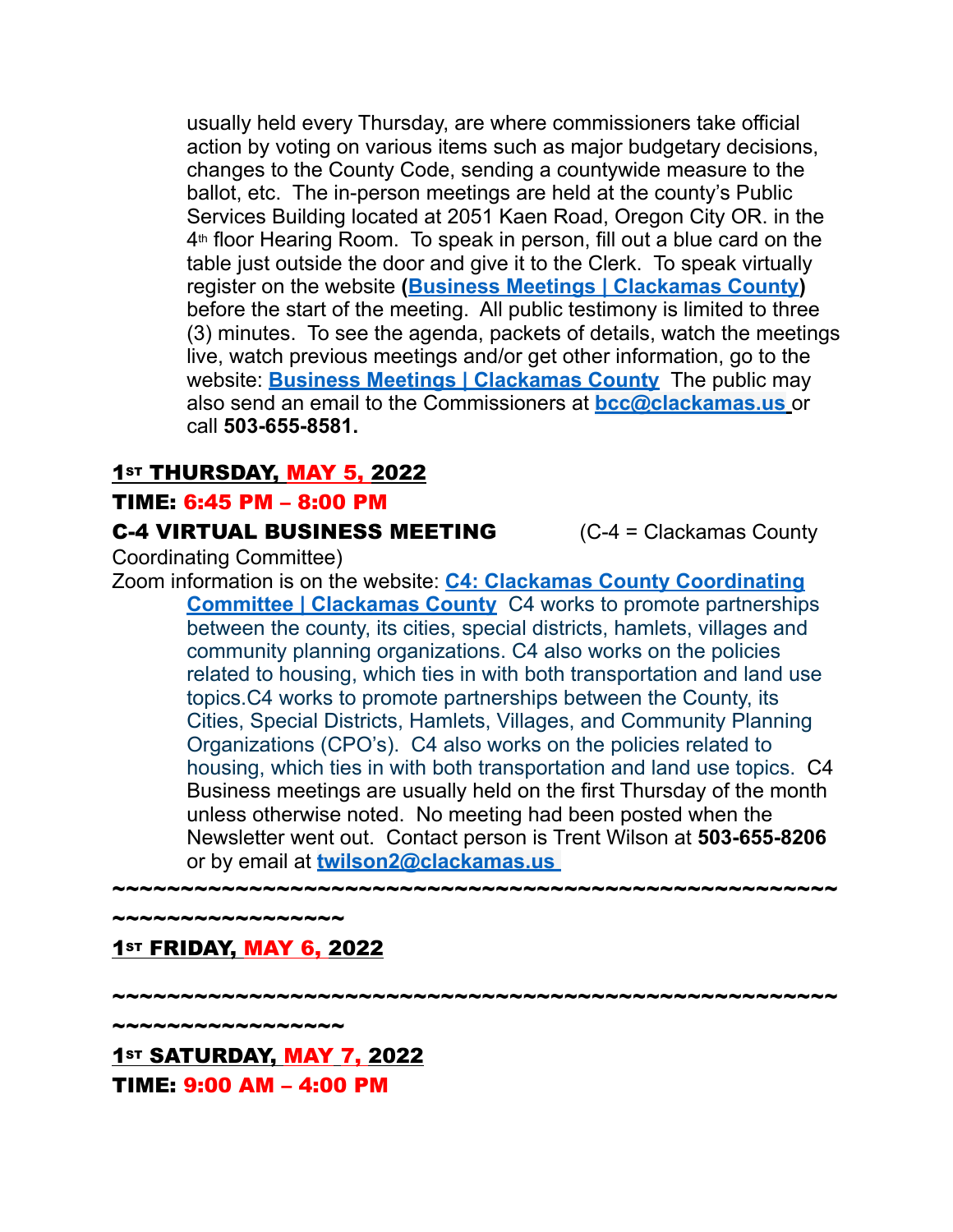## FRIENDS of the LEDDING LIBRARY ANNUAL PLANT SALE

Location - Milwaukie Floral and Garden, 3306 SE Lake Rd, Milwaukie, OR 97222. Fantastic bargains on a selection of perennials, native plants, vegetables, trees, shrubs, flowers and plants. Gardening books and gifts are for sale as well. All plants are donated from local yards and gardens. This is a sale that you won't want to miss. Shopping will be by appointment due to limited parking. Appointments can be made by email at **[leddingfriends@youcanbook.me](mailto:leddingfriends@youcanbook.me)** We are currently looking for volunteers for these events along with open shifts in our Bookstore. If you're interested in helping, please email Nancy Wittig at **[leddingfriends.info@gmail.com.](mailto:leddingfriends@gmail.com)** To learn more about the Friends, please visit **[www.leddingfriends.org](http://www.leddingfriends.org/)**

## 1st SATURDAY, MAY 7, 2022

#### TIME: 10:00 AM – 2:00 PM

#### MILWAUKIE GARDEN CLUB is at MILWAUKIE MUSEUM

Location - 3737 SE Adams Street Milwaukie OR 97222. Milwaukie Garden Club tends the grounds of the Milwaukie Museum and is working towards a backyard habitat certification. Look for great items like annuals and perennials and ask questions about gardening to the experts.

## 1st SATURDAY, MAY 7, 2022

#### TIME: 11:00 AM – SEATING ONE

## TIME: 2:00 PM – SEATING TWO

## PETTICOATS To POODLE SKIRTS FASHION SHOW and TEA

This ever-popular program returns to the Historic McLean House located at 5350 River Street, West Linn OR 97068 with two seatings. Guests are served a traditional Victorian High Tea and treated to a fashion show of historical reproduction costumes and outfits. Tickets go fast but, if you are interested, you might check the website: **[West Linn Historical](https://www.westlinnhistory.org/)  [Society \(westlinnhistory.org\)](https://www.westlinnhistory.org/)**

 $\boldsymbol{*}$ 

\*\*\*\*\*\*\*\*\*\*\*\*\*\*\*\*\*\*\*\*

2<sup>ND</sup> SUNDAY, MAY 8, 2022 MOTHER'S DAY

**2ND SUNDAY, MAY 8, 2022** TIME: 9:00 AM – 4:00 PM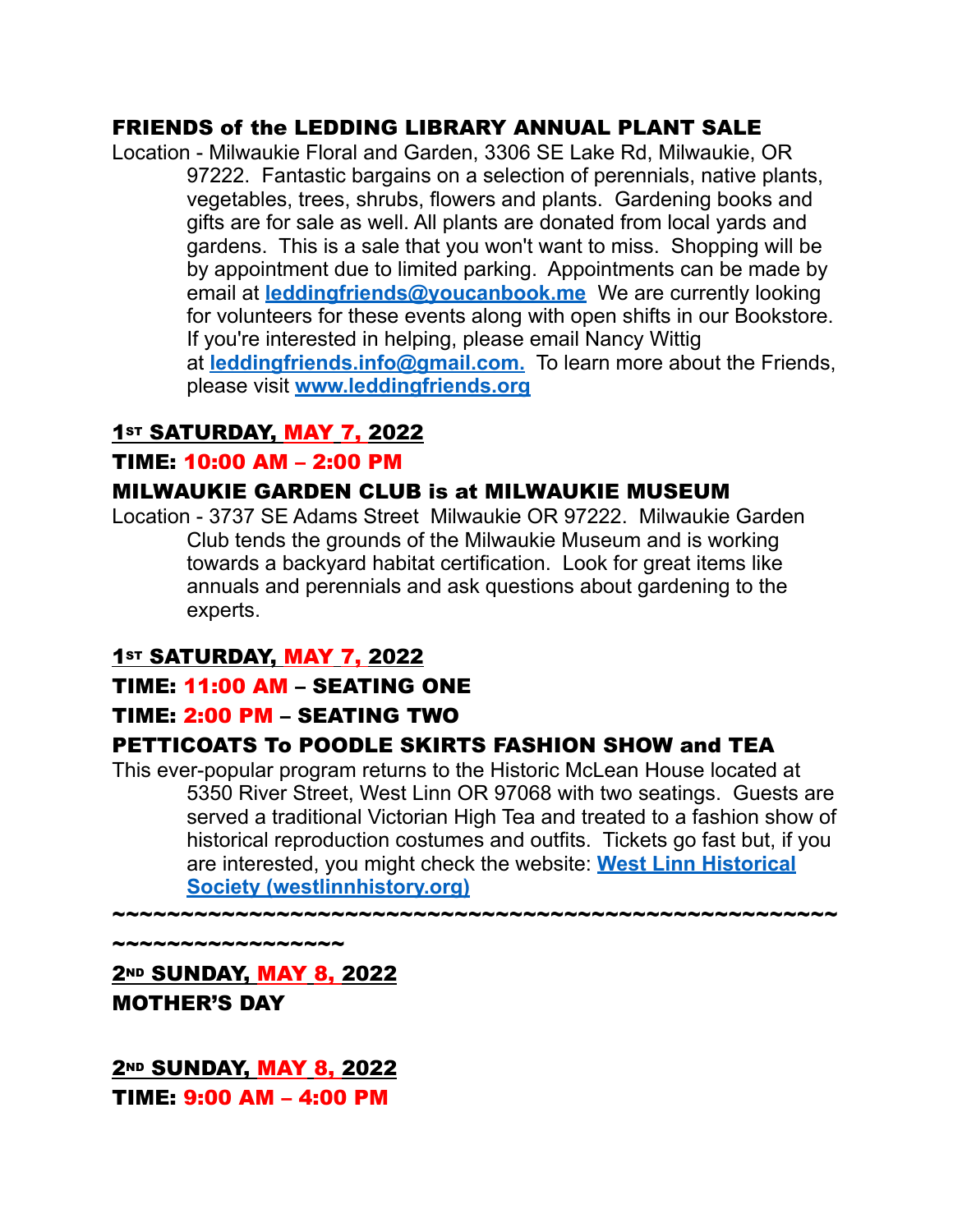## FRIENDS of the LEDDING LIBRARY ANNUAL PLANT SALE

Location - Milwaukie Floral and Garden, 3306 SE Lake Rd, Milwaukie, OR 97222

See writeup under 1st Saturday, May 7, 2022 for other details.

## 2<sup>ND</sup> SUNDAY, MAY 8, 2022

#### TIME: 9:30 AM – 2:00 PM

#### MILWAUKIE SUNDAY FARMERS MARKET

Located in downtown Milwaukie OR 97222 at the Intersection of SE Main St. and Harrison St. Many visitors make a walk to the Market part of their Sunday routine — a little exercise, fresh air, and a chance to check out what's new around downtown or along the riverfront. You will find a great selection of local fresh produce, fruits and vegetables, assorted food vendors with a wide variety of prepared foods, lavender cured meats, cheese, farm fresh eggs, fresh pastries, honey, artisan soaps, knife sharpening, cut flower bouquets, plants, countless gift items, music, good people watching and even a few food carts. Masks are optional. Check the website for specifics: **[HOME - Milwaukie](https://milwaukiefarmersmarket.com/)  [Farmers Market](https://milwaukiefarmersmarket.com/)**

#### 2<sup>ND</sup> SUNDAY, MAY 8, 2022

## TIME: 10:00 AM - WHILE SUPPLIES LAST

## KID CRAFT: TAKE & MAKE CRAFT KITS

Take-home craft kits for kids appear on the 2nd Sunday of each month and are available at both the Gladstone and Oak Lodge Public Libraries while supplies last. Most supplies and instructions are included. This month's *YARN FLOWERS* kit will bloom on May 8<sup>th</sup> – ask for yours at the desk!

~~~~~~~~~~~~~~~~~~~~~~~~~~~~~~~~~~~~~~~~~~~~~~~~~~~~~

**2ND MONDAY, MAY 9, 2022** 

~~~~~~~~~~~~~~~~~

#### TIME: 4:00 PM – WRITTEN TESTIMONY DEADLINE

## BCC HYBRID LAND USE HEARING / DELIBERATION

**SESSION** (BCC = Board of Clackamas County Commissioners) Written testimony is being accepted on Land Use Hearing: ZDO-282: Housing Strategies, Phase 2 until 4:00 pm today regarding Ordinance ZDO-282. See 2nd Wednesday, May 11, 2022 for details related to the BCC Deliberation Hearing. The ordinance primarily contains amendments that staff thinks are needed to comply with House Bill 2001 (HB2001), a bill from the 2019 Oregon Legislature that mandates jurisdictions, including Clackamas County, allow people to build middle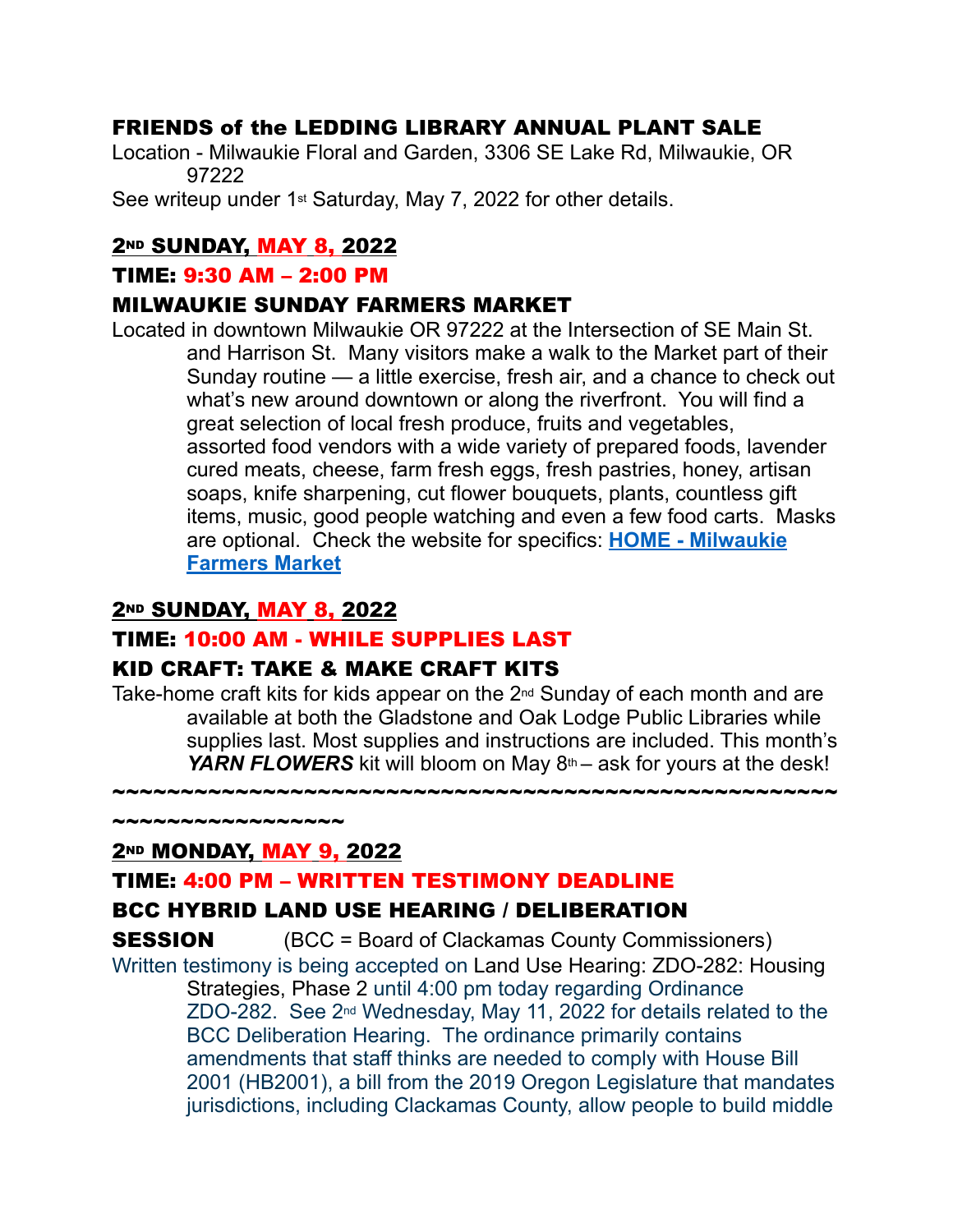housing --duplexes, triplexes, quadplexes, cottage clusters, and townhomes --in urban areas zoned for single-family detached housing. In unincorporated Clackamas County, these requirements will apply to properties in urban zoning districts R-5, R-7, R-8.5, R-10, R-15, R-20, R-30, VR-5/7, and VR-4/5. Any comments should be sent to Martha Fritzie by email at **[mfritzie@clackamas.us](mailto:mfritzie@clackamas.us)** before that time. Background about the proposed amendments is available at on the project website at **[https://www.clackamas.us/planning/hb2001](https://nam12.safelinks.protection.outlook.com/?url=https%3A%2F%2Fwww.clackamas.us%2Fplanning%2Fhb2001&data=05%7C01%7C%7Cff0fc070774241b1a8d208da28a09191%7C84df9e7fe9f640afb435aaaaaaaaaaaa%7C1%7C0%7C637866967360762412%7CUnknown%7CTWFpbGZsb3d8eyJWIjoiMC4wLjAwMDAiLCJQIjoiV2luMzIiLCJBTiI6Ik1haWwiLCJXVCI6Mn0%3D%7C3000%7C%7C%7C&sdata=Wo%2BJwLVBgA95IMP0w6bJYHLDTyJi8QcunhnlVItG5zw%3D&reserved=0)**. Details of the staff proposal given at the **April 27th,2002** BCC meeting are at **[Land Use Hearing: ZDO-282: Housing Strategies, Phase 2–](https://www.clackamas.us/meetings/bcc/landuse/2022-04-27) [House Bill 2001 \(HB2001\) Implementation \(Virtual\) - April 27, 2022](https://www.clackamas.us/meetings/bcc/landuse/2022-04-27)  [| Clackamas County](https://www.clackamas.us/meetings/bcc/landuse/2022-04-27)**

## **2ND MONDAY, MAY 9, 2022**

#### TIME: 4:30 PM – 6:00 PM

## FRIENDS of the OAK LODGE PUBLIC LIBRARY (FOLPL) VIRTUAL BOARD MEETING

Friends of the Oak Lodge Public Library (FOLPL) provides supplemental funding, advocacy, and community engagement to benefit the Oak Lodge Library. Board meetings are open to the public and held the second Monday of each month. Zoom Link available on website one week prior **[FOLPL - Friends of the Oak Lodge Public Libray](https://www.folpl.org/)** Email **[oaklodgelibraryfriends@gmail.com](mailto:oaklodgelibraryfriends@gmail.com)** to sign up for notices. Interested in volunteering or becoming a Friend? Send an email or attend a board meeting. No registration required to attend. Hope to see you on Zoom.

#### 2<sup>ND</sup> MONDAY, MAY 9, 2022

#### TIME: 6:30 PM

## CLACKAMAS COUNTY PLANNING COMMISSION MEETING

The Planning Commission consists of nine members appointed by the Board of County Commissioners (BCC) to advise the BCC on land use applications and issues. They provide recommendations to the BCC in accordance with the requirements of State law, the Clackamas County Comprehensive Plan, Zoning & Development Ordinance, and Clackamas County Code. Planning Commission hearings are usually held on the *second and fourth Monday of each month however no meetings were scheduled when the CIA Newsletter went out so check the website at* **[Planning Commission | Clackamas County](https://www.clackamas.us/planning/planning-commission)** You can also go to the website to watch previous meetings. For more information, contact Darcy Renhard at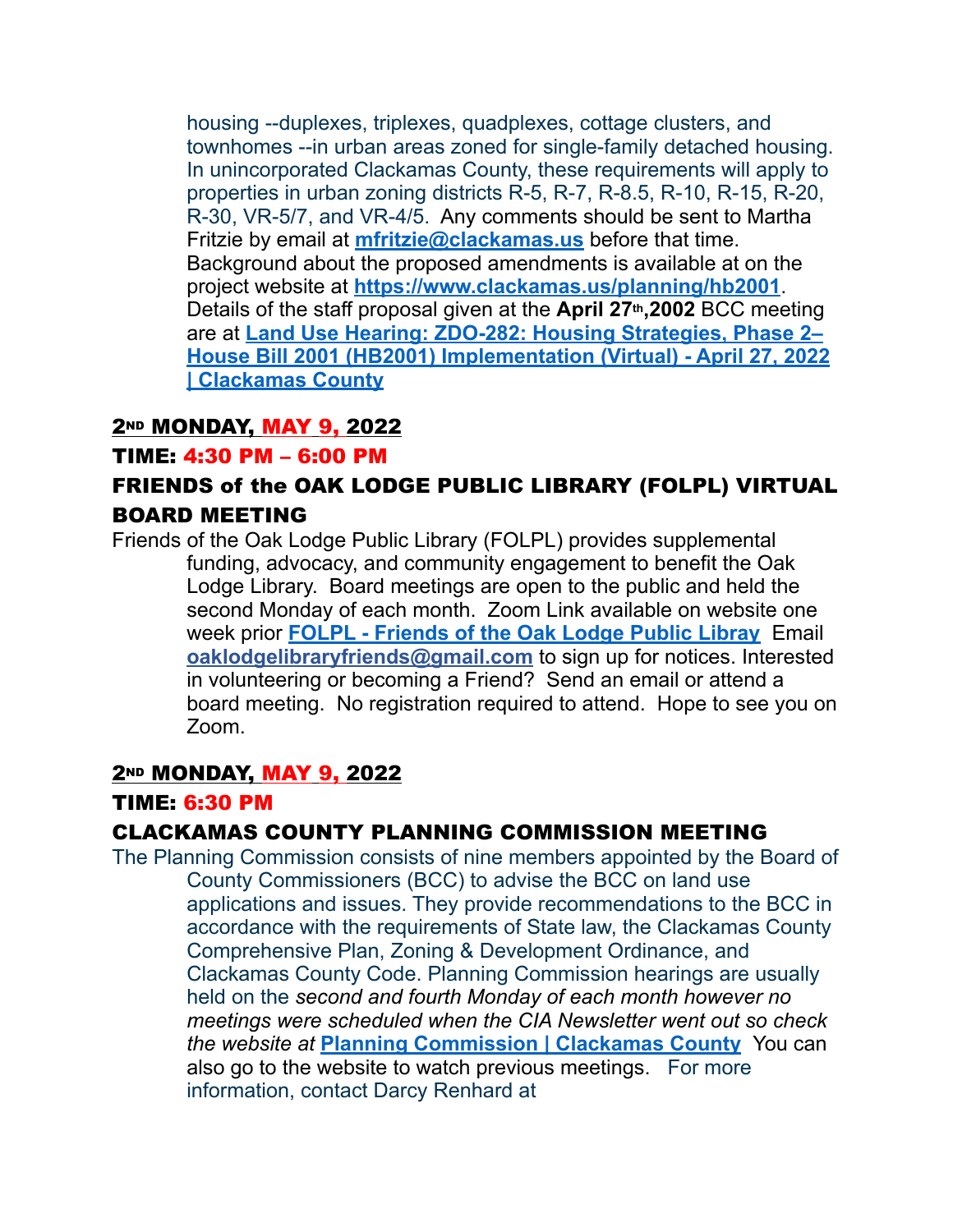#### **[drenhard@clackamas.us](mailto:drenhard@clackamas.us) 503-742-4545**.

~~~~~~~~~~~~~~~~

#### 2ND TUESDAY, MAY 10, 2022

#### TIME: VARIES

## BCC HYBRID ADMINISTRATOR ISSUES / UPDATES / POLICY and

WORK SESSIONS (BCC = Board of Clackamas County

~~~~~~~~~~~~~~~~~~~~~~~~~~~~~~~~~~~~~~~~~~~~~~~~~~~~~

Commissioners)

Administrator Issues / Updates / Policy and Work Sessions are typically scheduled on Tuesdays throughout the day and occasionally on Wednesday. Session start times are approximate. These meetings are primarily for staff to present items that require extensive background information and study, policy direction, and/or an opportunity for in-depth discussion with staff on issues. All Sessions must have a quorum of the BCC present. Even though these meetings are open to all, public comment is not heard. The meetings are held both in person in the 4<sup>th</sup> floor hearings room at 2051 Kaen Road [Oregon City, OR 97045](http://maps.google.com/maps?q=2051%20Kaen%20Road%20Oregon%20City%2C%20OR%2097045&c=45.3329205302%20-122.598746346) and virtually. All policy sessions are archived via video. You can see the Session agendas and related materials and view previous Sessions at: **[Policy Sessions | Clackamas County](https://www.clackamas.us/meetings/bcc/presentation)** You may send an email to the Commissioners at **[bcc@clackamas.us](mailto:bcc@clackamas.us)**  or call **503-655-8581.** Public comment *is taken* every *Thursday* at the weekly business meeting on any topic relevant to Clackamas County. See the website: **[Business Meetings | Clackamas County](https://www.clackamas.us/meetings/bcc/business)** for details.

## **2ND TUESDAY, MAY 10, 2022**

#### TIME: 6:30 PM

#### GLADSTONE CITY COUNCIL MEETING

Follow what is going on in Gladstone OR. by attending the City Council meetings. In person at Gladstone City Hall at 18505 Portland Avenue, Gladstone OR 97027 or virtually via zoom details at **[Meetings |](https://www.ci.gladstone.or.us/meetings?field_microsite_tid_1=27)  [Gladstone, Oregon](https://www.ci.gladstone.or.us/meetings?field_microsite_tid_1=27)**

~~~~~~~~~~~~~~~~~~~~~~~~~~~~~~~~~~~~~~~~~~~~~~~~~~~~~

~~~~~~~~~~~~~~~~~

## 2ND WEDNESDAY, MAY 11, 2022

# BCC HYBRID LAND USE HEARING – DELIBERATION

TIME: 10:00 AM

**ONLY** (BCC = Board of Clackamas County Commissioners)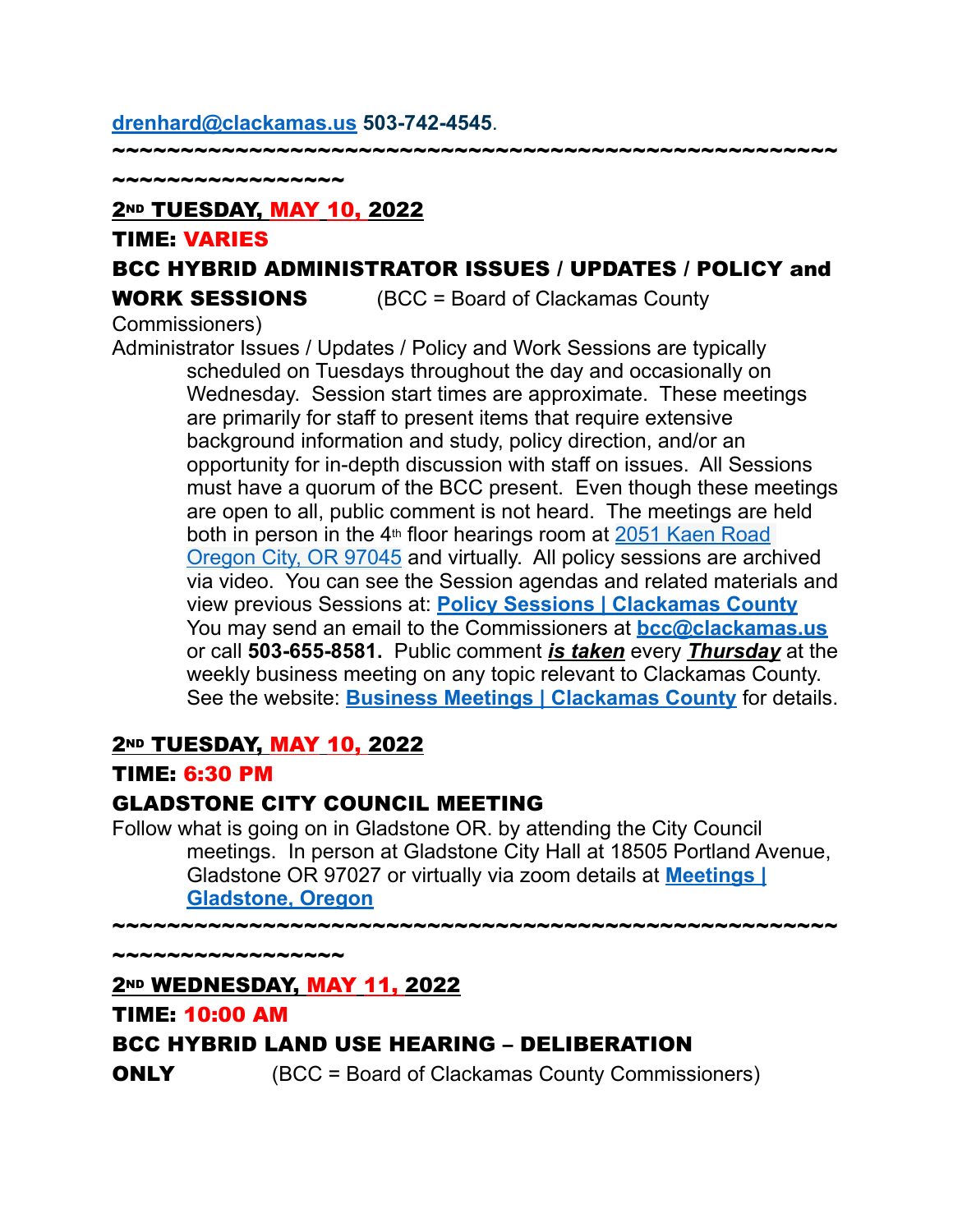The five-member Board of County Commissioners holds legislative authority in issuing land use decisions which involve creation or revision of public policy. This includes amendments to the Clackamas County Comprehensive Plan and Zoning & Development Ordinance. The Commissioners holds public hearings prior to issuing decisions, at which time the recommendation from the Planning Commission is considered. As a result of the Testimony given at the Land Use Hearing on the 2<sup>nd</sup> Wednesday, April 27, 2022, and the BCC discussion that followed, today's Land Use Session will be for BCC deliberation only. Even though today's meeting is open to all, public comment will not be taken but you can send related comments to the Commissioners up to the deadline of *2ND MONDAY, MAY 9, 2022.*  See the writeup on that date for write-in details. The meetings are held both in person in the 4<sup>th</sup> floor hearings room at **2051 Kaen Road** [Oregon City, OR 97045](http://maps.google.com/maps?q=2051%20Kaen%20Road%20Oregon%20City%2C%20OR%2097045&c=45.3329205302%20-122.598746346) and virtually. This session will be archived via video. Check for the Session agenda and related materials and/or view previous Sessions at: **[Land Use Hearings | Clackamas County](https://www.clackamas.us/meetings/bcc/landuse)** You can always send an email to the Commissioners at **[bcc@clackamas.us](mailto:bcc@clackamas.us)** or call **503-655-8581.** Public comment *is taken* every *Thursday* at the weekly business meeting on any topic relevant to Clackamas County. See the website: **[Business Meetings |](https://www.clackamas.us/meetings/bcc/business)  [Clackamas County](https://www.clackamas.us/meetings/bcc/business)** for details.

## 2ND WEDNESDAY, MAY 11, 2022

#### TIME: 10:30 AM – 11:00 AM

## ZOOM ALL-AGES STORYTIME

Enjoy your favorite storytime books, songs, and games virtually with Teacher Heather. Request the **ZOOM All-Ages Storytime** meeting link and password, which changes weekly, from either library (**[gladstone@lincc.org](mailto:gladstone@lincc.org)** or **[oaklodge@lincc.org](mailto:oaklodge@lincc.org)**). All ages welcome.

## **2ND WEDNESDAY, MAY 11, 2022**

#### TIME: 5:30 PM – 7:30 PM

NCPRD-DAC REGULAR VIRTUAL MEETING (NCPRD-DAC = North Clackamas Parks and Recreation District – District Advisory Committee) All are welcome to attend the NCPRD-DAC meetings to discover how the new area reps and new manager are handling the Park Districts challenges before them. Here is the public link to attend this meeting: **[Launch](https://clackamascounty.zoom.us/j/82659059093?pwd=emR5czVndWpHSjM3a2RTL0RsRzN3Zz09#success)  [Meeting - Zoom](https://clackamascounty.zoom.us/j/82659059093?pwd=emR5czVndWpHSjM3a2RTL0RsRzN3Zz09#success)** Webinar ID: 886 0294 4140 Passcode: 609417 or Telephone: +1 253 215 8782 or +1 346 248 7799 Once posted, the meeting agenda and materials can be found at **[Meetings & Minutes -](https://ncprd.com/public-meetings/meeting-minutes)  [North Clackamas Parks & Recreation District \(ncprd.com\)](https://ncprd.com/public-meetings/meeting-minutes)**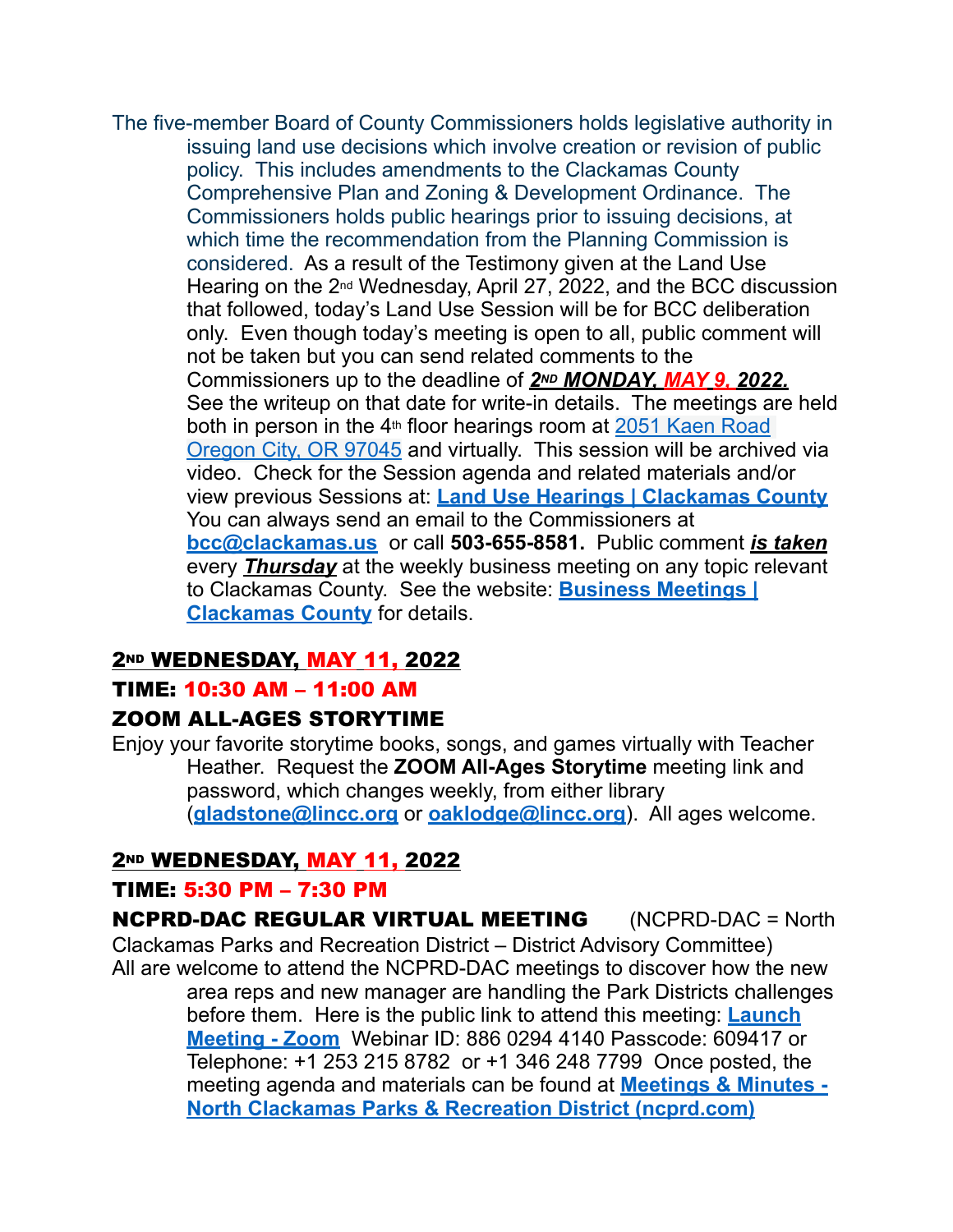Previous meeting videos are at that same site. Contact email is: **[info@ncprd.com](mailto:info@ncprd.com)** or call Jessica at **503-742-4471**.

~~~~~~~~~~~~~~~~~~~~~~~~~~~~~~~~

2ND THURSDAY, MAY 12, 2022

#### TIME: 10:00 AM

~~~~~~~~~~~~~~~~

#### **BCC HYBRID REGULAR BUSINESS MEETING** (BCC = Board of

Clackamas County Commissioners)

The regular weekly BCC Business Meetings, usually held every Thursday, are where commissioners take official action by voting on various items such as major budgetary decisions, changes to the County Code, sending a countywide measure to the ballot, etc. The inperson meetings are held at the county's Public Services Building located at 2051 Kaen Road, Oregon City OR. in the 4<sup>th</sup> floor Hearing Room. To speak in person, fill out a blue card on the table just outside the door and give it to the Clerk. To speak virtually register on the website **[\(Business Meetings | Clackamas County\)](https://www.clackamas.us/meetings/bcc/business)** before the start of the meeting. All public testimony is limited to three (3) minutes. To see the agenda, packets of details, watch the meetings live, watch previous meetings and/or get other information, go to the website: **[Business](https://www.clackamas.us/meetings/bcc/business)  [Meetings | Clackamas County](https://www.clackamas.us/meetings/bcc/business)** The public may also send an email to the Commissioners at **[bcc@clackamas.us](mailto:bcc@clackamas.us)** or call **503-655-8581.** 

## **2ND THURSDAY, MAY 12, 2022**

## TIME: 6:30 PM

## NCSD #12 BOARD of DIRECTORS HYBRID BUSINESS

MEETING(NCSD = North Clackamas School District #12) School Board meetings are usually scheduled on the second and fourth Thursday evening of every month in person at the school district administration building located at 12400 SE Freeman Way, Milwaukie OR. In a hybrid format some participate in person, and some participate virtually. Our community is welcome to participate in the public comment portion of the meeting. Meeting agendas are published on the Friday afternoon preceding a meeting. Check the website: **[Board Meeting Dates and Format | North Clackamas](https://www.nclack.k12.or.us/schoolboard/page/board-meeting-dates-and-format)  [School District \(nclack.k12.or.us\)](https://www.nclack.k12.or.us/schoolboard/page/board-meeting-dates-and-format)** Community comments will be accepted after the Board meeting agenda has been published. To submit a written comment to the Board, please email **[board@nclack.k12.or.us](mailto:board@nclack.12.or.us)**. Please provide your full name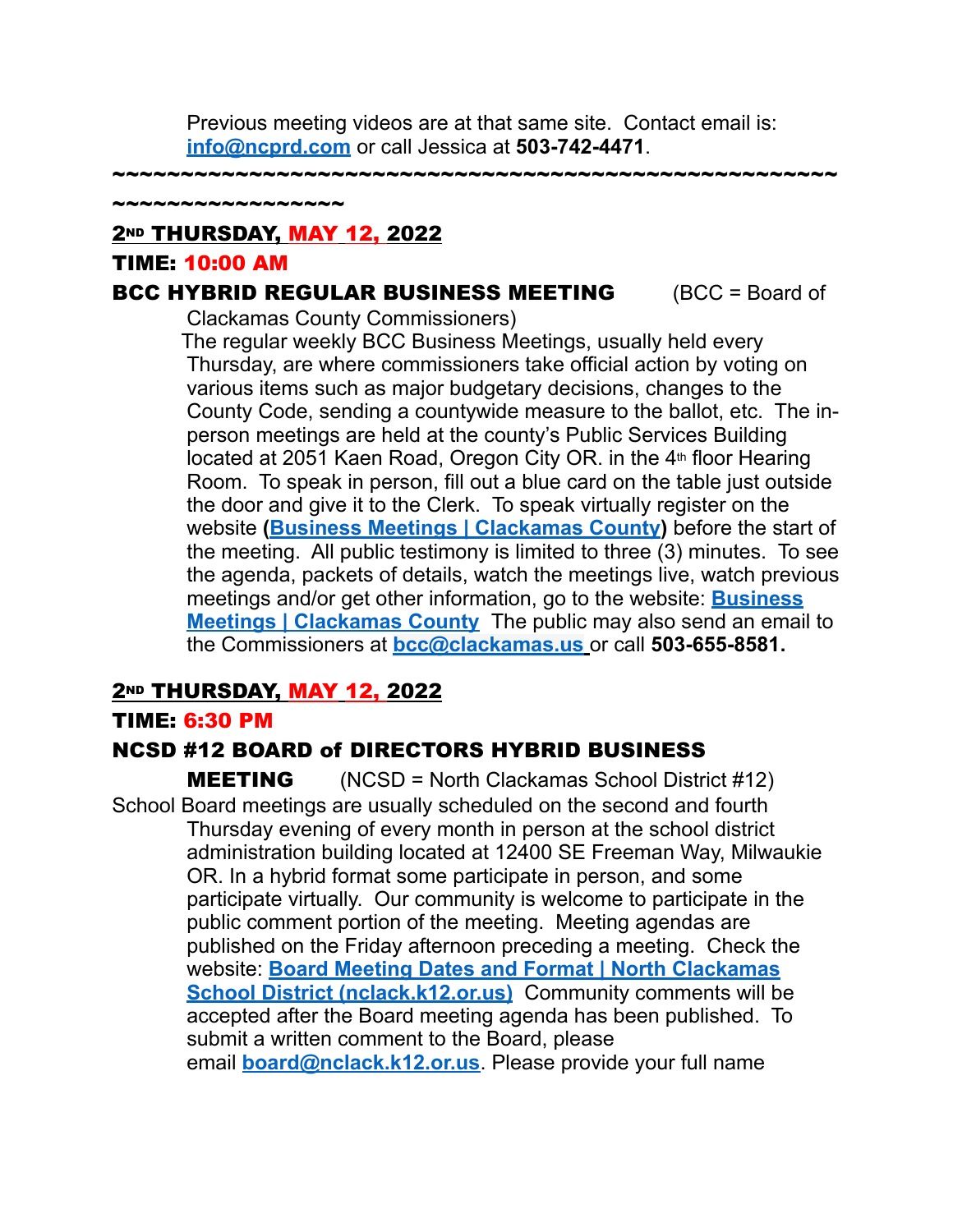and city of residence. To watch past meetings go to: **[northclackamasschooldistrictboardmeetings - Bing video](https://www.bing.com/videos/search?q=northclackamasschooldistrictboardmeetings&qpvt=northclackamasschooldistrictboardmeetings&FORM=VDRE)**

~~~~~~~~~~~~~~~~~~~~~~~~~~~~~~~~~~~~~~~~~~~~~~~~~~~~~

~~~~~~~~~~~~~~~

## **2ND FRIDAY, MAY 13, 2022**

~~~~~~~~~~~~~~~~~~~~~~~~~~~~~~~~~~~~~~~~~~~~~~~~~~~~~

~~~~~~~~~~~~~~~~

## 2<sup>ND</sup> SATURDAY, MAY 14, 2022

#### TIME: 10:00 AM – 4:00 PM

## BAKER CABIN – SPRING OPEN HOUSE

Located at the intersection of Hattan and Gronlund Roads in Carver OR. You may not have heard much about Baker Cabin recently, but we have a long history in the Carver community. Many of you might know of Baker Cabin through its decades-long wedding venue role. We've also recently enjoyed offering cabin tours, a historic hike, several clean up days, and a spectacular music sing along night. We have so much fun history to share with the local community. Come celebrate our Carver Community. In the morning there will be a workday to spread bark chips, plant flowers, or pull English ivy from our historic grounds. The cabin and historic church will be open with docents available for brief tours and able to answer some local Carver history questions. Through the day will be rock splitting and shake making demonstrations. The iconic Baker Cabin Mud Wagon will also be pulled out of the shed for your family photos. Want more info? Contact us by email at **[bakercabinhistory@gmail.com](mailto:bakercabinhistory@gmail.com);**

## **2ND SATURDAY, MAY 14, 2022**

#### TIME: 10:00 AM – 1:00 PM

## FRIENDS of the LEDDING LIBRARY ANNUAL PLANT SALE

Location - Milwaukie Floral and Garden, 3306 SE Lake Rd, Milwaukie, OR 97222. Fantastic bargains on a selection of perennials, native plants, vegetables, trees, shrubs, flowers and plants. Gardening books and gifts are for sale as well. All plants are donated from local yards and gardens. This is a sale that you won't want to miss. Shopping will be by appointment due to limited parking. Appointments can be made by email at **[leddingfriends@youcanbook.me](mailto:leddingfriends@youcanbook.me)** We are currently looking for volunteers for these events along with open shifts in our Bookstore. If you're interested in helping, please email Nancy Wittig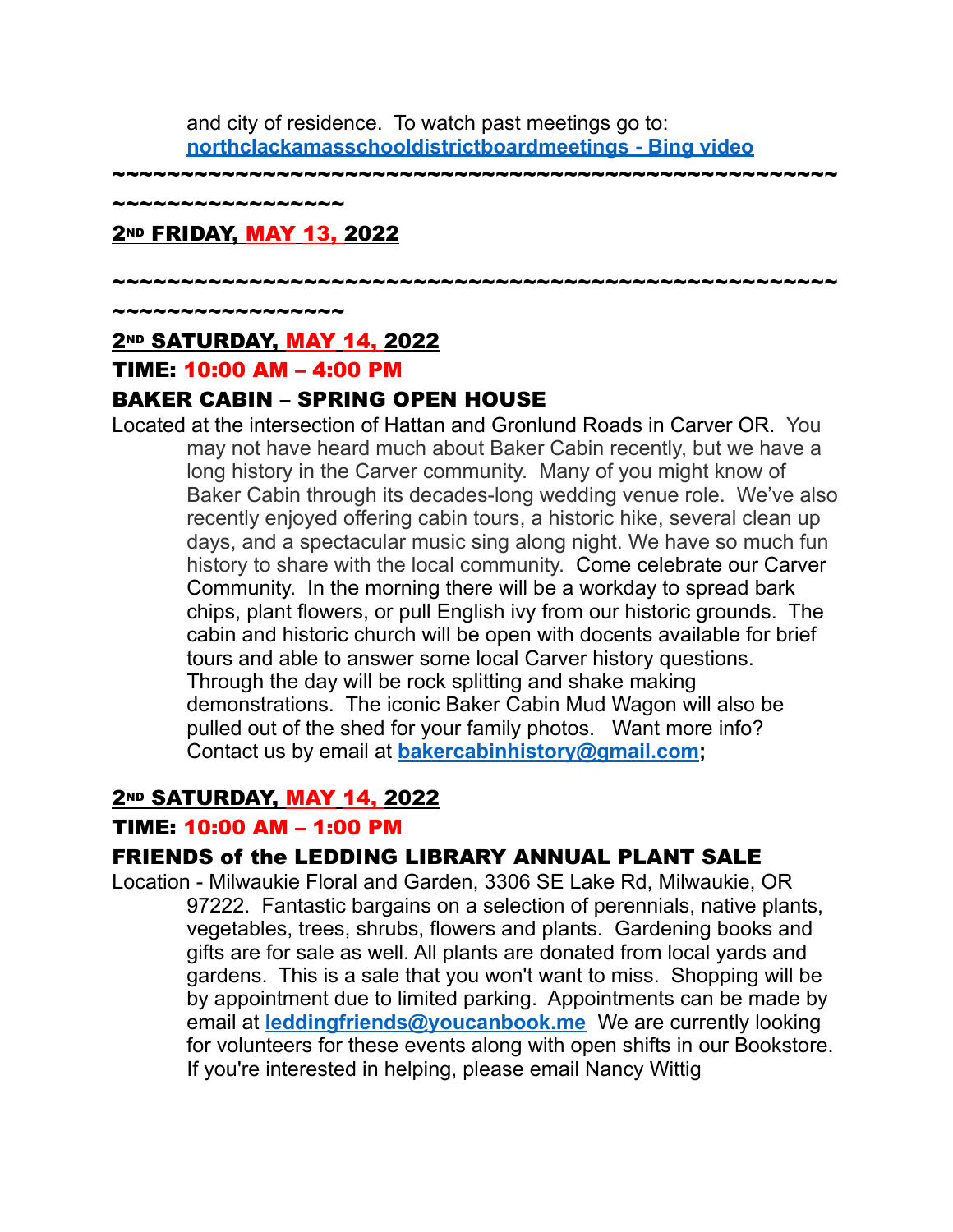at **[leddingfriends.info@gmail.com](mailto:leddingfriends@gmail.com)**. To learn more about the Friends, please visit **[www.leddingfriends.org](http://www.leddingfriends.org/)**

## **2ND SATURDAY, MAY 14, 2022**

#### TIME: 10:00 AM – 4:00 PM

## FRIENDS of the LEDDING LIBRARY QUARTERLY BOOK SALE

In the library community room. 10660 SE 21st Street Milwaukie, OR 97222**.**  We are currently looking for volunteers for these events along with open shifts in our Bookstore. If you're interested in helping, please email Nancy Wittig at **[leddingfriends.info@gmail.com.](mailto:leddingfriends@gmail.com)** To learn more about the Friends, please visit **[www.leddingfriends.org](http://www.leddingfriends.org/)**

## **2ND SATURDAY, MAY 14, 2022**

#### TIME: 2:00 PM – 4:00 PM

## ADULT CRAFT: MEDITATION BEADS (18+ YEARS) – OAK LODGE PUBLIC LIBRARY

16201 SE McLoughlin Blvd. Oak Grove OR 97267. Olga will help you create **Meditation Bead** strands for prayer, meditation, or adornment in this free, adult class. No experience needed. Supplies are provided, but feel free to bring small, meaningful objects to include in your own unique piece. Preregistration is required, and spaces fill quickly. Register in person or by phone at the Oak Lodge Public Library at **503-655-8543**. Ages 18+ only, please. Masks optional.

## **2ND SATURDAY, MAY 14, 2022**

## NO OLGP PROGRAM THIS MONTH (OLGP = Oak Lodge

~~~~~~~~~~~~~~~~~~~~~~~~~~~~~~~~~~~

Governance Project)

To learn more about Oak Lodge Governance Project, please connect with the committee by email at **[oaklodgegovernance@gmail.com](mailto:oaklodgegovernance@gmail.com)** Articles, reports, previous presentations and more can be found on the website: **[Oak Lodge Governance Project](http://oaklodgegovernanceproject.org/)**

~~~~~~~~~~~~~~~~~

**3RD SUNDAY, MAY 15, 2022** FULL MOON

**3RD SUNDAY, MAY 15, 2022** TIME: 9:30 AM – 2:00 PM MILWAUKIE SUNDAY FARMERS MARKET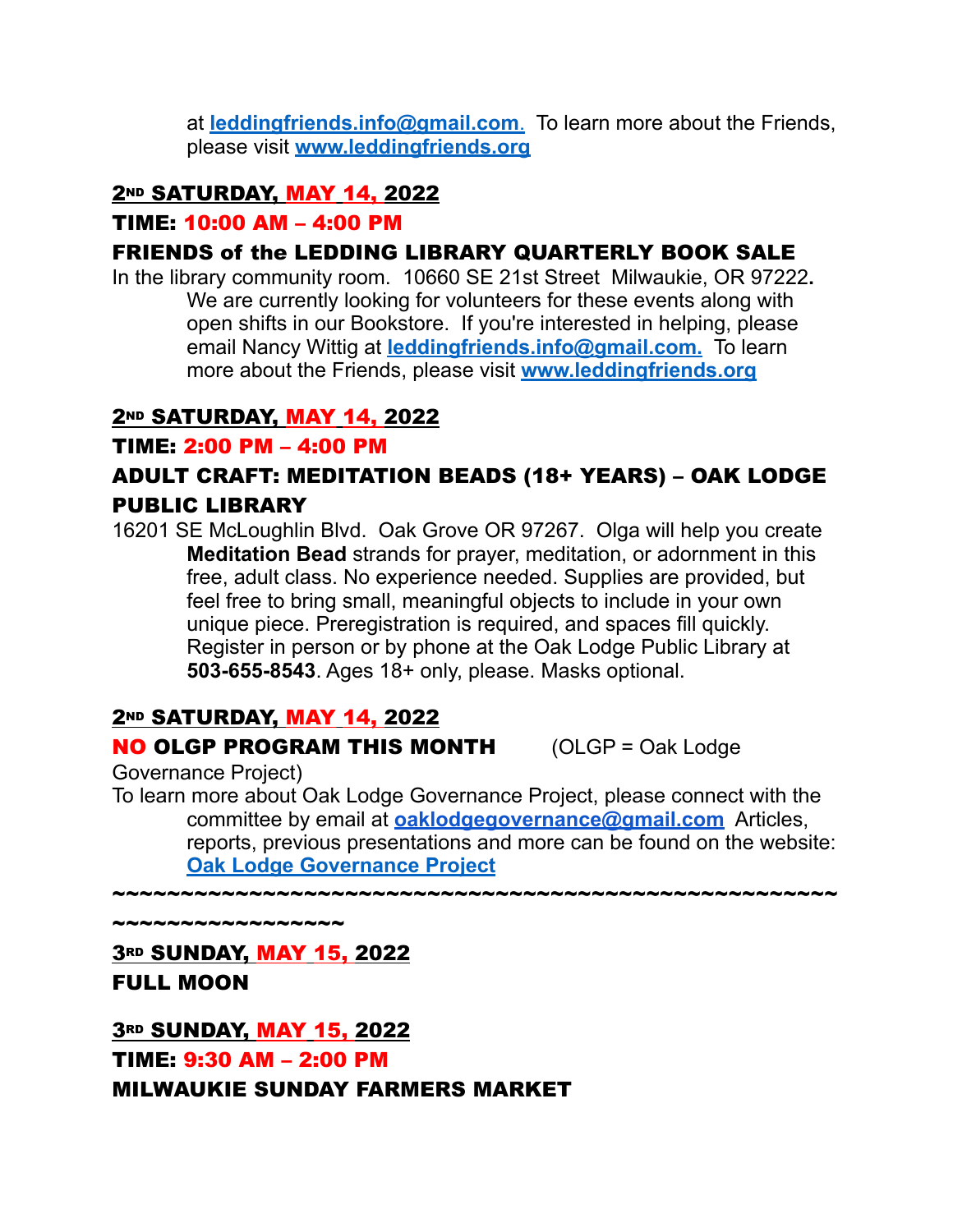Located in downtown Milwaukie OR 97222 at the Intersection of SE Main St. and Harrison St. Bring a backpack and come on foot! You will find a great selection of local fresh produce, fruits and vegetables, assorted food vendors with a wide variety of prepared foods, lavender cured meats, cheese, farm fresh eggs, fresh pastries, honey, artisan soaps, knife sharpening, cut flower bouquets, plants, countless gift items, music, good people watching and even a few food carts. This farmer's market has it all. Masks are optional. Check the website for specifics: **[HOME - Milwaukie Farmers Market](https://milwaukiefarmersmarket.com/)**

## **3RD SUNDAY, MAY 15, 2022**

#### TIME: 10:00 AM – 4:00 PM

#### FRIENDS of the LEDDING LIBRARY QUARTERLY BOOK SALE

In the library community room. 10660 SE 21st Street Milwaukie, OR 97222. More details under 2nd Saturday, May 14, 2022.

~~~~~~~~~~~~~~~~~~~~~~~~~~~~~~~~~~~~~~~~~~~~~~~~~~~~~

~~~~~~~~~~~~~~~~~

## 3RD MONDAY, MAY 16, 2022

#### TIME: 12:00 PM – 1:00 PM / 1:30 PM

## GET TO KNOW NORTH CLACKAMAS WATERSHEDS – VIRTUAL WORKSHOP

Location: via Zoom at: **[tinyurl.com/ncwatersheds](http://tinyurl.com/ncwatersheds);** conferencing information sent upon registration. Get to Know the North Clackamas watersheds with a three-part online workshop series presented by North Clackamas Watersheds Council. Together we'll explore how water and wildlife work together, how we affect watersheds and how what happens on our property affects others (and vice versa!). Costs: None. Email contact Info: Alexis Barton, North Clackamas Watersheds Council **([alexis@ncwatersheds.org\)](mailto:alexis.barton3@gmail.com)** Reservations are Required in order to receive conferencing information - RSVP at **[tinyurl.com/](https://tinyurl.com/ncwatersheds) [ncwatersheds](https://tinyurl.com/ncwatersheds)** This is a three-part lunchtime series presented by North Clackamas Watersheds Council, who work to protect and enhance our watersheds' water quality, fish, and wildlife habitat. The presentation will wrap by 1pm, and those able and interested can stay on for Q&As until 1:30pm.

## **3RD MONDAY, MAY 16, 2022**

#### TIME: 5:00 PM

#### CCFD #1 BOARD of DIRECTORS VIRTUAL BUSINESS

**MEETING** (CCFD = Clackamas County Fire District)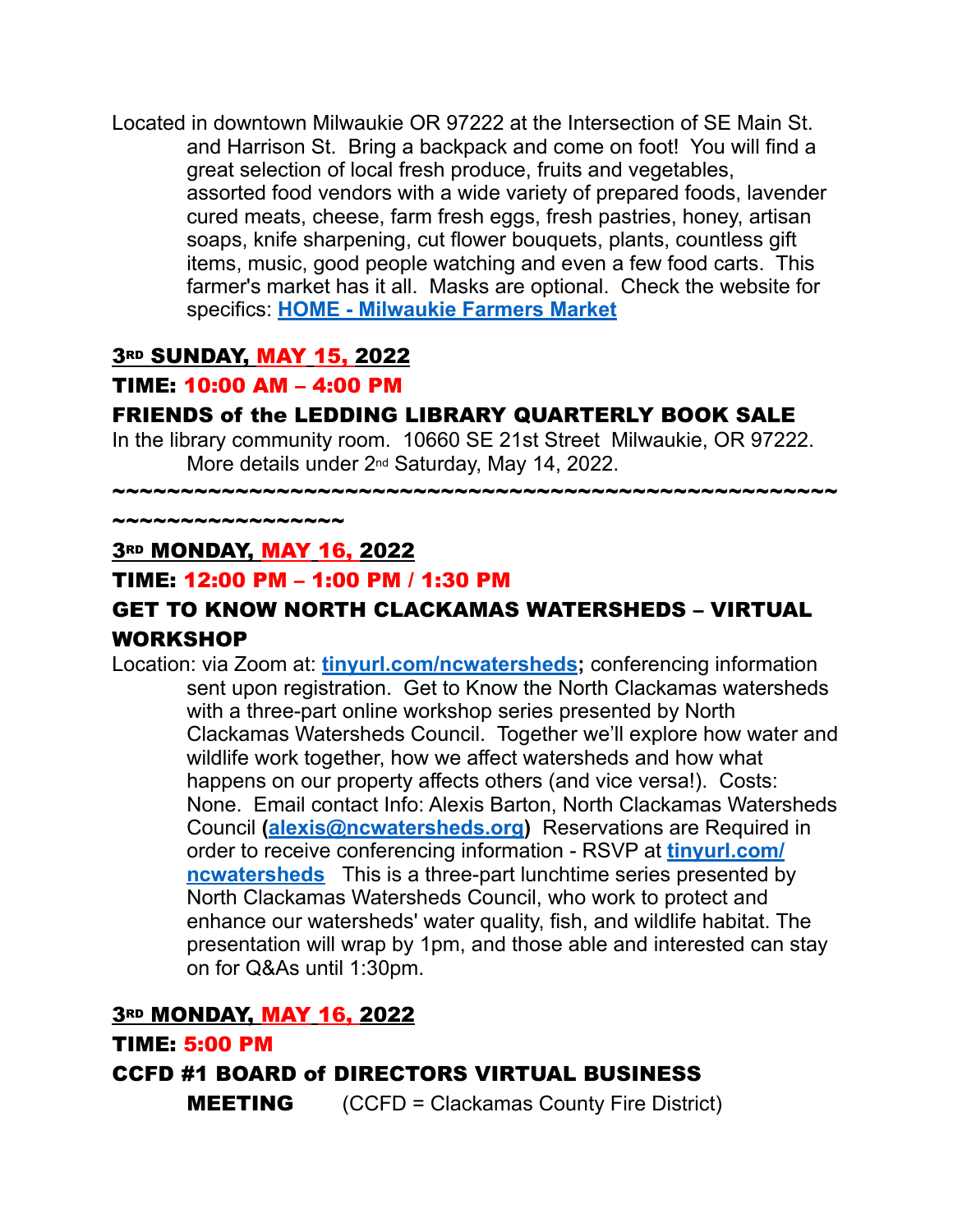The Board of Directors (BOD) for Clackamas Fire District #1 consists of five residents or property owners who are elected by the public. They serve four-year, staggered terms. Their meetings are where the board takes official action by voting on various items such as budgetary decisions, adopts the budget, approves appropriations, levies taxes, and establishes fire district policies through the passage of resolutions and ordinances. All are welcome and encouraged to attend the Fire District Board meetings which are usually held on the 3rd Monday of the month. The public is encouraged to participate virtually in their monthly BOD meetings. You can go to their website **[Clackamas Fire District](https://clackamasfire.com/)  [#1](https://clackamasfire.com/)** for the Zoom info which is posted on the Public Notices page. For further assistance please contact Executive Assistant, Rachel Trotman by email at **[rachel.trotman@clackamasfire.com](mailto:rachel.trotman@clackamasfire.com)** or call her at **503-742-2646**.

~~~~~~~~~~~~~~~~~~~~~~~~~~~~~~~~~~~~~~~~~~~~~~~~~~~~~

# 3RD TUESDAY, MAY 17, 2022 PRIMARY ELECTION DAY – POLLS CLOSE at 8:00 PM

## **3RD TUESDAY, MAY 17, 2022**

\*\*\*\*\*\*\*\*\*\*\*\*\*\*\*\*\*

#### TIME: VARIES

# BCC HYBRID ADMINISTRATOR ISSUES / UPDATES / POLICY and

WORK SESSIONS (BCC = Board of Clackamas County

## Commissioners)

Administrator Issues / Updates / Policy and Work Sessions are typically scheduled on Tuesdays throughout the day and occasionally on Wednesday. Session start times are approximate. These meetings are primarily for staff to present items that require extensive background information and study, policy direction, and/or an opportunity for in-depth discussion with staff on issues. All Sessions must have a quorum of the BCC present. Even though these meetings are open to all, public comment is not heard. The meetings are held both in person in the  $4<sup>th</sup>$  floor hearings room at 2051 Kaen Road [Oregon City, OR 97045](http://maps.google.com/maps?q=2051%20Kaen%20Road%20Oregon%20City%2C%20OR%2097045&c=45.3329205302%20-122.598746346) and virtually. All policy sessions are archived via video. You can see the Session agendas and related materials and view previous Sessions at: **[Policy Sessions | Clackamas County](https://www.clackamas.us/meetings/bcc/presentation)** You may send an email to the Commissioners at **[bcc@clackamas.us](mailto:bcc@clackamas.us)**  or call **503-655-8581.** Public comment *is taken* every *Thursday* at the weekly business meeting on any topic relevant to Clackamas County. See the website: **[Business Meetings | Clackamas County](https://www.clackamas.us/meetings/bcc/business)** for details.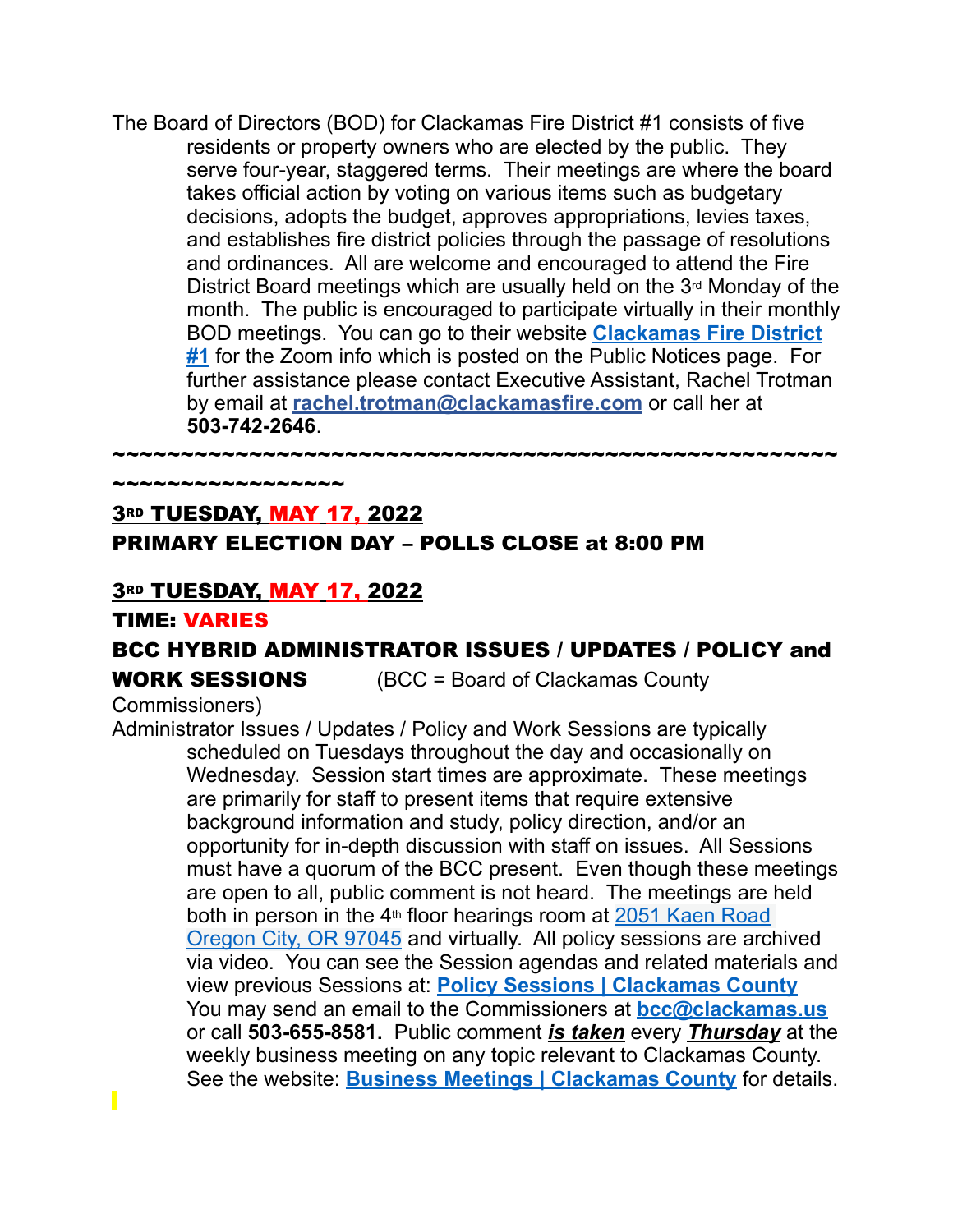## **3RD TUESDAY, MAY 17, 2022**

## TIME: 12:00 PM – 1:00 PM / 1:30 PM

## WILDLIFE in NORTH CLACKAMAS WATERSHEDS – VIRTUAL WORKSHOP

Location: via Zoom at: **[tinyurl.com/ncwatersheds](http://tinyurl.com/ncwatersheds)** In the second of our threepart online workshop series, continue getting to know the North Clackamas watersheds with an introduction to the wildlife that live here, where to spot them, and the challenges they face from urbanization and climate change. Let's bust some myths and learn how we can help and support the wildlife in our watersheds. Costs: None. Email contact Info: Alexis Barton, North Clackamas Watersheds Council **([alexis@ncwatersheds.org\)](mailto:alexis.barton3@gmail.com)** Reservations are Required in order to receive conferencing information - RSVP at **[tinyurl.com/](https://tinyurl.com/ncwatersheds) [ncwatersheds](https://tinyurl.com/ncwatersheds)** This is a three-part lunchtime series presented by North Clackamas Watersheds Council, who work to protect and enhance our watersheds' water quality, fish, and wildlife habitat. The presentation will wrap by 1pm, and those able and interested can stay on for Q&As until 1:30pm.

# **3RD TUESDAY, MAY 17, 2022**

#### TIME: NOON – 1:00 PM

## THE KIWANIS CLUB of GLADSTONE-OAK GROVE HYBRID MEETING

In person at the Kiwanis District Office, 5427 Glen Echo Gladstone OR and on Zoom. Kiwanis – Serving the Children of the World. Kiwanis is an International Service organization with a priority to serve children. Kiwanis members stage more than 150,000 service projects, devote more than six million hours of service and raise nearly US \$100 million every year for communities, families and projects. Kiwanis programs for youth and young adults help to create the next generation of community leaders. Key Club, the world's oldest and largest student-led service organization for high school students, encourages leadership development through service to others. The Kiwanis Club of Gladstone-Oak Grove sponsors a Key Club at Gladstone High School. We are meeting in person and on Zoom. Contact Tom Hogan at **503-819-8367** or by email at **[tomhogan2@comcast.net](mailto:tomhogan2@comcast.net)** with questions or to attend. You can also check out the website at **[Kiwanis](https://www.kiwanis.org/)  [International](https://www.kiwanis.org/)** Get involved with Kiwanis.

## 3RD TUESDAY, MAY 17, 2022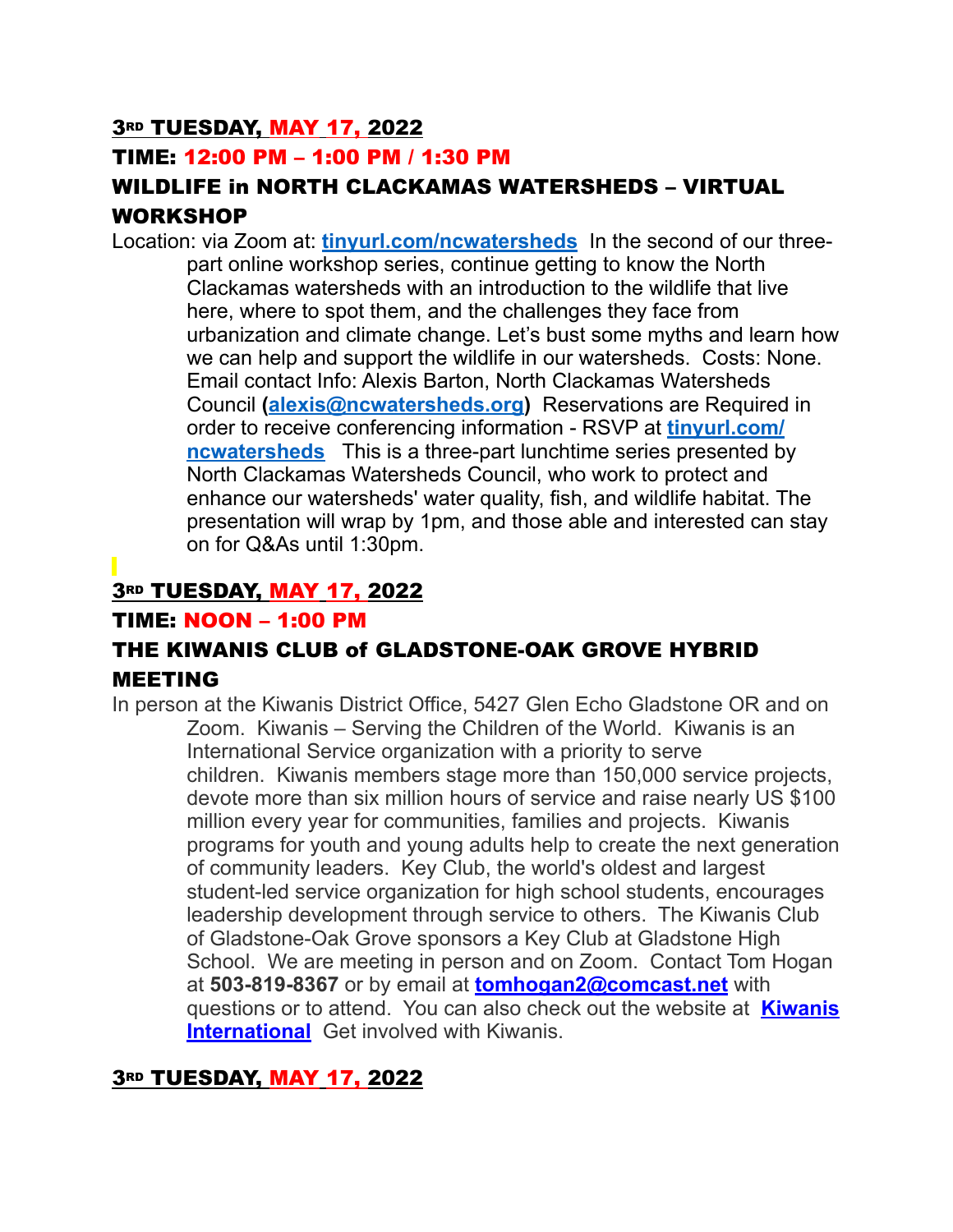#### TIME: 6:00 PM

## OLWSD VIRTUAL BOARD of DIRECTORS REGULAR BUSINESS

**MEETING** (OLWSD = Oak Lodge Water Services District) Until further notice, public attendance at Board meetings will be by telephone only. You can see the agenda, get the Zoom information and previous meeting minutes on the OLWS website: **[Oak Lodge Water Services |](https://www.oaklodgewaterservices.org/)  [Our Community's Clean Water Resource](https://www.oaklodgewaterservices.org/)** Please note that members of the public will be muted until the public comment portion of the agenda. All are welcome and encouraged to attend the OLWS Board business meetings which are usually held on the 3rd Tuesday of the month.

## 3RD TUESDAY, MAY 17, 2022

## TIME: 6:30 PM (ATTEND ONSITE or VIRTUALLY) ROCK READERS MYSTERY BOOK CLUB – GLADSTONE PUBLIC LIBRARY

Engage with other readers in a discussion of *Evil in Emerald* by A.M. Stuart. Ask for a copy of the book at the Gladstone Public Library's front desk, then attend in person, or call or email the library at **503-655-8540** or [gladstone@lincc.org](mailto:gladstone@lincc.org) for information on virtual options. Gladstone Public Library is located at 135 E Dartmouth Street. Gladstone OR 97027.

~~~~~~~~~~~~~~~~~~~~~~~~~~~~~~~~~~~~~~~~~~~~~~~~~~~~~

## 3RD WEDNESDAY, MAY 18, 2022

#### TIME: USUALLY STARTS AT 10:00 AM BUT COULD VARY

#### BCC HYBRID SESSIONS – MAY BE POLICY / WORK OR LAND

\*\*\*\*\*\*\*\*\*\*\*\*\*\*\*\*\*

USE SESSIONS (BCC = Board of Clackamas County

Commissioners)

Policy / Work and Land Use Sessions are often scheduled on a Wednesday. All Sessions must have a quorum of the BCC present. Even though these meetings are open to all, public comment may or may not be taken. The meetings are held both in person in the  $4<sup>th</sup>$  floor hearings room at [2051 Kaen Road Oregon City, OR 97045](http://maps.google.com/maps?q=2051%20Kaen%20Road%20Oregon%20City%2C%20OR%2097045&c=45.3329205302%20-122.598746346) and virtually. These sessions are archived via video. Check for a Session agenda and related materials and/or view previous Sessions at: **[Policy Sessions |](https://www.clackamas.us/meetings/bcc/presentation)  [Clackamas County](https://www.clackamas.us/meetings/bcc/presentation)** or at **[Land Use Hearings | Clackamas County](https://www.clackamas.us/meetings/bcc/landuse)** You may send an email to the Commissioners at **[bcc@clackamas.us](mailto:bcc@clackamas.us)**  or call **503-655-8581.** Public comment *is taken* every *Thursday* at the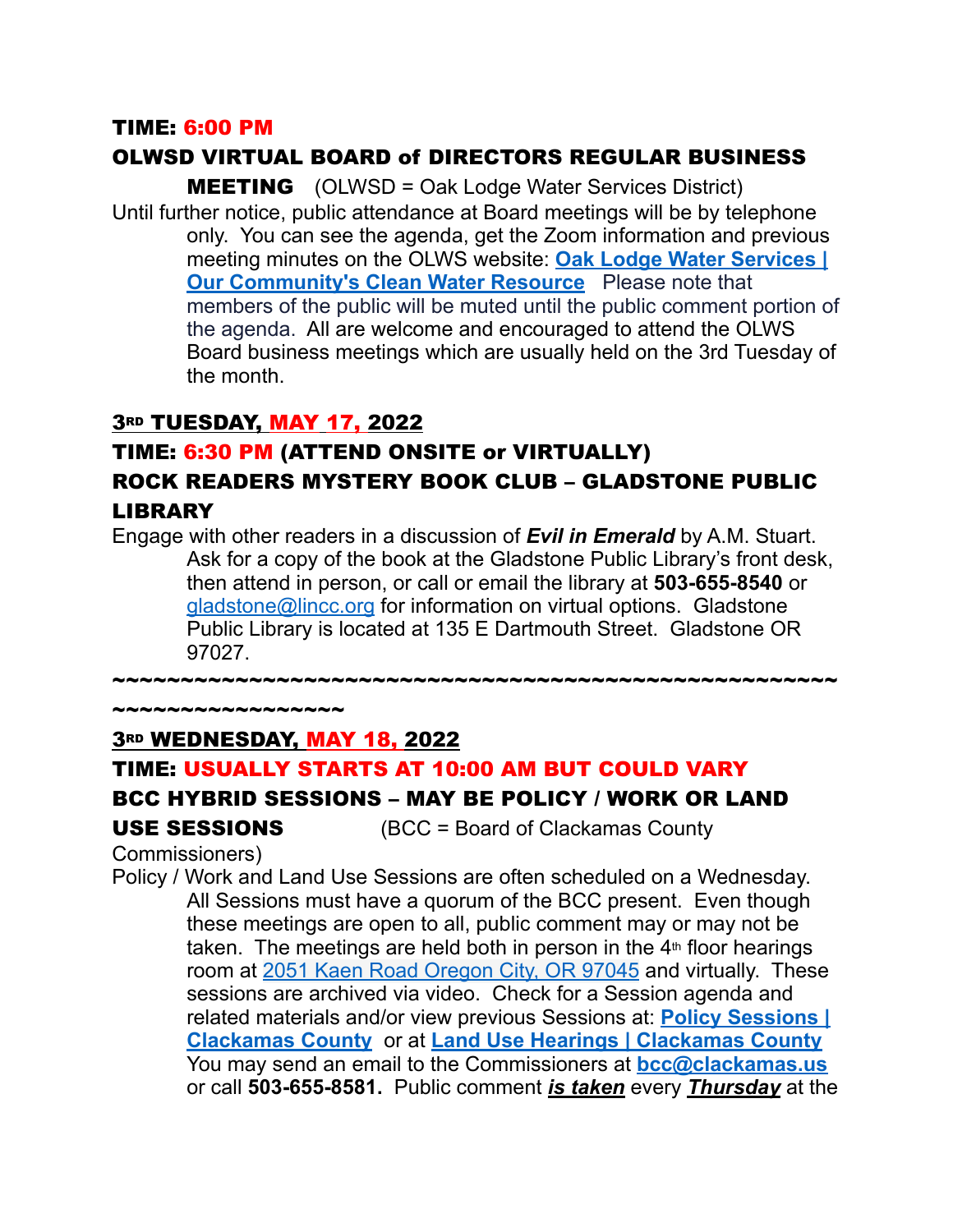weekly business meeting on any topic relevant to Clackamas County. See the website: **[Business Meetings | Clackamas County](https://www.clackamas.us/meetings/bcc/business)** for details.

#### 3RD WEDNESDAY, MAY 18, 2022

#### TIME: 10:30 AM – 11:00 AM

#### ZOOM ALL-AGES STORYTIME

Enjoy your favorite storytime books, songs, and games virtually with Teacher Heather. Request the **ZOOM All-Ages Storytime** meeting link and password by email, which changes weekly, from either library (**[gladstone@lincc.org](mailto:gladstone@lincc.org)** or **[oaklodge@lincc.org](mailto:oaklodge@lincc.org)**). All ages welcome.

#### 3RD WEDNESDAY, MAY 18, 2022

## TIME: 11:30 AM MEET – 12:30 PM TOUR

# OAK GROVE GARDEN CLUB – TOUR to FARMINGTON TEST

#### GARDENS

Location is 21815 SW Farmington Road, Beaverton Or 97007. Bring lunch & beverage for a short meeting at test gardens before the 12:30 pm tour. No charge, no reservations. Call President Jon if interested in joining tour - **503-860-7909**.

## 3RD WEDNESDAY, MAY 18, 2022

## TIME: 12:00 PM – 1:00 PM / 1:30 PM

## NORTH CLACKAMAS WATERSHEDS, PEOPLE, and PLACE – VIRTUAL WORKSHOP

Location: via Zoom at: **[tinyurl.com/ncwatersheds](http://tinyurl.com/ncwatersheds)** In the third of our threepart online workshop series, continue getting to know the North Clackamas watersheds by exploring the connections between human and watershed health. From birth weight to longevity, learn why canopy and nature are crucial to our shared futures. Costs: None. Email contact Info: Alexis Barton, North Clackamas Watersheds Council **[\(alexis@ncwatersheds.org\)](mailto:alexis.barton3@gmail.com)** Reservations are Required in order to receive conferencing information - RSVP at **[tinyurl.com/](https://tinyurl.com/ncwatersheds) [ncwatersheds](https://tinyurl.com/ncwatersheds)** This is a three-part lunchtime series presented by North Clackamas Watersheds Council, who work to protect and enhance our watersheds' water quality, fish, and wildlife habitat. The presentation will wrap by 1pm, and those able and interested can stay on for Q&As until 1:30pm.

## 3RD WEDNESDAY, MAY 18, 2022

#### TIME: 7:00 PM – 8:30 PM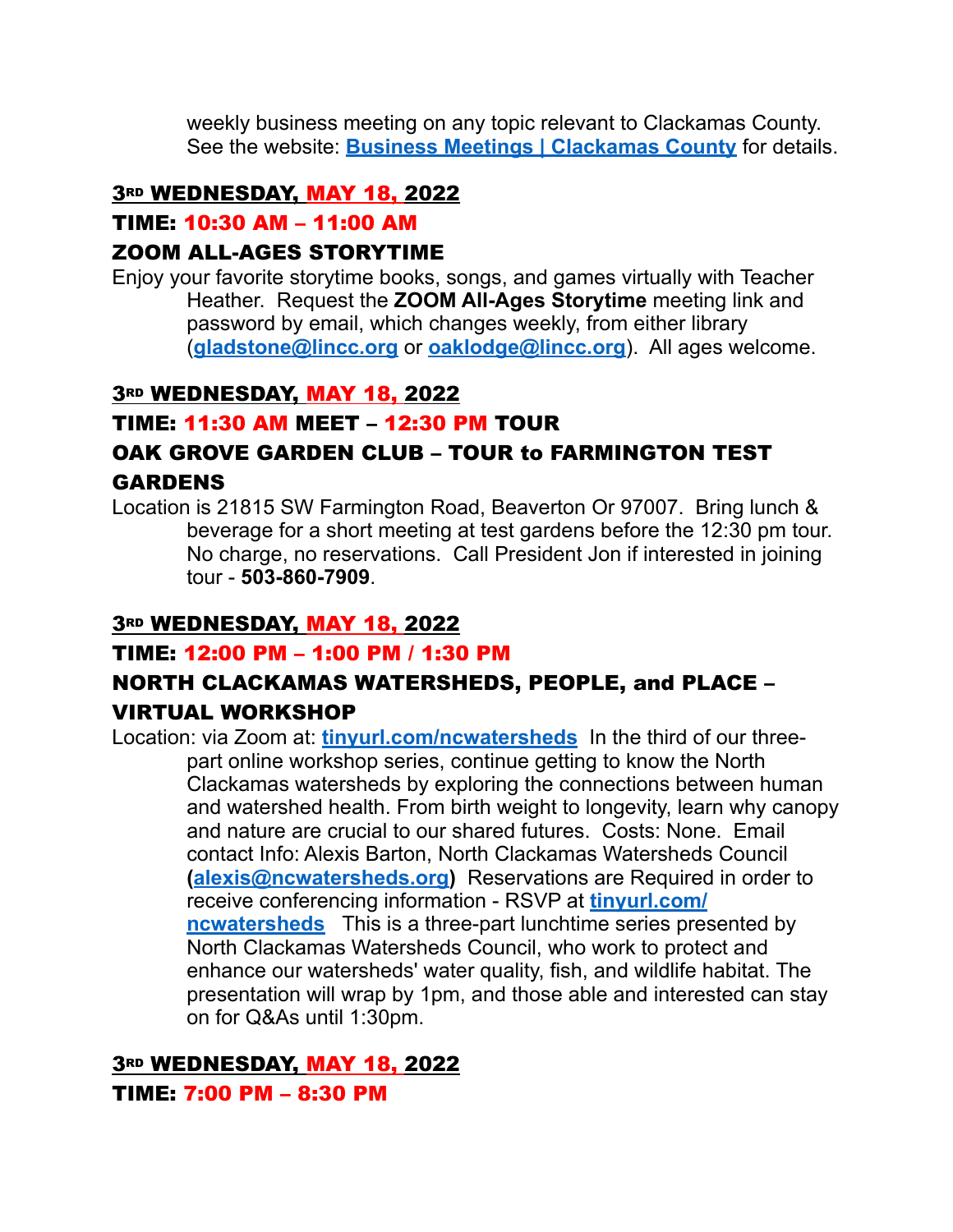## KEY PUBLIC VIRTUAL TOWN HALL MEETING for NCPRD-

**DAC** (NCPRD-DAC = North Clackamas Parks and Recreation District – District Advisory Committee)

Want to make a difference in our North Clackamas Parks and Rec District? Vote for your local unincorporated area Parks advisory committee (DAC) representatives or run to be on the DAC! Stay in the driver's seat by joining an ongoing sub-area forum. Sub-areas 1, 3, and 4 have DAC openings. Find your sub-area at: **[https://](https://experience.arcgis.com/experience/bc273577599544b7b3b7e51dd4623e1d)**

**[experience.arcgis.com/experience/](https://experience.arcgis.com/experience/bc273577599544b7b3b7e51dd4623e1d)**

**[bc273577599544b7b3b7e51dd4623e1d](https://experience.arcgis.com/experience/bc273577599544b7b3b7e51dd4623e1d)** To preregister for the Town Hall meeting send an email to **[ncprd.com](mailto:ncprd.com)** or to

**[friendsofnclackamasparks@gmail.com](mailto:friendsofnclackamasparks@gmail.com)** Following the meetings, Parks forum members can team up to report to residents and bring everyone's voice to NCPRD—so the community will play a relevant, ongoing role in shaping the vitality of our current and future parks, recreation opportunities, and community centers. To apply to be on the DAC, go to **<https://web3.clackamas.us/abc/>** DAC applications will be accepted until **June 8, 2022**. Questions? Contact **[friendsofnclackamasparks@gmail.com](mailto:friendsofnclackamasparks@gmail.com)**

~~~~~~~~~~~~~~~~~~~~

3RD THURSDAY, MAY 19, 2022

## TIME: 8:30 AM – 4:30 PM

~~~~~~~~~~~

## WORKSHOP - IDENTIFY WETLAND PLANTS

A Workshop today and tomorrow where participants will learn how to accurately identify common wetland plants in the region, identify selected plant families, properly use botanical keys to identify plants and identify tools to aid in plant identification. The workshop is offered by the Environmental Learning Center at Clackamas Community College at 19600 Molalla Ave., Oregon City OR 97045. The cost of the workshop is \$380. A limited number of scholarships are available. To learn more and register, visit **[https://www.eventbrite.com/e/wetland](https://www.eventbrite.com/e/wetland-plant-identification-workshop-tickets-301137900567)[plant-identification-workshop-tickets-301137900567](https://www.eventbrite.com/e/wetland-plant-identification-workshop-tickets-301137900567)**. For questions, email Renee Harber at **[rharber@clackamas.edu](mailto:rharber@clackamas.edu)** The Environmental Learning Center has a rich history as an educational resource for Clackamas Community College, regional schools, industry and the community. Located on the former site of a Smucker's processing plant, the center was created to demonstrate what people could do to reclaim industrial sites, address stormwater issues, and restore wildlife habitats in urban areas. Each year thousands of people visit to explore the 5-acre site and learn about watershed health. The site serves as an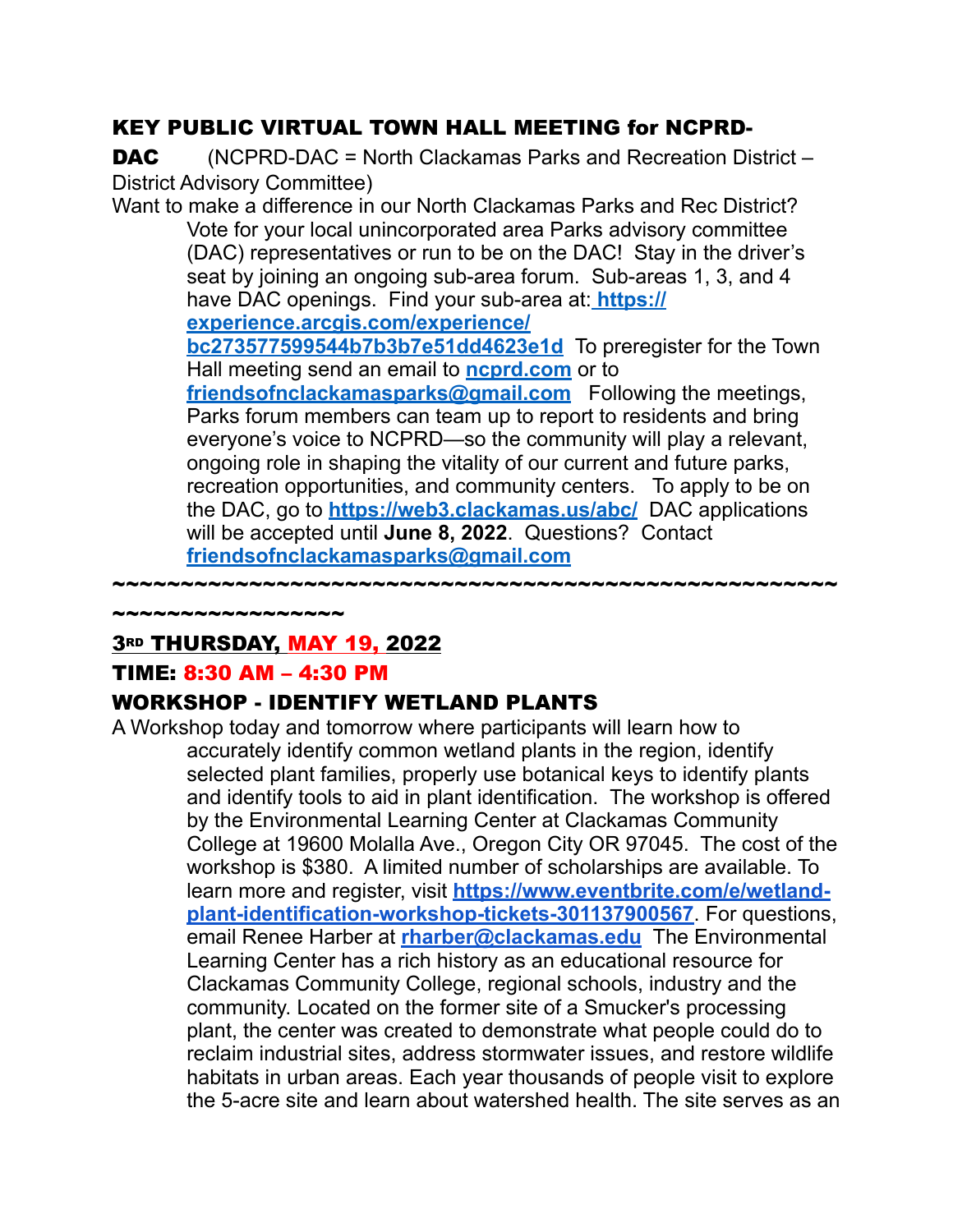important stormwater facility for the college campus and provides critical wetland habitat for resident and migratory birds, such as great blue heron, wood duck and merganser.

## **3RD THURSDAY, MAY 19, 2022**

#### TIME: 10:00 AM

#### **BCC HYBRID REGULAR BUSINESS MEETING (BCC = Board of**

Clackamas County Commissioners) The regular weekly BCC Business Meetings, usually held every Thursday, are where commissioners take official action by voting on various items such as major budgetary decisions, changes to the County Code, sending a countywide measure to the ballot, etc. The in-person meetings are held at the county's Public Services Building located at 2051 Kaen Road, Oregon City OR. in the 4<sup>th</sup> floor Hearing Room. To speak in person, fill out a blue card on the table just outside the door and give it to the Clerk. To speak virtually register on the website **[\(Business Meetings | Clackamas County\)](https://www.clackamas.us/meetings/bcc/business)** before the start of the meeting. All public testimony is limited to three (3) minutes. To see the agenda, packets of details, watch the meetings live, watch previous meetings and/or get other information, go to the website: **[Business](https://www.clackamas.us/meetings/bcc/business)  [Meetings | Clackamas County](https://www.clackamas.us/meetings/bcc/business)** The public may also send an email to the Commissioners at **[bcc@clackamas.us](mailto:bcc@clackamas.us)** or call **503-655-8581.** 

## **3RD THURSDAY, MAY 19, 2022**

#### TIME: 4:00 PM – 9:00 PM

## FIVE GUYS FUNDRAISER for the TROLLEY TRAIL FESTIVAL

Five Guys, the hamburger franchise in Oak Grove OR, is supporting the Trolley Trail Festival being held on July 16, 2022 from 11am to 4 pm in Historic Downtown Oak Grove OR. Five Guys is located at 15129 SE McLoughlin Blvd (Hwy 99E) in Oak Grove OR 97267 / **503-659-3071**. Be sure to mention the word, "Fundraiser," when you place your order and Five Guys will donate fifteen percent of their revenue to support of the festival.

## **3RD THURSDAY, MAY 19, 2022**

#### TIME: 5:30 PM

## CLACKAMAS COUNTY LIBRARY ADVISORY BOARD VIRTUAL MEETING

Your Clackamas County Library Advisory Board meets virtually on the third Thursday of each month, and meetings are open to the public. Please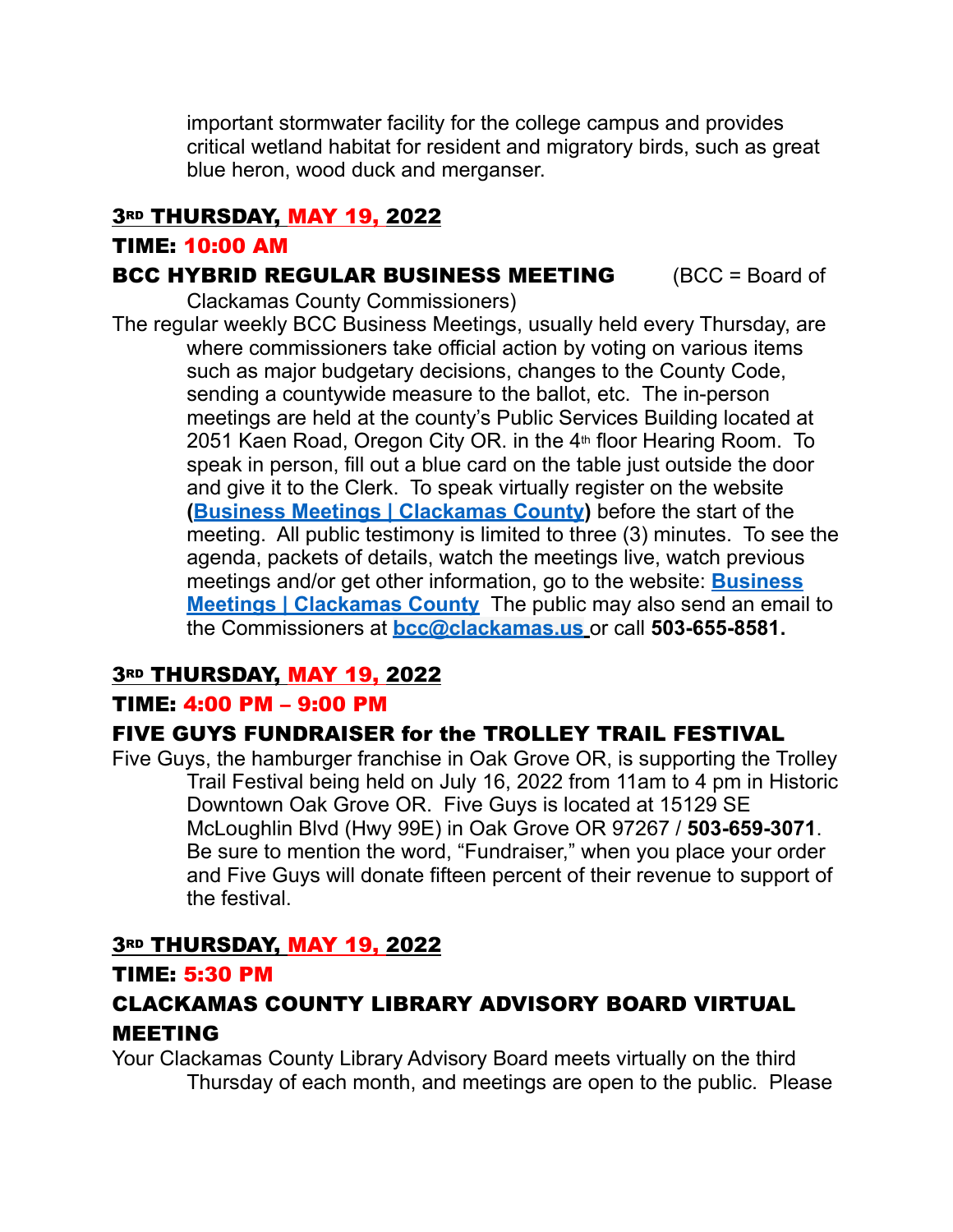visit **[clackamas.us/lib/clackamas-county-library-advisory](https://clackamas.us/lib/clackamas-county-library-advisory-board#meetings)[board#meetings](https://clackamas.us/lib/clackamas-county-library-advisory-board#meetings)** for meeting details and instructions.

## **3RD THURSDAY, MAY 19, 2022**

TIME: 6:30 PM

## GLADSTONE HISTORICAL SOCIETY MEETING

They are, once again, meeting in Person at the Gladstone Civic Center community room, 18505 Portland Avenue, Gladstone OR 97027. Enter at the front door. Meetings are open to both members and guests. Guests are encouraged to participate and share. To be a voting member, please join. Dues are \$10 per member paid in January. Website is **[Gladstone Historical Society - Home](http://www.gladstonehistoricalsociety.org/)**

#### **3RD THURSDAY, MAY 19, 2022**

#### TIME: 6:30 PM

## ELED ADVISORY COMMITTEE MEETING – IN PERSON /

**VIRTUAL** (ELED = Clackamas County Enhanced Law Enforcement District)

Agenda posted soon. **[Zoom link for meeting](https://clackamascounty.zoom.us/j/89639797780?pwd=RHdKRDQrVWhQZVB2N3QwV0Q0ODE4QT09)** • passcode: 577030. Meetings occur at 9101 SE Sunnybrook Blvd., Clackamas, OR 97015, unless otherwise noted due to pandemic restrictions. The above address is a secure building. Please check in at the main lobby a few minutes prior to the meeting start time if you would like to attend a meeting. The **ELED** was approved by voters in Nov. 1994. The ELED provides an improved level of patrol services in the unincorporated area of Clackamas County within the Metropolitan Urban Growth boundary. The District is large and segmented, encompassing diverse communities, each presenting its own particular needs, challenges and opportunities. The ELED Advisory Committee meetings are held virtually. For additional information or questions and concerns, please contact Sarah Comstock at **503-969-2690**. Their website is: **[Enhanced Law Enforcement District \(ELED\) | Clackamas County](https://www.clackamas.us/sheriff/eled.html)**

~~~~~~~~~~~~~

## **3RD FRIDAY, MAY 20, 2022**

## TIME: 8:30 AM – 4:30 PM

## WORKSHOP - IDENTIFY WETLAND PLANTS

See all details of this Workshop under the 3<sup>rd</sup> Thursday, May 19. 2022.

~~~~~~~~~~~~~~~~~~~~~~~~~~~~~~~~~~~~~~~~~~~~~~~~~~~~~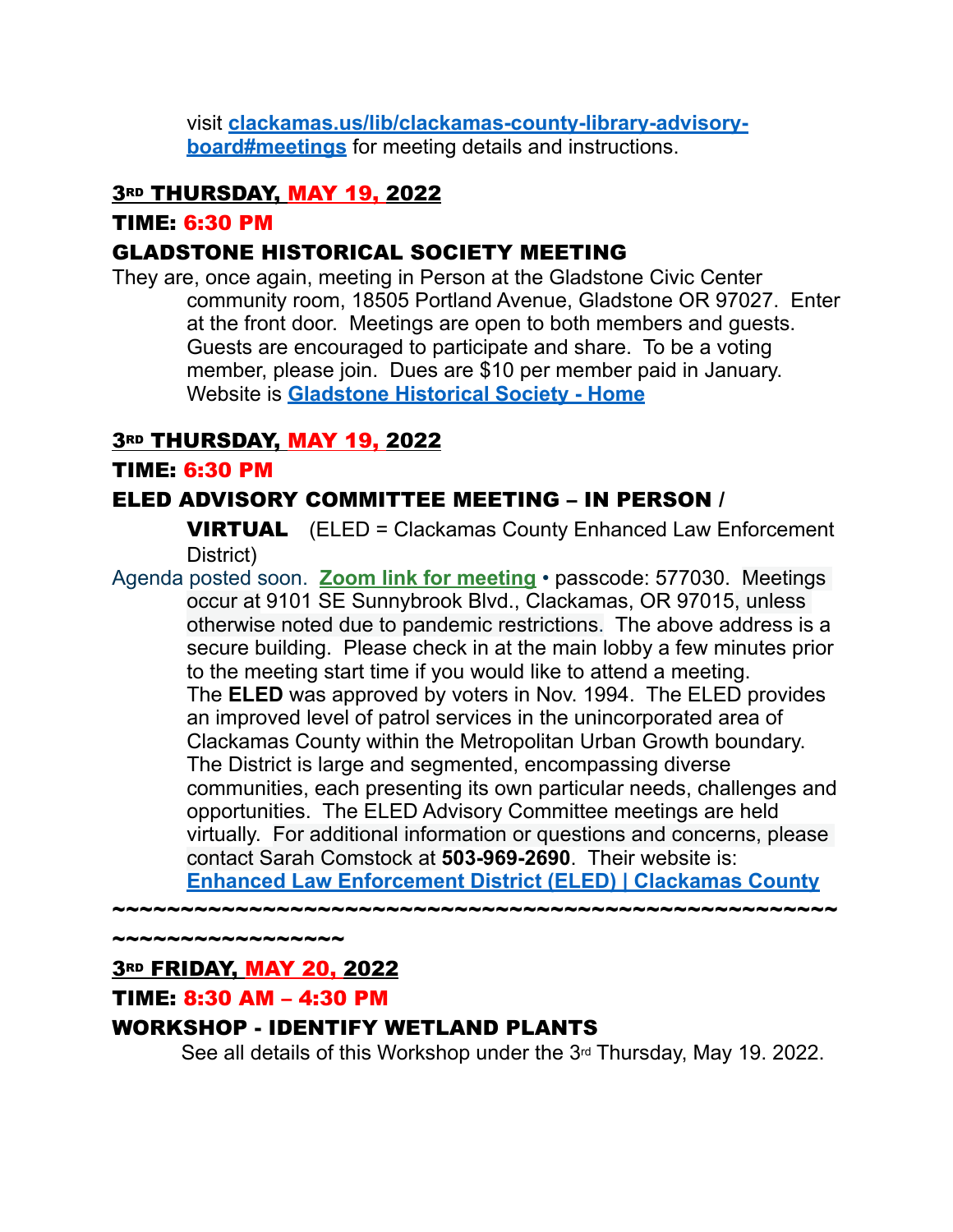#### ~~~~~~~~~~~~~~~~~~~~~~~~~~~~~~~~~~~~~~~~~~~~~~~~~~~~~

\*\*\*\*\*\*\*\*\*\*\*\*\*\*\*\*\*

# **3RD SATURDAY, MAY 21, 2022** ARMED FORCES DAY

## **3RD SATURDAY, MAY 21, 2022**

## TIME: 2:00 PM – 4:00 PM

# ADULT CRAFT: MEDITATION BEADS (18+ YEARS) – GLADSTONE PUBLIC LIBRARY

135 E Dartmouth Street Gladstone, OR 97027. Olga will help you create **Meditation Bead** strands for prayer, meditation, or adornment in this free, adult class. No experience needed. Supplies are provided, but feel free to bring small, meaningful objects to include in your own unique piece. Preregistration is required, and spaces fill quickly. Register in person or by phone at the Gladstone Public Library at **503-655-8543**. Ages 18+ only, please. Masks optional.

## 3RD SATURDAY, MAY 21, 2022 ARMED FORCES DAY

## TIME: 5:00 PM – 10:00 PM

## FORT KENNEDY'S 8TH ANNUAL EVENING of FUN, SILENT AUCTION, RAFFLE & SPECIALS

Location is the Stadium Sports Bar (21 and over). 16056 SE McLoughlin Blvd (Hwy 99E), Oak Grove Or 97267. Come out to support Fort Kennedy, a homeless day center and transitional housing project for Veterans. Proceeds benefit Fort Kennedy's ongoing mission to provide a Safe H.A.V.E.N. (Helping All Veterans Experience Normalcy) for our Veteran's in need. Fort Kennedy is a 501©3 nonprofit organization developed to provide necessary food, clothing and resources for homeless Veterans and their families in Clackamas County OR. Questions or donations for silent auction/raffle contact Tina Kennedy 1Sg (Ret). **503-765-2661** or **[Carol@FortKennedy.org](mailto:Carol@FortKennedy.org)**

~~~~~~~~~~~~~~~~~~~~~~~~~~~~~~~~~~~~~~~~~~~~~~~~~~~~~

~~~~~~~~~~~~~~~~~

## 4TH SUNDAY, MAY 22, 2022

## TIME: 9:30 AM – 2:00 PM

## MILWAUKIE SUNDAY FARMERS MARKET

Located in downtown Milwaukie OR 97222 at the Intersection of SE Main St. and Harrison St. Come by foot, by bike, by bus, by car, by Light Rail, etc. You will find a great selection of local fresh produce, fruits and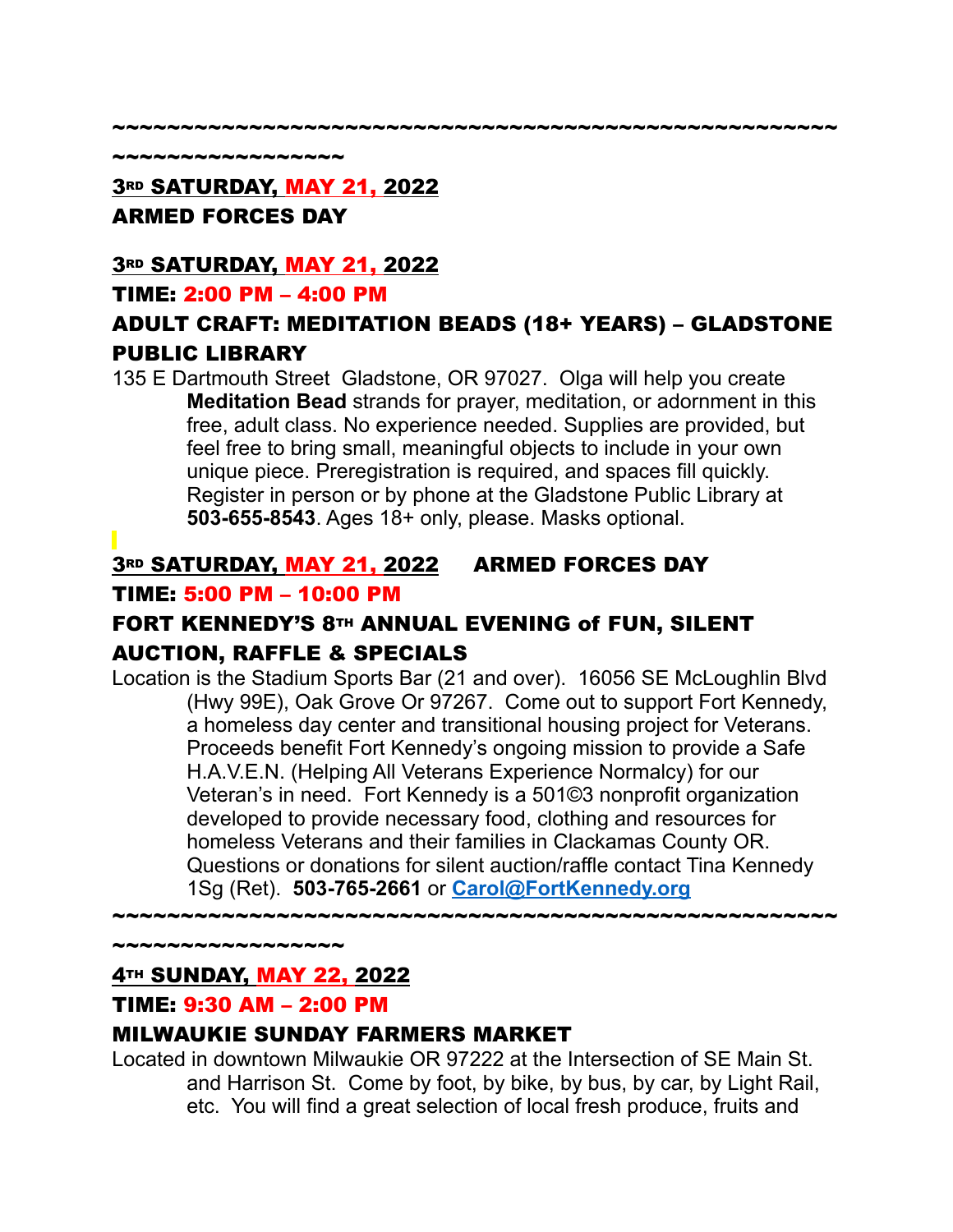vegetables, assorted food vendors with a wide variety of prepared foods, lavender cured meats, cheese, farm fresh eggs, fresh pastries, honey, artisan soaps, knife sharpening, cut flower bouquets, plants, countless gift items, music, good people watching and even a few food carts. This farmer's market has it all. Masks are optional to shop. Check the website for specifics: **[HOME - Milwaukie Farmers Market](https://milwaukiefarmersmarket.com/)**

#### **4TH SUNDAY, MAY 22, 2022**

#### TIME: 11:00 AM – 5:00 PM

#### ARDENWALD/JC NDA PLANT SALE

3012 Balfour Street Milwaukir OR 97222. The plant sale is a fundraiser for the new, but undeveloped neighborhood park on Balfour Street. To date, AJCNDA has raised over \$15,000 towards the development of this park. The master plan is in the process of being reopened this spring so stay tuned on when/where to give your input.

~~~~~~~~~~~~~~~~~~~~~~~~~~~~~~~~~~~~~~~~~~~~~~~~~~~~~

~~~~~~~~~~~~~~~~~

## 4TH MONDAY, MAY 23, 2022

#### TIME: 6:30 PM

## CLACKAMAS COUNTY PLANNING COMMISSION MEETING

The Planning Commission consists of nine members appointed by the Board of County Commissioners (BCC) to advise the BCC on land use applications and issues. They provide recommendations to the BCC in accordance with the requirements of State law, the Clackamas County Comprehensive Plan, Zoning & Development Ordinance, and Clackamas County Code. Planning Commission hearings are usually held on the *second and fourth Monday of each month however no meetings were scheduled when the CIA Newsletter went out so check the website at* **[Planning Commission | Clackamas County](https://www.clackamas.us/planning/planning-commission)** You can also go to the website to watch previous meetings. For more information, contact Darcy Renhard at

**[drenhard@clackamas.us](mailto:drenhard@clackamas.us) 503-742-4545**.

~~~~~~~~~~~~~~~~~~~~~~~~~~~~~~~~~~

~~~~~~~~~~~~~~~~~

## **4TH TUESDAY, MAY 24, 2022**

TIME: VARIES BCC HYBRID ADMINISTRATOR ISSUES / UPDATES / POLICY and **WORK SESSIONS** (BCC = Board of Clackamas County Commissioners)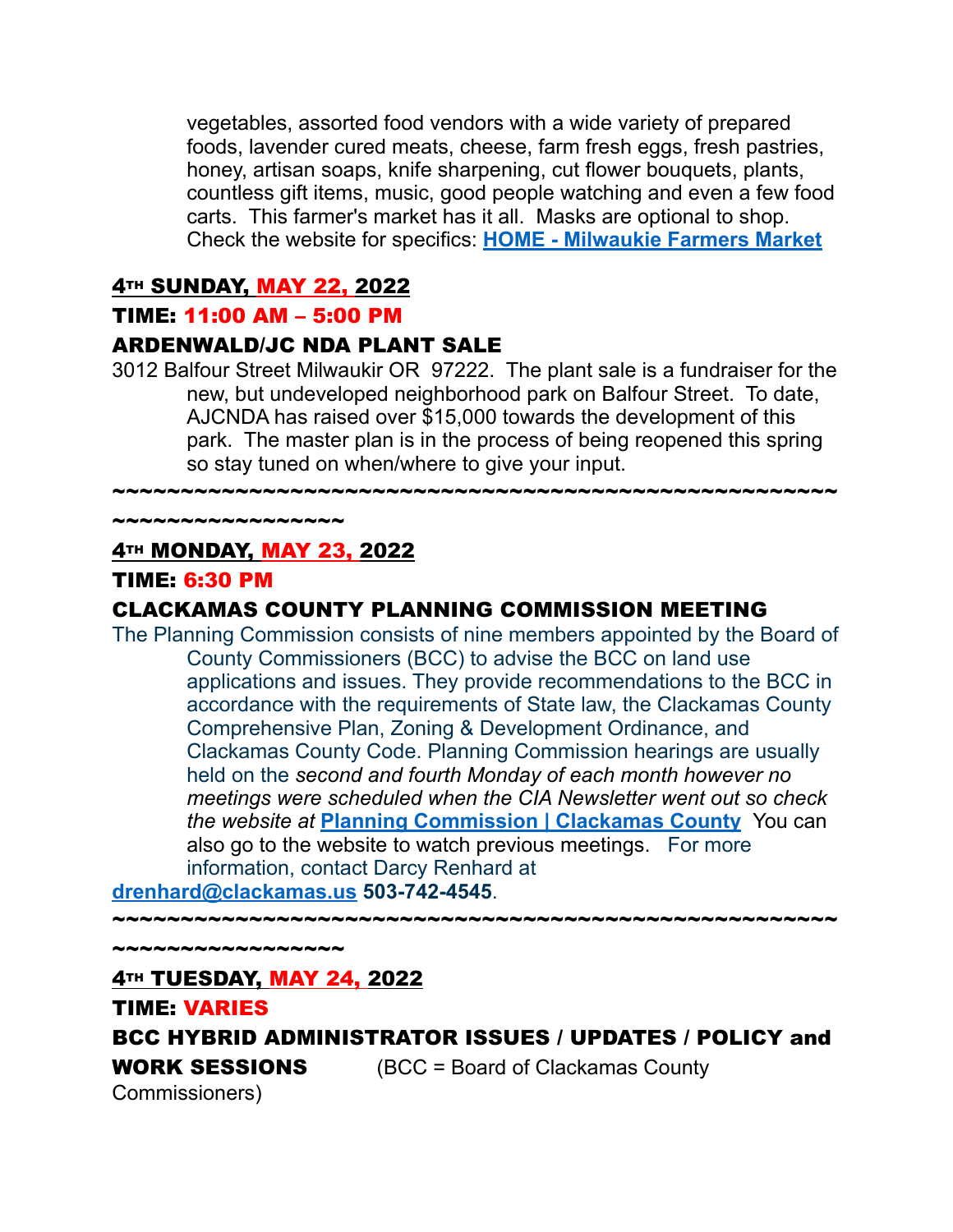Administrator Issues / Updates / Policy and Work Sessions are typically scheduled on Tuesdays throughout the day and occasionally on Wednesday. Session start times are approximate. These meetings are primarily for staff to present items that require extensive background information and study, policy direction, and/or an opportunity for in-depth discussion with staff on issues. All Sessions must have a quorum of the BCC present. Even though these meetings are open to all, public comment is not heard. The meetings are held both in person in the  $4<sup>th</sup>$  floor hearings room at 2051 Kaen Road [Oregon City, OR 97045](http://maps.google.com/maps?q=2051%20Kaen%20Road%20Oregon%20City%2C%20OR%2097045&c=45.3329205302%20-122.598746346) and virtually. All policy sessions are archived via video. You can see the Session agendas and related materials and view previous Sessions at: **[Policy Sessions | Clackamas County](https://www.clackamas.us/meetings/bcc/presentation)** You may send an email to the Commissioners at **[bcc@clackamas.us](mailto:bcc@clackamas.us)**  or call **503-655-8581.** Public comment *is taken* every *Thursday* at the weekly business meeting on any topic relevant to Clackamas County. See the website: **[Business Meetings | Clackamas County](https://www.clackamas.us/meetings/bcc/business)** for details.

## **4TH TUESDAY, MAY 24, 2022**

## NO JLCPO REGULAR VIRTUAL BUSINESS MEETING (JLCPO

= Jennings Lodge Community Planning Organization) The JLCPO is having has scheduled its next meeting for Tuesday, June 28 at 7:00 P.M. The Jennings Lodge CPO is the official County sanctioned body for reviewing and giving input on the Land Use issues that occur within their County assigned boundary. JLCPO questions may be directed to their email: **[jenningslodgecpo@gmail.com](mailto:jenningslodgecpo@gmail.com)**

 $\boldsymbol{*}$ 

## 4TH WEDNESDAY, MAY 25, 2022

#### TIME: 7:30 AM – 9:00 AM

~~~~~~~~~~~~~~~

EDC MEETING (EDC = Economic Development Commission) The mission of EDC is to create prosperity by fostering balanced economic development in Clackamas County through a close partnership with government and the private sector. Meetings usually take place on the  $4<sup>th</sup>$  Wednesday of the month – no meetings in November and December. No meeting was posted when this issue of the CIA Newsletter was sent out so check their website at **[Economic](https://www.clackamas.us/business/edc.html)  [Development Commission \(EDC\) | Clackamas County](https://www.clackamas.us/business/edc.html)**

## **4TH WEDNESDAY, MAY 25, 2022**

TIME: USUALLY STARTS AT 10:00 AM BUT COULD VARY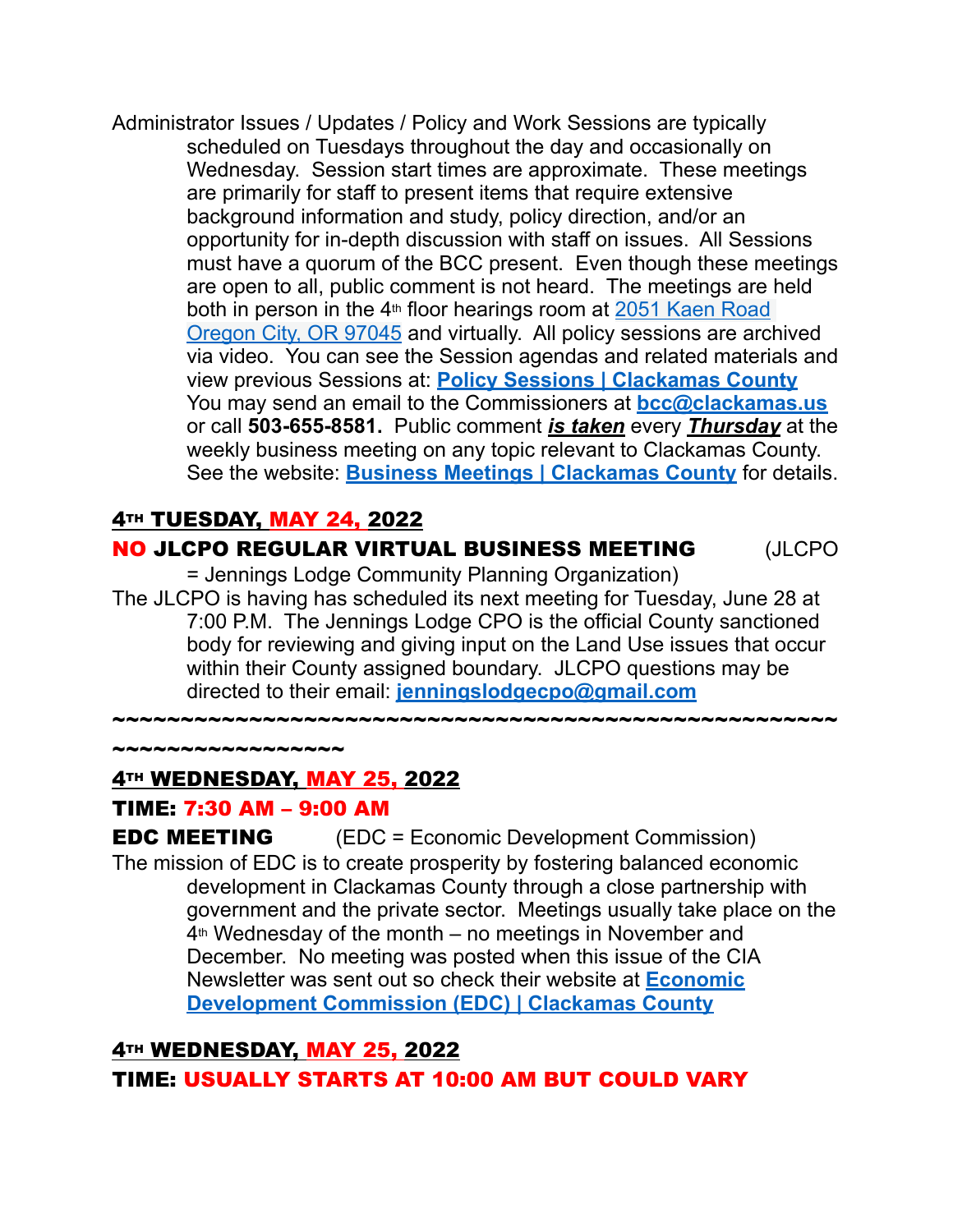# BCC HYBRID SESSIONS – MAY BE POLICY / WORK OR LAND

USE SESSIONS (BCC = Board of Clackamas County

Commissioners)

Policy / Work and Land Use Sessions are often scheduled on a Wednesday. All Sessions must have a quorum of the BCC present. Even though these meetings are open to all, public comment may or may not be taken. The meetings are held both in person in the  $4<sup>th</sup>$  floor hearings room at [2051 Kaen Road Oregon City, OR 97045](http://maps.google.com/maps?q=2051%20Kaen%20Road%20Oregon%20City%2C%20OR%2097045&c=45.3329205302%20-122.598746346) and virtually. These sessions are archived via video. Check for a Session agenda and related materials and/or view previous Sessions at: **[Policy Sessions |](https://www.clackamas.us/meetings/bcc/presentation)  [Clackamas County](https://www.clackamas.us/meetings/bcc/presentation)** or at **[Land Use Hearings | Clackamas County](https://www.clackamas.us/meetings/bcc/landuse)** You may send an email to the Commissioners at **[bcc@clackamas.us](mailto:bcc@clackamas.us)**  or call **503-655-8581.** Public comment *is taken* every *Thursday* at the weekly business meeting on any topic relevant to Clackamas County. See the website: **[Business Meetings | Clackamas County](https://www.clackamas.us/meetings/bcc/business)** for details.

#### **4TH WEDNESDAY, MAY 25, 2022**

#### TIME: 10:30 AM – 11:00 AM

## ZOOM ALL-AGES STORYTIME

Enjoy your favorite storytime books, songs, and games virtually with Teacher Heather. Request the **ZOOM All-Ages Storytime** meeting link and password by email, which changes weekly, from either library (**[gladstone@lincc.org](mailto:gladstone@lincc.org)** or **[oaklodge@lincc.org](mailto:oaklodge@lincc.org)**). All ages welcome.

## **4TH WEDNESDAY, MAY 25, 2022**

#### TIME: 7:00 PM - 8:50 PM

## OAK GROVE COMMUNITY COUNCIL – VIRTUAL REGULAR BUSINESS MEETING

We will be featuring Oak Lodge Water Services to present about upcoming sanitary sewer capital projects. The Oak Grove Community Council (OGCC) meets monthly to review and recommend actions on local land-use decisions, to provide an opportunity for local officials, nonprofits, community volunteers and businesspeople to present information on topics of importance to our community, and to engage Oak Grove Residents and Business in the life of the Community. Meetings are free and open to the public. OGCC supports and encourages diversity, equity and inclusion. No reservations are required. Those who live in the OGCC boundaries become voting members after attending five meetings. Visit **[Oak Grove CPO](https://na01.safelinks.protection.outlook.com/?url=https%3A%2F%2Fdochub.clackamas.us%2Fdocuments%2Fdrupal%2F27ae3958-e48f-4118-a686-211f5d15aba3&data=04%7C01%7C%7C21dcaa2d4f7944036ee808d97c9c6d86%7C84df9e7fe9f640afb435aaaaaaaaaaaa%7C1%7C0%7C637677833553786931%7CUnknown%7CTWFpbGZsb3d8eyJWIjoiMC4wLjAwMDAiLCJQIjoiV2luMzIiLCJBTiI6Ik1haWwiLCJXVCI6Mn0%3D%7C1000&sdata=jBjHWB2uWGwqf5V8rMBEuU%2BKNoEutnkusD3QE6314D8%3D&reserved=0)  [Boundaries](https://na01.safelinks.protection.outlook.com/?url=https%3A%2F%2Fdochub.clackamas.us%2Fdocuments%2Fdrupal%2F27ae3958-e48f-4118-a686-211f5d15aba3&data=04%7C01%7C%7C21dcaa2d4f7944036ee808d97c9c6d86%7C84df9e7fe9f640afb435aaaaaaaaaaaa%7C1%7C0%7C637677833553786931%7CUnknown%7CTWFpbGZsb3d8eyJWIjoiMC4wLjAwMDAiLCJQIjoiV2luMzIiLCJBTiI6Ik1haWwiLCJXVCI6Mn0%3D%7C1000&sdata=jBjHWB2uWGwqf5V8rMBEuU%2BKNoEutnkusD3QE6314D8%3D&reserved=0)** to check your address.

Email **[contact@oakgrovecpo.org](mailto:contact@oakgrovecpo.org)** with questions, comments or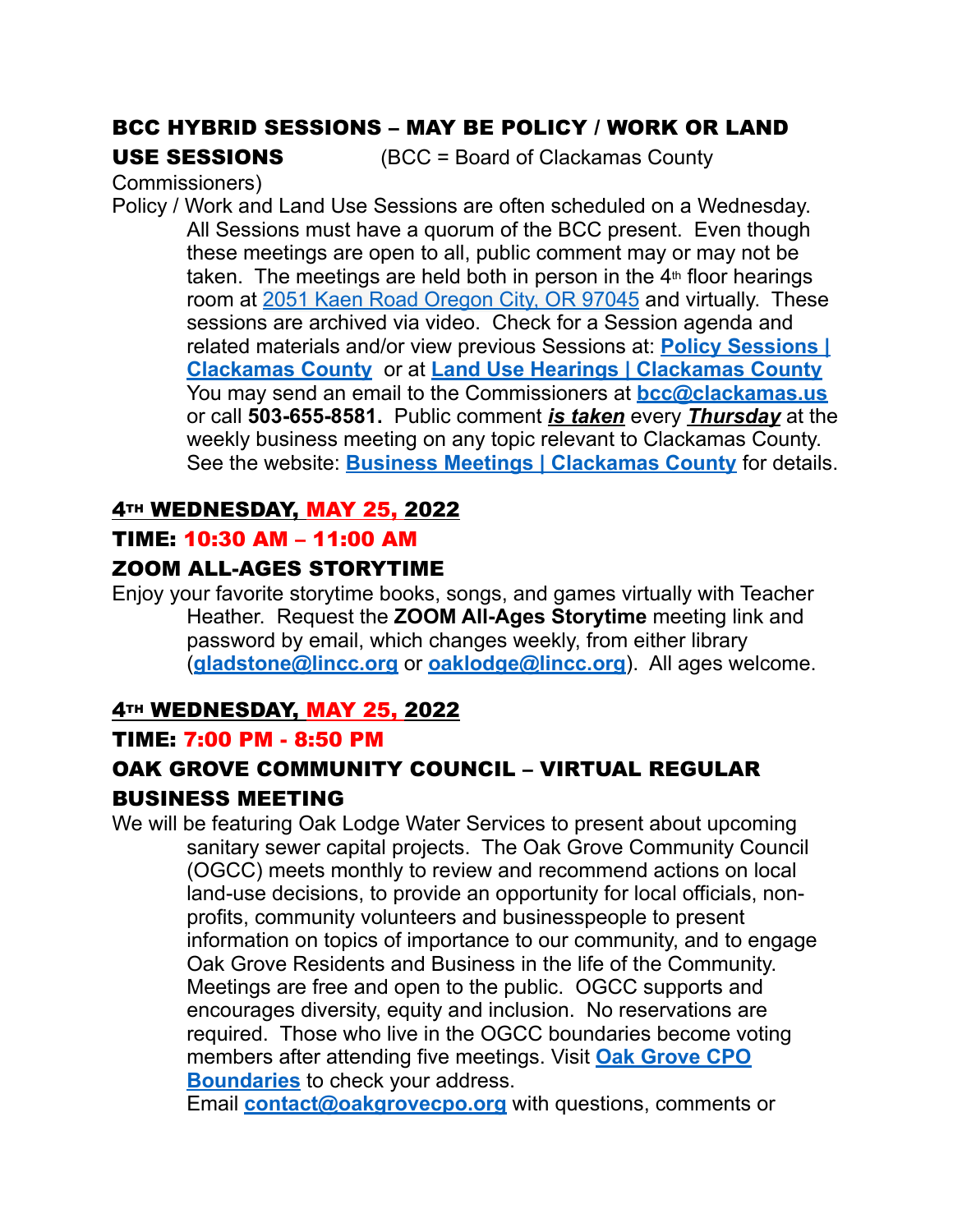suggestions. **Recurring Zoom link: [https://us02web.zoom.us/j/](https://na01.safelinks.protection.outlook.com/?url=https%3A%2F%2Fus02web.zoom.us%2Fj%2F89301304485%3Fpwd%3DdXBhTFJyVmRSTnFuUDdwUEFZYmk1UT09&data=04%7C01%7C%7C21dcaa2d4f7944036ee808d97c9c6d86%7C84df9e7fe9f640afb435aaaaaaaaaaaa%7C1%7C0%7C637677833553786931%7CUnknown%7CTWFpbGZsb3d8eyJWIjoiMC4wLjAwMDAiLCJQIjoiV2luMzIiLCJBTiI6Ik1haWwiLCJXVCI6Mn0%3D%7C1000&sdata=QtK4CqXXy9BARNjdSxYqJMwC0Ycgp%2BN6aYe8MmVai8Y%3D&reserved=0) [89301304485?pwd=dXBhTFJyVmRSTnFuUDdwUEFZYmk1UT09](https://na01.safelinks.protection.outlook.com/?url=https%3A%2F%2Fus02web.zoom.us%2Fj%2F89301304485%3Fpwd%3DdXBhTFJyVmRSTnFuUDdwUEFZYmk1UT09&data=04%7C01%7C%7C21dcaa2d4f7944036ee808d97c9c6d86%7C84df9e7fe9f640afb435aaaaaaaaaaaa%7C1%7C0%7C637677833553786931%7CUnknown%7CTWFpbGZsb3d8eyJWIjoiMC4wLjAwMDAiLCJQIjoiV2luMzIiLCJBTiI6Ik1haWwiLCJXVCI6Mn0%3D%7C1000&sdata=QtK4CqXXy9BARNjdSxYqJMwC0Ycgp%2BN6aYe8MmVai8Y%3D&reserved=0)** Meeting ID: 893 0130 4485 Passcode / Zoom: OakGroveCC Phonein number: **(253) 215-8782** Meeting ID: 893 0130 4485 Passcode / Phone: 5109081804

~~~~~~~~~~~~~~~~~~~~~~~~~~~~~~~~~~~~~~~~~~~~~~~~~~~~~

~~~~~~~~~~~~~~

#### **4TH THURSDAY, MAY 26, 2022**

#### TIME: 9:00 AM – 4:00 PM

## GARAGE SALE FUNDRAISER for ELKS LODGE #142 CARE and SHARE PROGRAM

Being held at 1205 Lafayette Avenue in Oregon City OR 97045 – Off South End and Warner Parrott Roads. Direct questions to Nancy Luster at **[nluster580@gmail.com](mailto:nluster580@gmail.com)**

#### **4TH THURSDAY, MAY 26, 2022**

#### TIME: 10:00 AM

#### BCC HYBRID VIRTUAL REGULAR BUSINESS MEETING (BCC =

Board of Clackamas County Commissioners)

The regular weekly BCC Business Meetings, usually held every Thursday, are where commissioners take official action by voting on various items such as major budgetary decisions, changes to the County Code, sending a countywide measure to the ballot, etc. The in-person meetings are held at the county's Public Services Building located at 2051 Kaen Road, Oregon City OR. in the 4<sup>th</sup> floor Hearing Room. To speak in person, fill out a blue card on the table just outside the door and give it to the Clerk. To speak virtually register on the website **[\(Business Meetings | Clackamas County\)](https://www.clackamas.us/meetings/bcc/business)** before the start of the meeting. All public testimony is limited to three (3) minutes. To see the agenda, packets of details, watch the meetings live, watch previous meetings and/or get other information, go to the website: **[Business](https://www.clackamas.us/meetings/bcc/business)  [Meetings | Clackamas County](https://www.clackamas.us/meetings/bcc/business)** The public may also send an email to the Commissioners at **[bcc@clackamas.us](mailto:bcc@clackamas.us)** or call **503-655-8581.** 

**4TH THURSDAY, MAY 26, 2022** 

#### NOTE TIME CHANGE: 2:00 PM – 3:30 PM

HDOG VIRTUAL GENERAL MEETING (HDOG = Historic Downtown Oak Grove)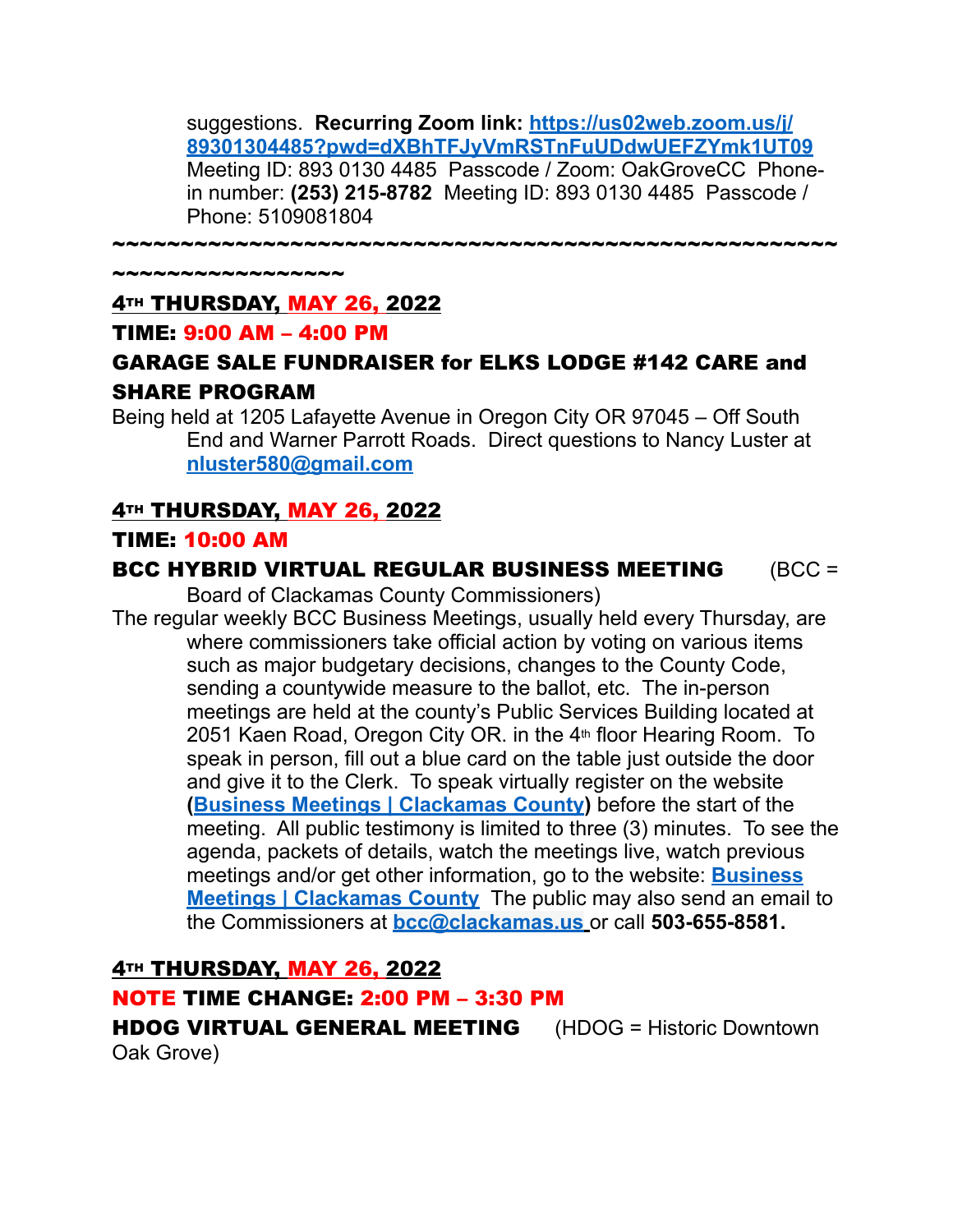This meeting is open to the public. A Zoom invitation will be sent out one week prior to the meeting date. If you are not on the HDOG mailing list, please send an email request to **[contact.hdog@gmail.com](mailto:contact.hdog@gmail.com)**

## **4TH THURSDAY, MAY 26, 2022**

## TIME: 6:30 PM - 7:30 PM

## GARDENING: PLANTING for SEED SAVING (18+ YEARS) – OAK LODGE LIBRARY

16201 SE McLouglin Blvd. (Hwy 99E) Oak Grove OR 97267 Join Master Gardeners Kay Everts and Arthur Moore to learn about seed

saving – the heart of our *Seeds for Sharing* story! Learn to plant your garden with seed saving in mind and donate seeds back to the library for your community to enjoy. Be sure to visit our full-stocked *Seeds for*  **Sharing** seed library while you're here! Ages 18+ only, please. Masks optional.

## **4TH THURSDAY, MAY 26, 2022**

## TIME: 6:30 PM

## NCSD #12 BOARD of DIRECTORS HYBRID BUSINESS

MEETING(NCSD = North Clackamas School District #12) School Board meetings are usually scheduled on the second and fourth Thursday evening of every month in person at the school district administration building located at 12400 SE Freeman Way, Milwaukie OR. In a hybrid format some participate in person, and some participate virtually. Our community is welcome to participate in the public comment portion of the meeting. Meeting agendas are published on the Friday afternoon preceding a meeting. Check the website: **[Board Meeting Dates and Format | North Clackamas](https://www.nclack.k12.or.us/schoolboard/page/board-meeting-dates-and-format)  School District (nclack.k12.or.us)** Community comments will be accepted after the Board meeting agenda has been published. To submit a written comment to the Board, please email **[board@nclack.k12.or.us](mailto:board@nclack.12.or.us)**. Please provide your full name and city of residence. To watch past meetings go to: **[northclackamasschooldistrictboardmeetings - Bing video](https://www.bing.com/videos/search?q=northclackamasschooldistrictboardmeetings&qpvt=northclackamasschooldistrictboardmeetings&FORM=VDRE)**

## **4TH THURSDAY, MAY 26, 2022**

## TIME: 7:00 PM – 8:00 PM

## LEARN ABOUT YOUR LOCAL VILLAGE VIRTUALLY

A village is not a place, it's a community of neighbors that care of each other. Learn what our village is, how it works and how to get involved.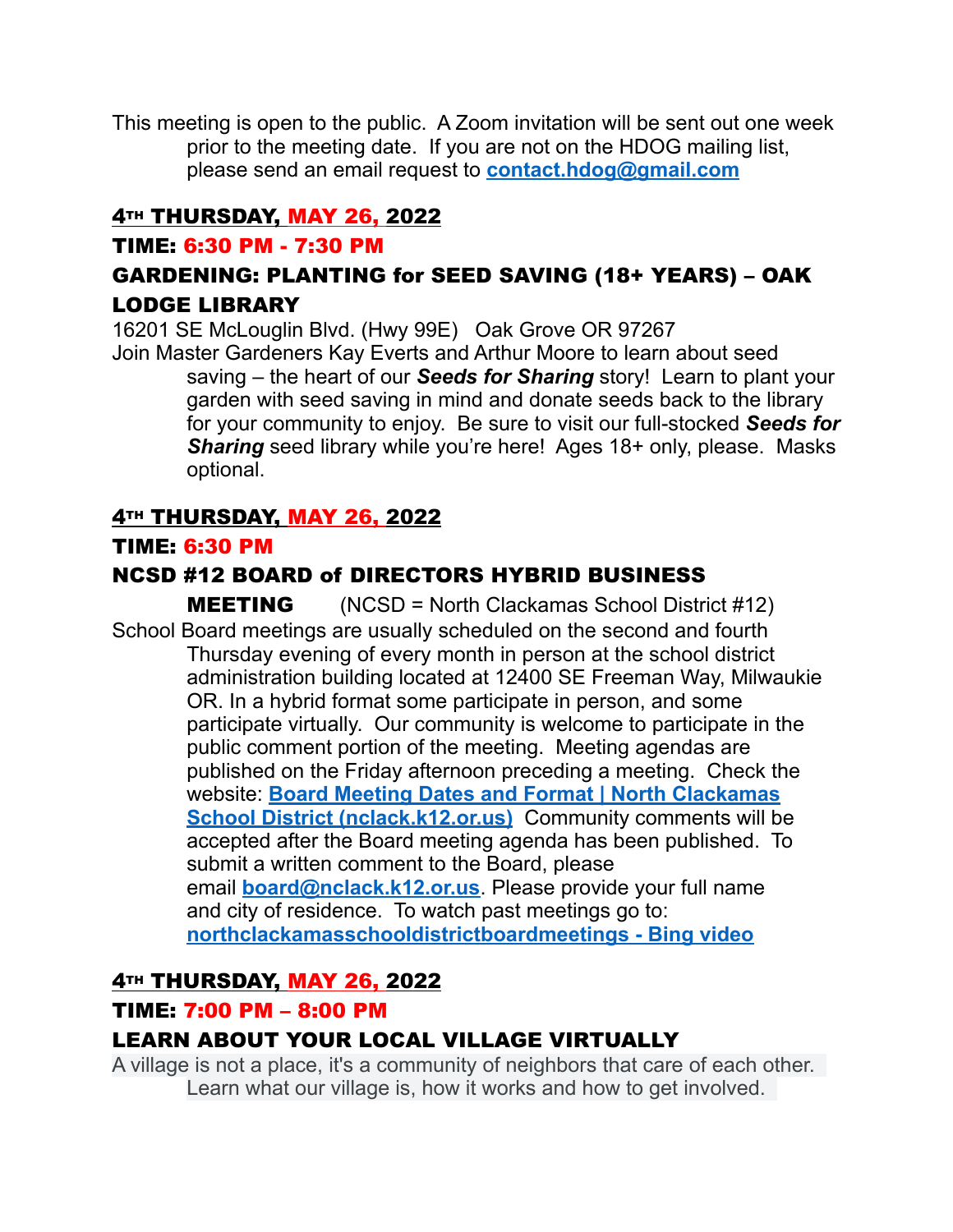Connections offered include local events, social activities, and volunteer opportunities. Supports offered include transportation, minor home maintenance, gardening, advocacy, shopping, and much more. Join us to ask questions, get answers, and find out if **Rivers East Village** (REV) might be right for you, your family, or friends. Registration is required to get the zoom link, and a reminder the day before. Website: **[Rivers East Village. Rivers East Village,](https://www.riverseastvillage.org/)** email: **[infor@riverseastvillage.org](mailto:infor@riverseastvillage.org)[,](mailto:info@riverseastvillage.org)** Phone: **(971) 808-2340. [https://](https://rivers-east.helpfulvillage.com/events/index_list) [rivers-east.helpfulvillage.com/events/index\\_list](https://rivers-east.helpfulvillage.com/events/index_list)** to visit our Event's Calendar. Register to get a link to the event in an email reminder the day before.

~~~~~~~~~~~~~~

## **4TH FRIDAY, MAY 27, 2022**

#### TIME: 9:00 AM – 4:00 PM

## GARAGE SALE FUNDRAISER for ELKS LODGE #142 CARE and SHARE PROGRAM

~~~~~~~~~~~~~~~~~~~~~~~~~~~~~~~~~~~~~~~~~~~~~~~~~~~~~

Being held at 1205 Lafayette Avenue in Oregon City OR 97045 – Off South End and Warner Parrott Roads. Direct questions to Nancy Luster at **[nluster580@gmail.com](mailto:nluster580@gmail.com)**

~~~~~~~~~~~~~~~~~~~~~~~~~~~~~~~~~~~~~~~~~~~~~~~~~~~~~

~~~~~~~~~~~~~~~~~

## **4TH SATURDAY, MAY 28, 2022**

#### TIME: 9:00 AM – 12:00 PM

#### FRIENDS of GLADSTONE NATURE PARK – MONTHLY WORKDAY

Gladstone's Nature Park entrance is located at 18111 Webster Road, Gladstone OR 97027. It is part of the City of Gladstone's system of 14 parks. It is predominately a White Oak Savannah. The Friends of Gladstone Nature Park (FOGNAP) hold work parties the last Saturday of the month. No work party reservations are required – just bring Gloves or borrow some of ours. Come meet some great neighbors and help maintain our park. For additional information contact Nancy Eichstead by email at **[jneich@comcast.net](mailto:jneich@comcast.net)** or check the website: **[FRIENDS OF GLADSTONE NATURE PARK - Home](http://www.gladstonenaturepark.org/)**

## **4TH SATURDAY, MAY 28, 2022**

#### TIME: 9:00 AM – 4:00 PM

GARAGE SALE FUNDRAISER for ELKS LODGE #142 CARE and SHARE PROGRAM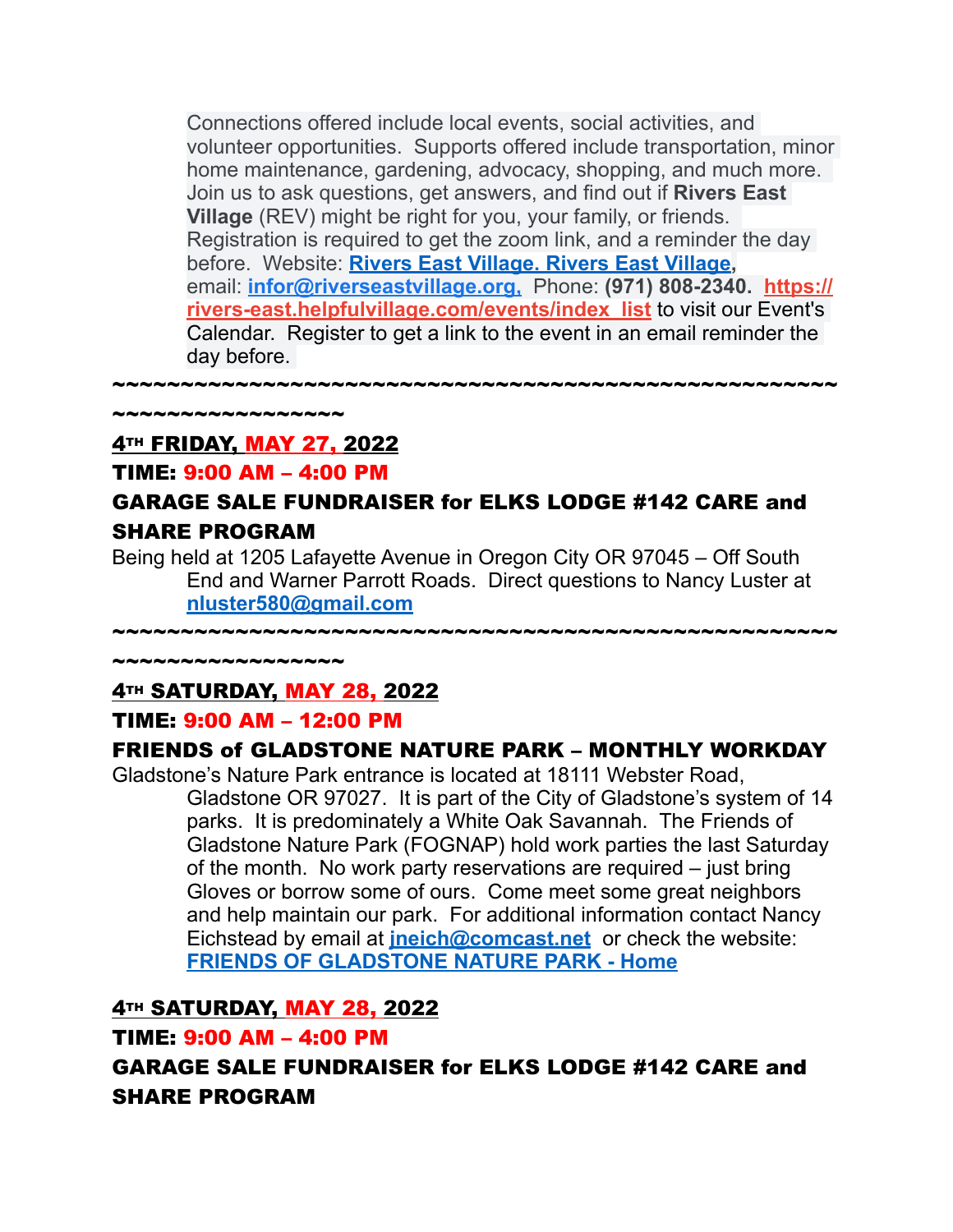Being held at 1205 Lafayette Avenue in Oregon City OR 97045 – Off South End and Warner Parrott Roads. Direct questions to Nancy Luster at **[nluster580@gmail.com](mailto:nluster580@gmail.com)**

# **4TH SATURDAY, MAY 28, 2022**

#### TIME: 7:00 PM – 10:00 PM

## DANCE the NIGHT AWAY with the BABY BOOMERS SOCIAL CLUB

Location – The Milwaukie-Portland Elks Lodge 13515 SE McLoughlin Blvd. (Hwy 99E) 97022

Singles and Couples join their friends and make new friends. Boomers love music and dancing. Masks are no longer required, but if you are more comfortable wearing one, that is your decision. Music TBD – Band (\$8 for Boomers Members & \$12 for Non Members) or DJ (\$5 for Boomers Members & \$10 for Non Members). Boomers membership is \$30 good thru 3/31/23. Cash or Check at the door. Boomers always have a Good Time. Our motto is Dancing Boomers are Forever Young, music is good for the soul and dancing is good for the heart. There is not a meet up fee as Baby Boomers Social Club **([Boomers](https://www.meetup.com/Boomers-Social-Club/?_cookie+9xLMcyF4fEeg6ggT)  [Social Club \(Portland, OR\) | Meetup](https://www.meetup.com/Boomers-Social-Club/?_cookie+9xLMcyF4fEeg6ggT))** puts on these events and charge \$8 members of Baby Boomers Social Club and \$12 for non members. Boomers membership is \$35 / year. [Organized by Julie & Bonny.](https://www.meetup.com/Boomers-Social-Club/members/?op=leaders)

~~~~~~~~~~~~~~~~~~~~~~~~~~~~~~~~~~~~~~~~~~~~~~~~~~~~~

ويتم يتم تنم تنم المرتبط التي تركيز

## **5TH SUNDAY, MAY 29, 2022**

## TIME: 9:30 AM – 2:00 PM

## MILWAUKIE SUNDAY FARMERS MARKET

Located in downtown Milwaukie OR 97222 at the Intersection of SE Main St. and Harrison St. Bring a backpack to support your purchases because you will find a great selection of local fresh produce, fruits and vegetables, assorted food vendors with a wide variety of prepared foods, lavender cured meats, cheese, farm fresh eggs, fresh pastries, honey, artisan soaps, knife sharpening, cut flower bouquets, plants and countless gift items. Music, good people watching and even a few food carts. Masks are optional. Check the website for specifics: **[HOME - Milwaukie Farmers Market](https://milwaukiefarmersmarket.com/)**

## **5TH SUNDAY, MAY 29, 2022**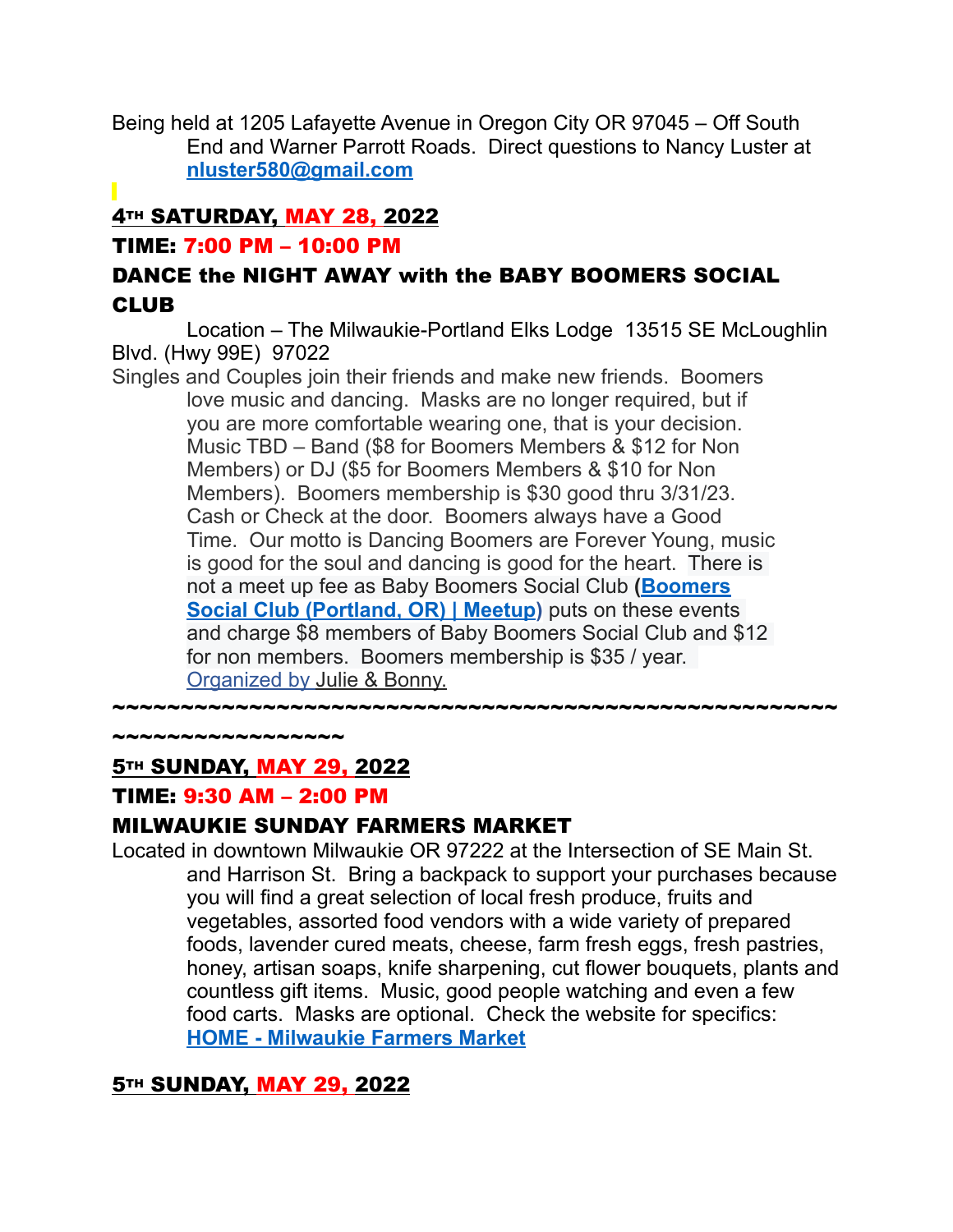#### TIME: 9:00 AM – 4:00 PM

## GARAGE SALE FUNDRAISER for ELKS LODGE #142 CARE and SHARE PROGRAM

Being held at 1205 Lafayette Avenue in Oregon City OR 97045 – Off South End and Warner Parrott Roads. Direct questions to Nancy Luster at **[nluster580@gmail.com](mailto:nluster580@gmail.com)**

~~~~~~~~~~~~~~~~~~~~~~~~~~~~~~~~~~~~~~~~~~~~~~~~~~~~~

~~~~~~~~~~~~~~

## **5TH MONDAY, MAY 30, 2022** MEMORIAL DAY OBSERVED

#### **5TH MONDAY, MAY 30, 2022**

Oak Lodge & Gladstone Public Libraries *CLOSED* in observance of Memorial Day.

~~~~~~~~~~~~~~~~~~~~~~~~~~~~~~~~~~~~~~~~~~~~~~~~~~~~~

~~~~~~~~~~~~~~~~~

#### **5TH TUESDAY, MAY 31, 2022**

#### TIME: VARIES

## BCC HYBRID ADMINISTRATOR ISSUES / UPDATES / POLICY and

**WORK SESSIONS** (BCC = Board of Clackamas County

Commissioners)

Administrator Issues / Updates / Policy and Work Sessions are typically scheduled on Tuesdays throughout the day and occasionally on Wednesday. Session start times are approximate. These meetings are primarily for staff to present items that require extensive background information and study, policy direction, and/or an opportunity for in-depth discussion with staff on issues. All Sessions must have a quorum of the BCC present. Even though these meetings are open to all, public comment is not heard. The meetings are held both in person in the  $4<sup>th</sup>$  floor hearings room at 2051 Kaen Road [Oregon City, OR 97045](http://maps.google.com/maps?q=2051%20Kaen%20Road%20Oregon%20City%2C%20OR%2097045&c=45.3329205302%20-122.598746346) and virtually. All policy sessions are archived via video. You can see the Session agendas and related materials and view previous Sessions at: **[Policy Sessions | Clackamas County](https://www.clackamas.us/meetings/bcc/presentation)** You may send an email to the Commissioners at **[bcc@clackamas.us](mailto:bcc@clackamas.us)**  or call **503-655-8581.** Public comment *is taken* every *Thursday* at the weekly business meeting on any topic relevant to Clackamas County. See the website: **[Business Meetings | Clackamas County](https://www.clackamas.us/meetings/bcc/business)** for details.

**5TH TUESDAY, MAY 31, 2022**